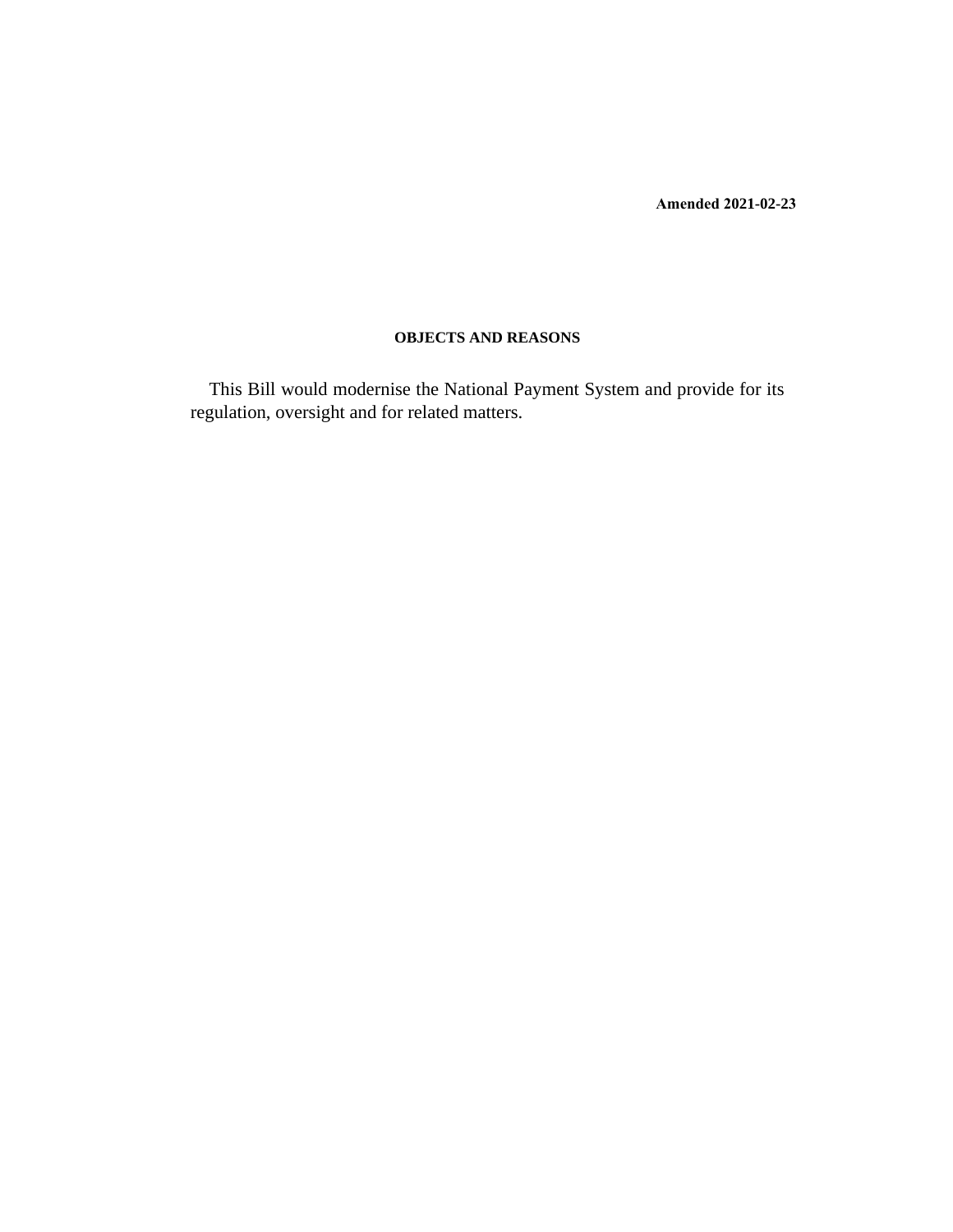## *Arrangement of Sections*

## PART I

## [PRELIMINARY](#page-9-0)

- [Short title](#page-9-0) **1.**
- [Interpretation](#page-9-0) **2.**
- [Purpose](#page-18-0) **3.**

## PART II

## [POWERS AND DUTIES OF THE CENTRAL BANK](#page-18-0)

- [Oversight and administration of the National Payment System](#page-18-0) **4.**
- [Operational role of the Central Bank](#page-19-0) **5.**
- [Co-operation with other authorities](#page-20-0) **6.**
- [Establishment of the National Payment System Council](#page-21-0) **7.**

## PART III

## [AUTHORISATION AND LICENSING](#page-21-0)

- [Authority for the grant of authorization and issue of licences](#page-21-0) **8.**
- [Application for a licence](#page-22-0) **9.**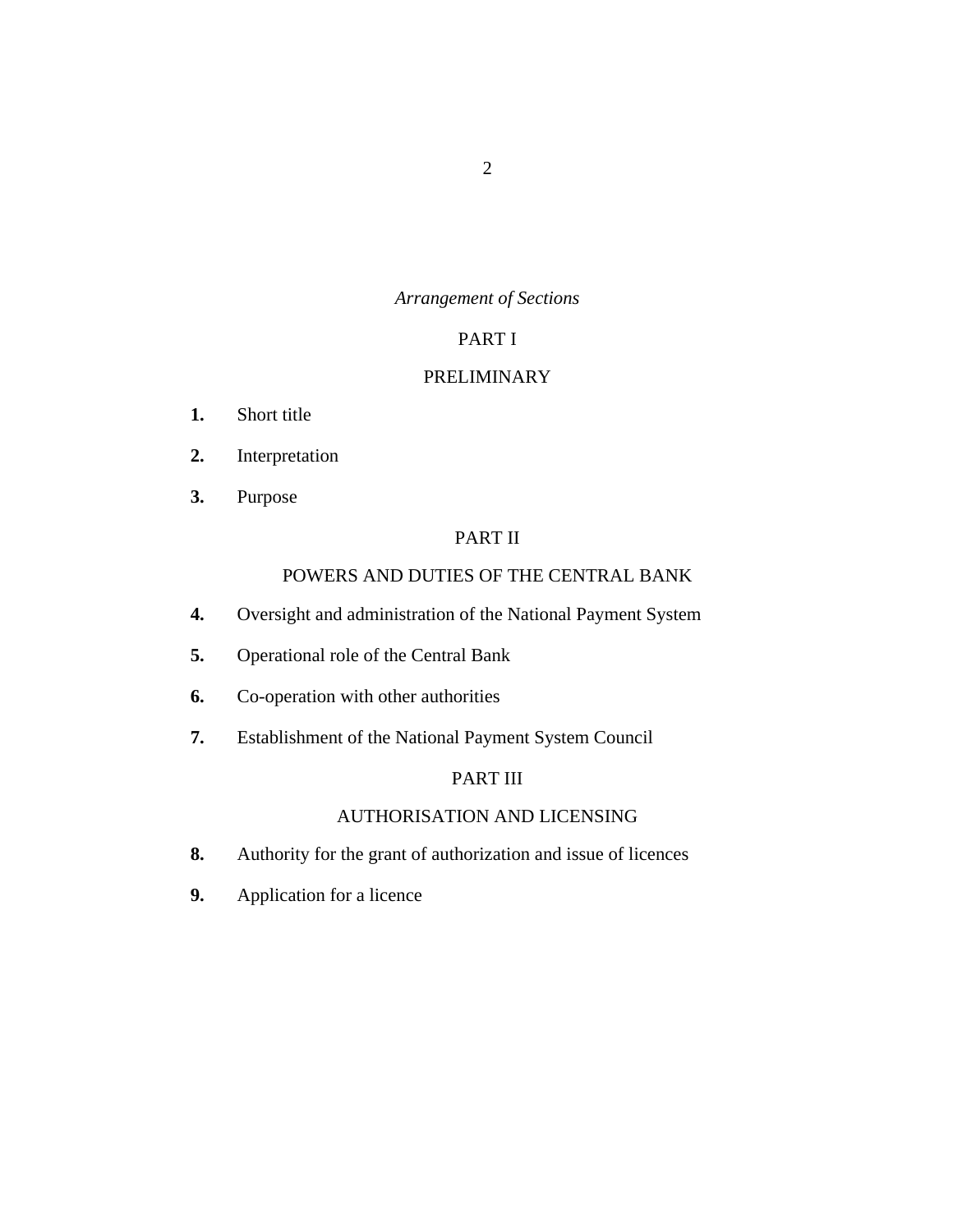- 
- [Grant of a licence](#page-22-0) **10.**
- [Exemptions from licensing](#page-23-0) **11.**
- [Display of licence and certificates](#page-24-0) **12.**
- [Prohibition against the transfer of a licence](#page-24-0) **13.**
- [Renewal of licence](#page-24-0) **14.**
- [Conditions of licence](#page-24-0) **15.**
- [Suspension and revocation of licence](#page-25-0) **16.**
- [Application of sections and Parts to persons licensed or authorized](#page-27-0) **17.**

## PART IV

3

## [ONGOING OVERSIGHT AND SUPERVISION](#page-27-0)

- [General and individual measures](#page-27-0) **18.**
- [Financial innovation oversight](#page-28-0) **19.**
- [Access to information and disclosure](#page-29-0) **20.**
- [Power to inspect and examine](#page-30-0) **21.**
- [Audit and submission of audited financial statements](#page-31-0) **22.**
- [Disclosure of information and duty of confidentiality](#page-32-0) **23.**
- [Publication of data](#page-33-0) **24.**
- [Retention of records](#page-34-0) **25.**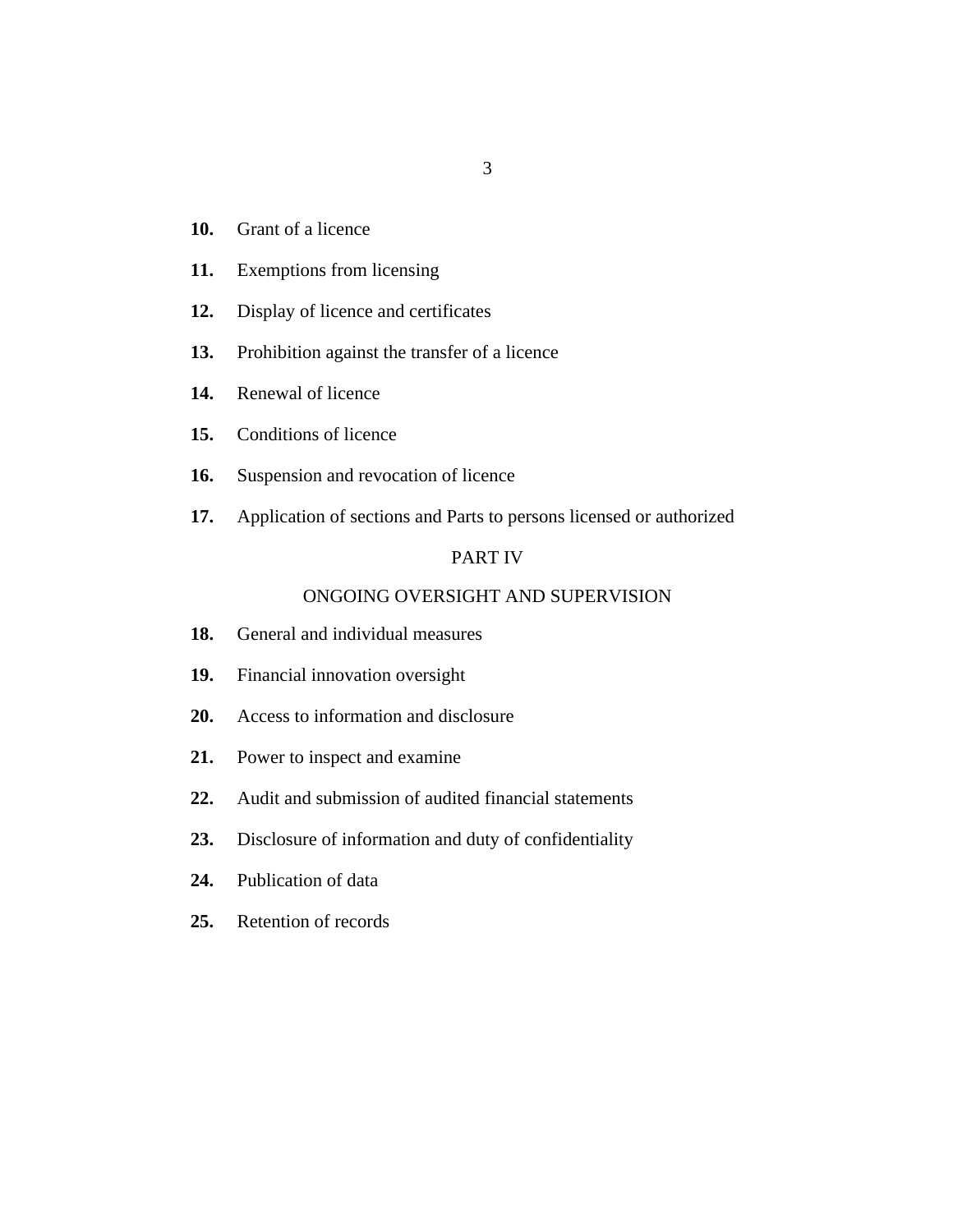#### [Compliance with anti-money laundering laws](#page-34-0) **26.**

[Fees](#page-34-0) **27.**

## PART V

## [RULES TO REGULATE SYSTEMS](#page-35-0)

- [Establishment of rules](#page-35-0) **28.**
- [Amendment of rules](#page-36-0) **29.**
- [Access to systems](#page-37-0) **30.**
- [Central Bank directives and guidance notes](#page-37-0) **31.**

## PART VI

#### [CONSUMER PROTECTION](#page-37-0)

- [Powers of Central Bank with respect to consumer protection](#page-37-0) **32.**
- [Transparency of fees](#page-38-0) **33.**
- [Disclosure of terms and conditions](#page-38-0) **34.**
- [Complaints procedure](#page-40-0) **35.**

## PART VII

## [OUTSOURCING AND USE OF AGENTS](#page-41-0)

- [Outsourcing of activities](#page-41-0) **36.**
- [Use of agents](#page-43-0) **37.**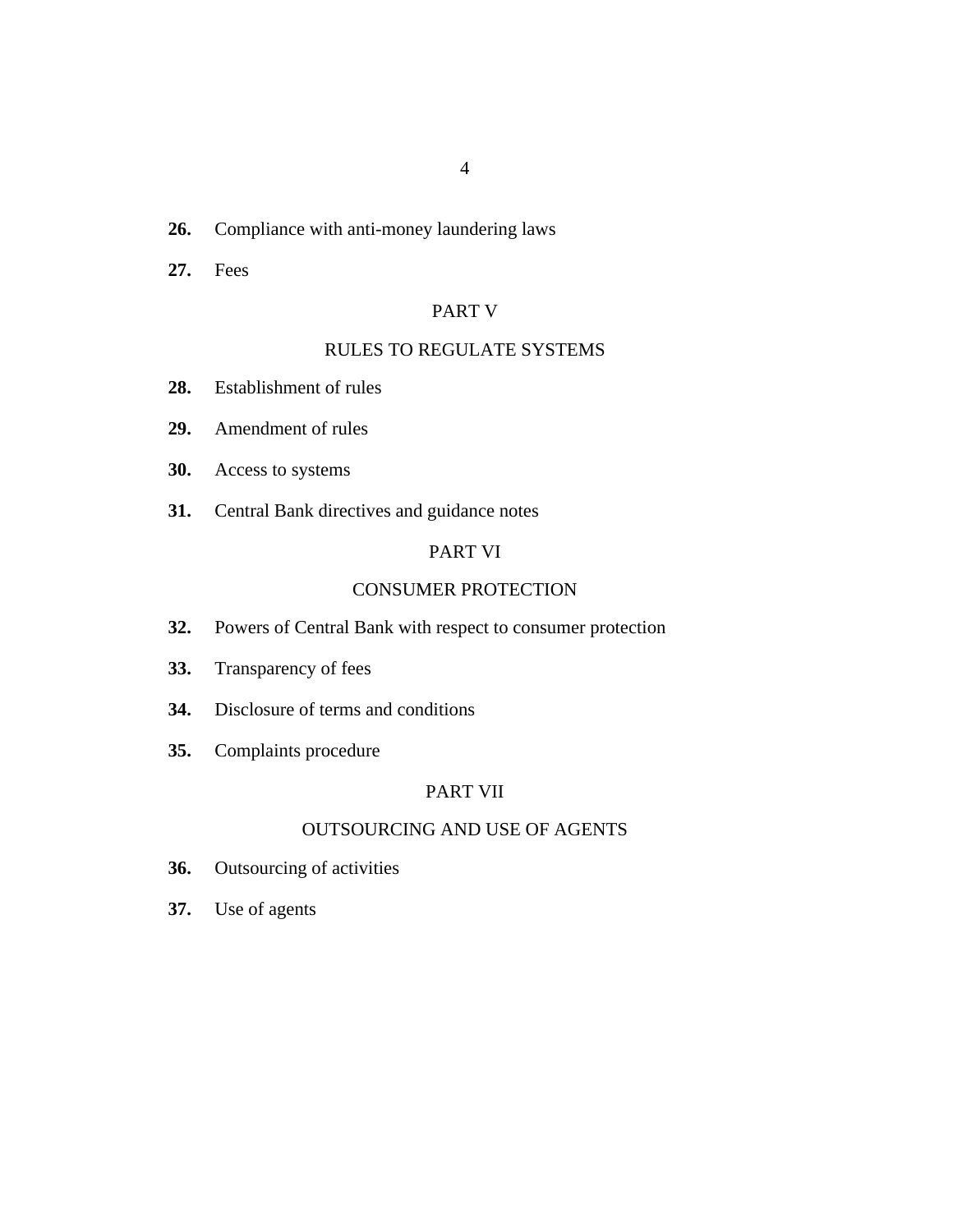[Liability](#page-43-0) **38.**

## PART VIII

#### [SETTLEMENT, NETTING AND FINALITY OF PAYMENT](#page-44-0)

- [Settlement](#page-44-0) **39.**
- [Settlement accounts](#page-44-0) **40.**
- [Netting arrangements](#page-45-0) **41.**
- [Finality of payment](#page-45-0) **42.**
- [Collateral for payment and settlement](#page-45-0) **43.**

## PART IX

## [WINDING UP AND ADMINISTRATION OF AN OPERATOR, A](#page-46-0) PARTICIPANT OR A PAYMENT SYSTEM PROVIDER

- [Central Bank to be notified of winding up](#page-46-0) **44.**
- [Prohibition](#page-46-0) **45.**
- [Winding up or administration of participant not to affect finality](#page-47-0) **46.**
- [Rules of system to bind liquidator](#page-47-0) **47.**
- [Preservation of rights](#page-48-0) **48.**
- [Conflict of laws](#page-48-0) **49.**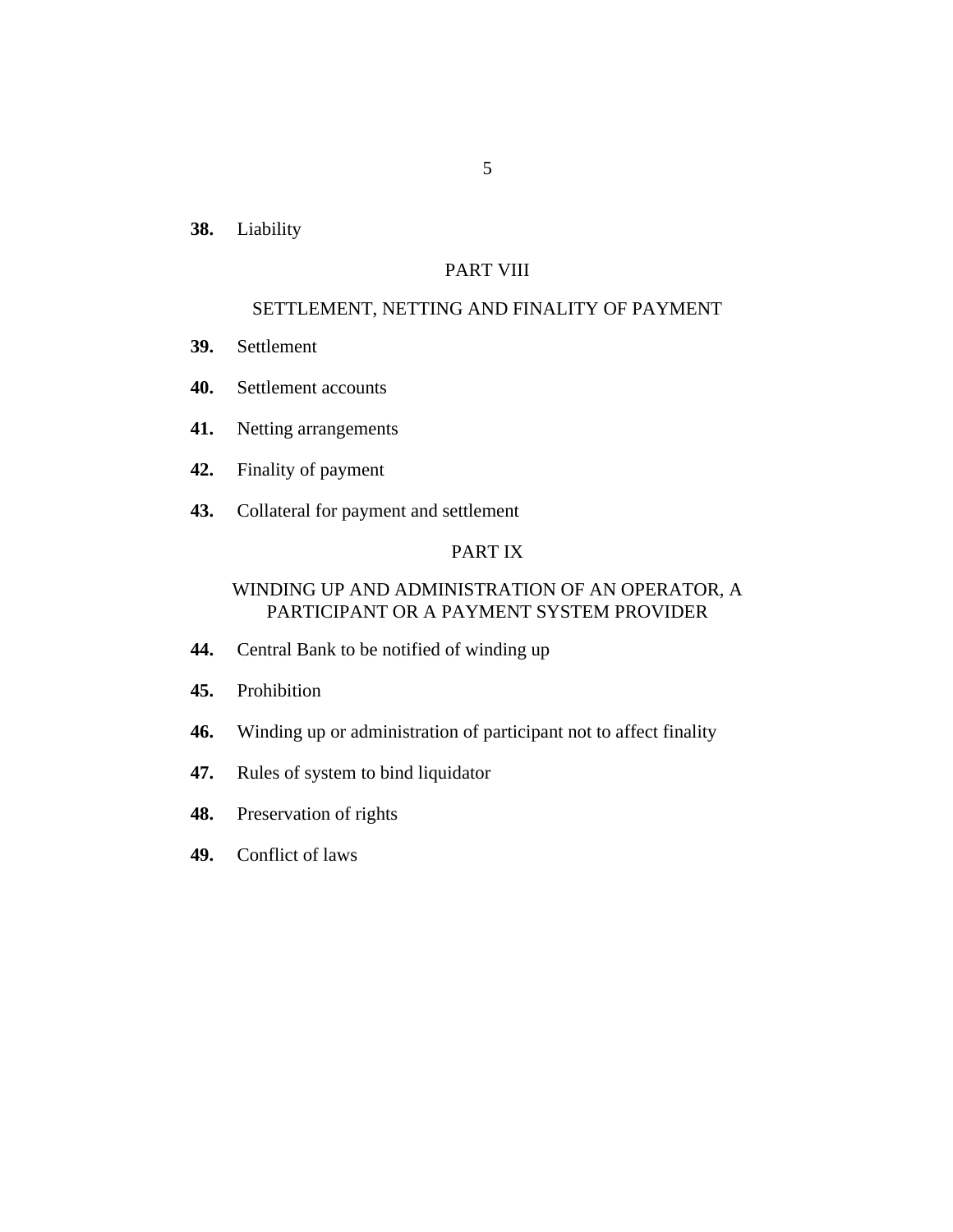## PART X

## [PROVISIONS AFFECTING CHEQUES](#page-48-0)

- [Presentment of cheque for payment](#page-48-0) **50.**
- [Electronic presentment of cheque](#page-49-0) **51.**

## PART XI

#### [ELECTRONIC FUNDS TRANSFER AND ELECTRONIC MONEY](#page-50-0)

- [Electronic fund transfers](#page-50-0) **52.**
- [Issuance of electronic money](#page-50-0) **53.**

## PART XII

## [ADMINISTRATIVE MEASURES AND PENALTIES](#page-52-0)

- [Administrative measures](#page-52-0) **54.**
- [Procedure for administrative measures and penalties](#page-53-0) **55.**
- [Payment of administrative penalty](#page-53-0) **56.**
- [Offences and penalties](#page-54-0) **57.**

## PART XIII

## [MISCELLANEOUS PROVISIONS](#page-55-0)

- [Determination of disputes](#page-55-0) **58.**
- [Immunity](#page-55-0) **59.**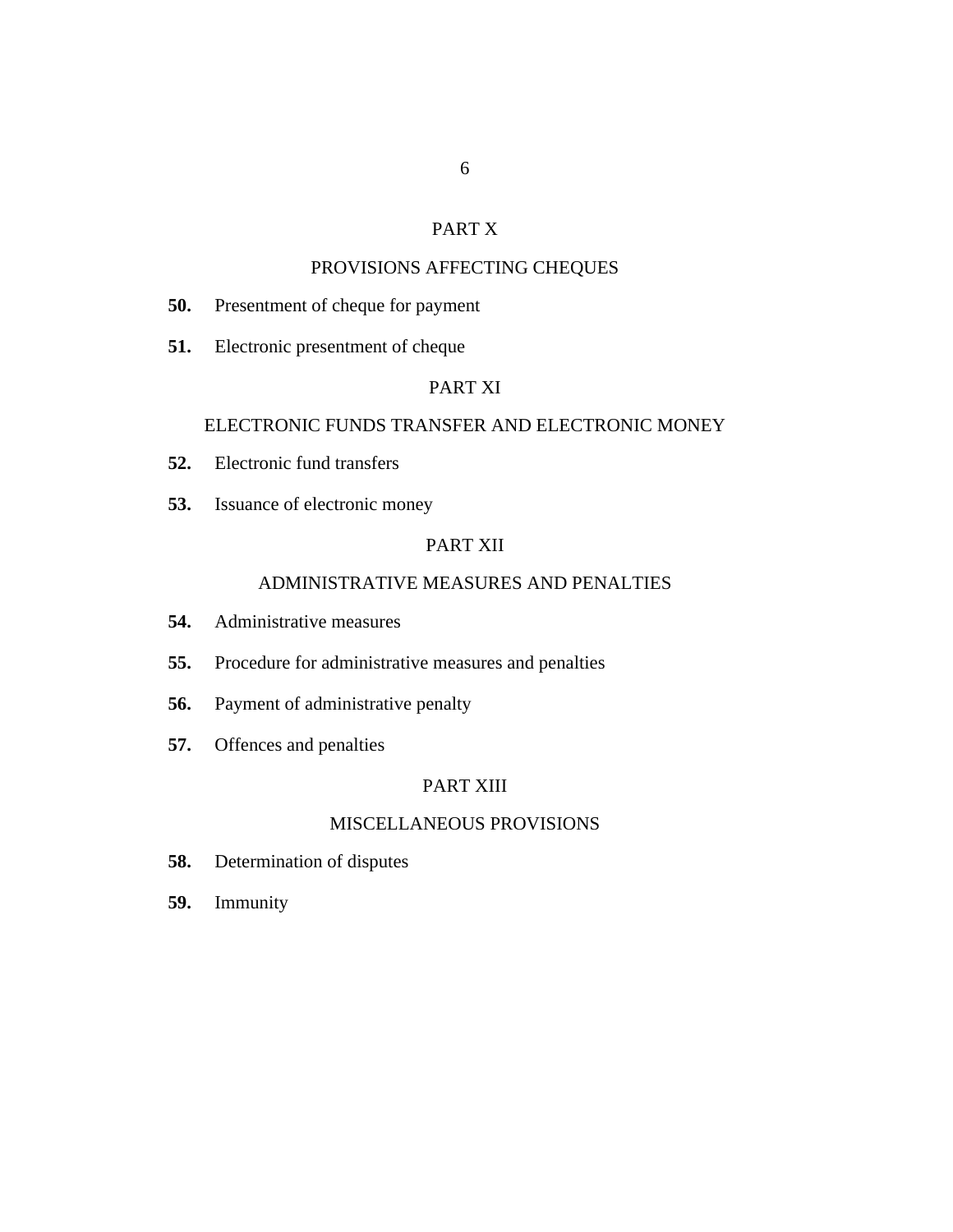- [Transitional provisions](#page-55-0) **60.**
- [Amendment of Schedule](#page-56-0) **61.**
- [Regulations, orders, directives, etc.](#page-56-0) **62.**
- [Commencement](#page-57-0) **63.**

# SCHEDULE

## *[NATIONAL PAYMENT SYSTEM COUNCIL](#page-58-0)*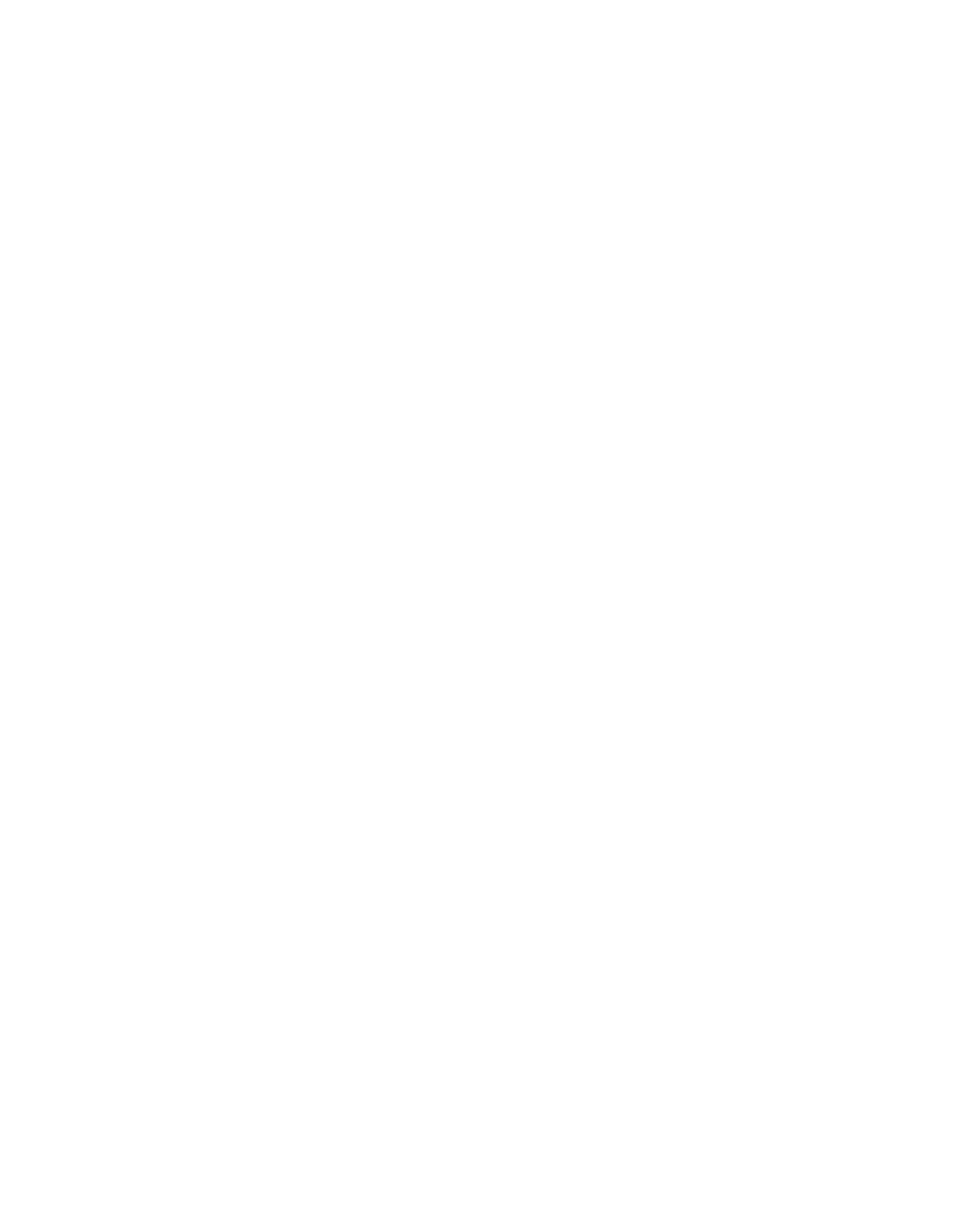## **BARBADOS**

A Bill entitled

An Act to modernize the National Payment System and provide for its regulation and oversight and to provide for related matters.

ENACTED by the Parliament of Barbados as follows: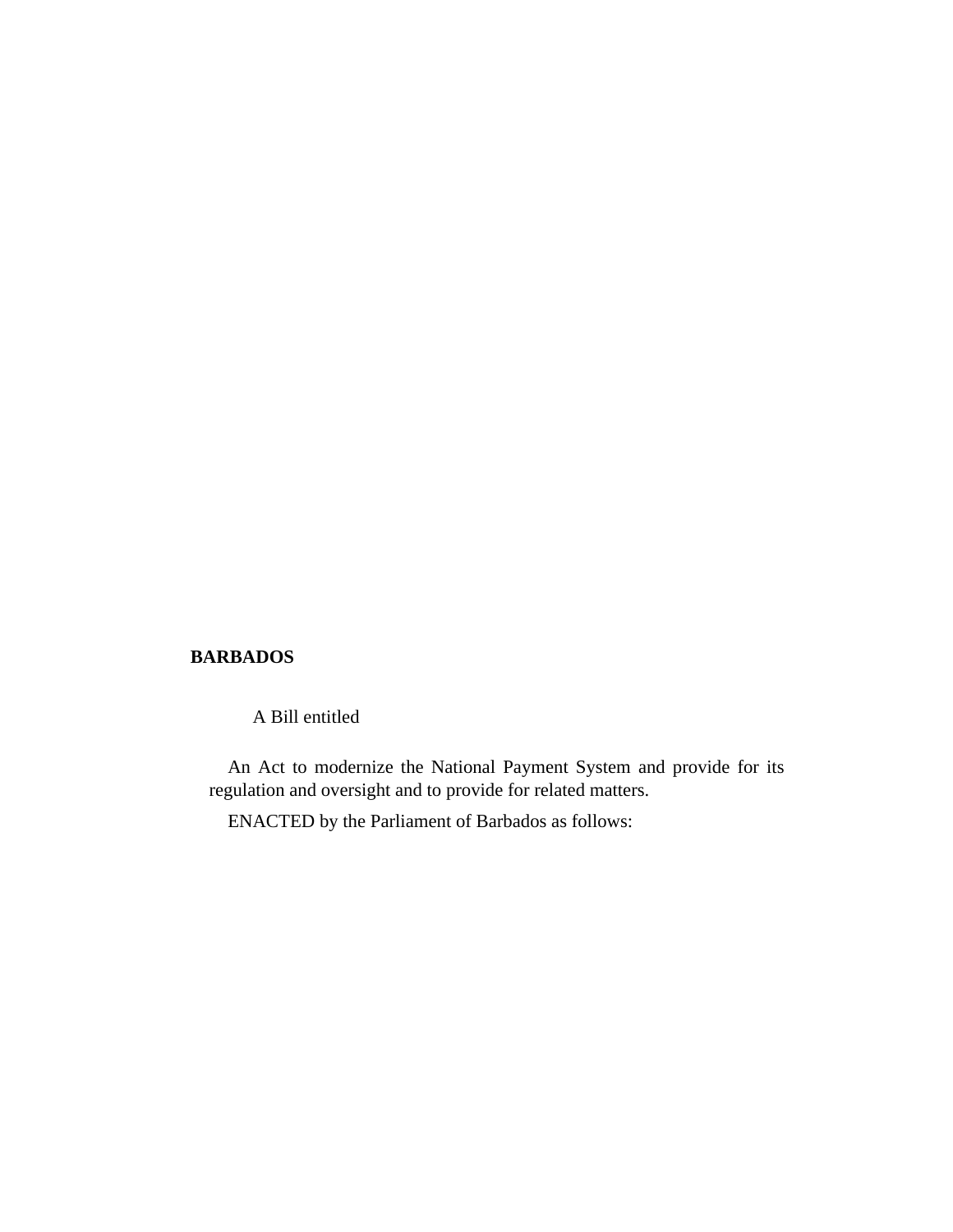## PART I

## PRELIMINARY

#### <span id="page-9-0"></span>**Short title**

This Act may be cited as the *National Payment System Act, 2021*. **1.**

#### **Interpretation**

- In this Act, **2.**
- "administrative penalty" means a penalty payable to the Central Bank for breach of a term or condition of a licence or authorization granted under this Act;
- "affiliate" has the meaning assigned to it under section 448 of the *[Companies](http://barbadosparliament-laws.com/en/showdoc/cs/308) Act*[, Cap. 308](http://barbadosparliament-laws.com/en/showdoc/cs/308);
- "agent" means a person who acts on the behalf of a payment service provider to provide payment services;
- "authorized" means any authorisation granted under this Act to an entity that does not require a licence under section 11;
- "bank" has the meaning assigned to it under section 2 of the *[Financial Institutions](http://barbadosparliament-laws.com/en/showdoc/cs/324A) Act*[, Cap. 324A;](http://barbadosparliament-laws.com/en/showdoc/cs/324A)
- "book-entry" means the electronic transfer of securities and other financial assets which do not involve the physical movement of paper documents or certificates;
- "Central Bank" has the meaning assigned to the term "Bank" under section 2 of the *[Central Bank of Barbados Act](http://barbadosparliament-laws.com/en/showdoc/cs/2020_30)* (Act 2020-30);
- "central counter-party" means a financial institution that takes on counter-party credit risk and is interposed between parties to a transaction, becoming the buyer to every seller and the seller to every buyer and provides clearing and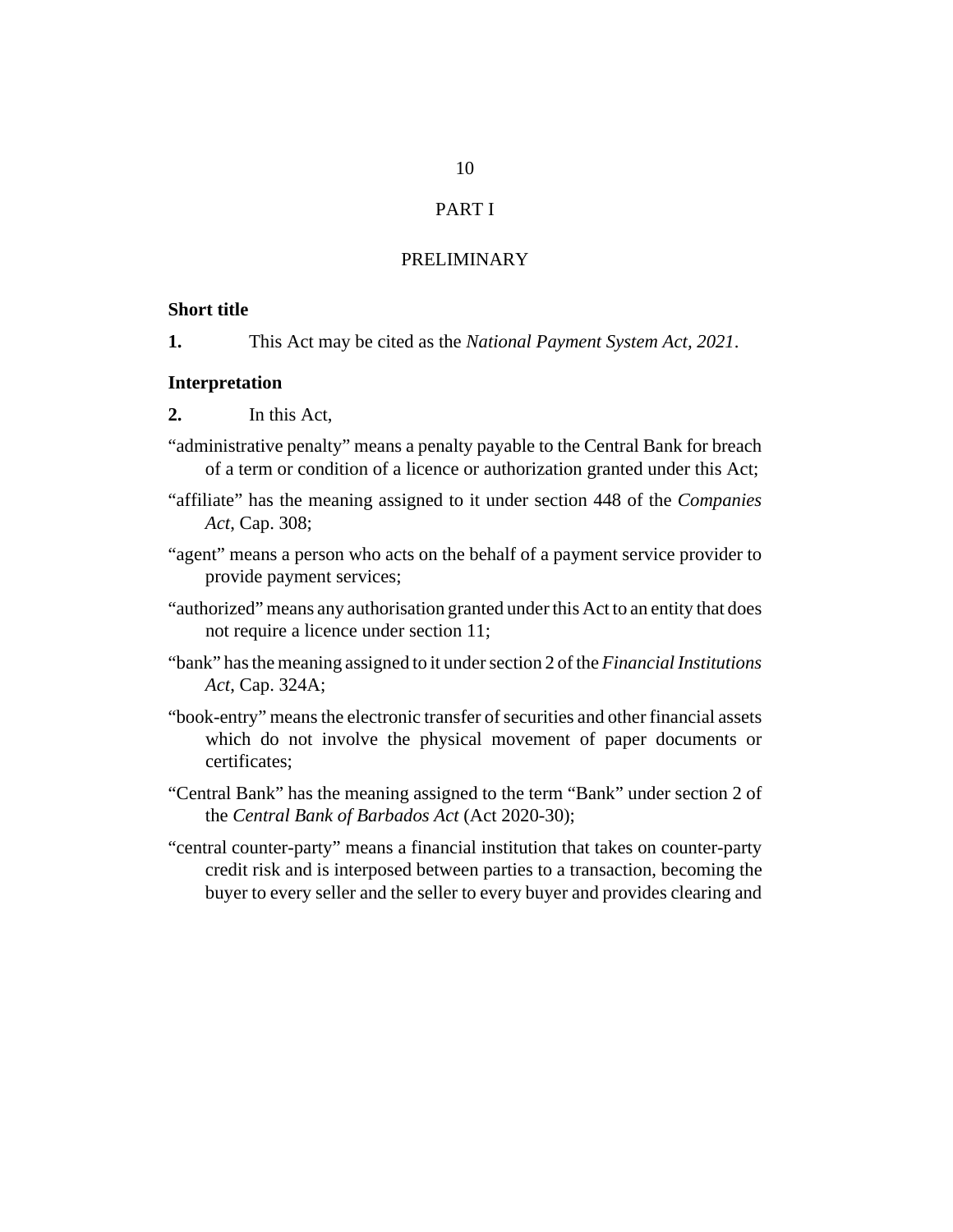settlement services for legal tender currency trades, securities, options and derivative contracts;

"central securities depository" includes an entity which enables

- securities to be immobilized or dematerialized; *(a)*
- securities transactions to be processed by book-entry; *(b)*
- $(c)$  the provision of custodial and asset services; and

securities to be held either as an electronic record or in physical form; *(d)* "cheque"

- has the meaning assigned to it under section 73 of the *[Bills of Exchange](http://barbadosparliament-laws.com/en/showdoc/cs/304) (a) Act*[, Cap. 304;](http://barbadosparliament-laws.com/en/showdoc/cs/304) and
- (b) includes a cheque in electronic form;

"cheque image" means a digital representation of the front and back of a cheque;

- "cheque in electronic form" means a cheque image which is generated, written and signed in a secure system ensuring such minimum safety standards as may be prescribed by the Central Bank;
- "clearing" means the process of transmitting, reconciling or confirming funds or securities transfer instructions prior to settlement and includes the netting of instructions and the establishment of final positions for settlement;
- "clearing house" means an entity that provides clearing or settlement services and includes the Central Bank;

"clearing system"

- means a set of procedures whereby participants present and exchange *(a)* information relating to the transfer of funds or securities to other participants through a centralized system or at a single location; and
- includes mechanisms for the calculation of the position of participants *(b)* on a bilateral or multilateral basis with a view to facilitating the settlement of their obligations;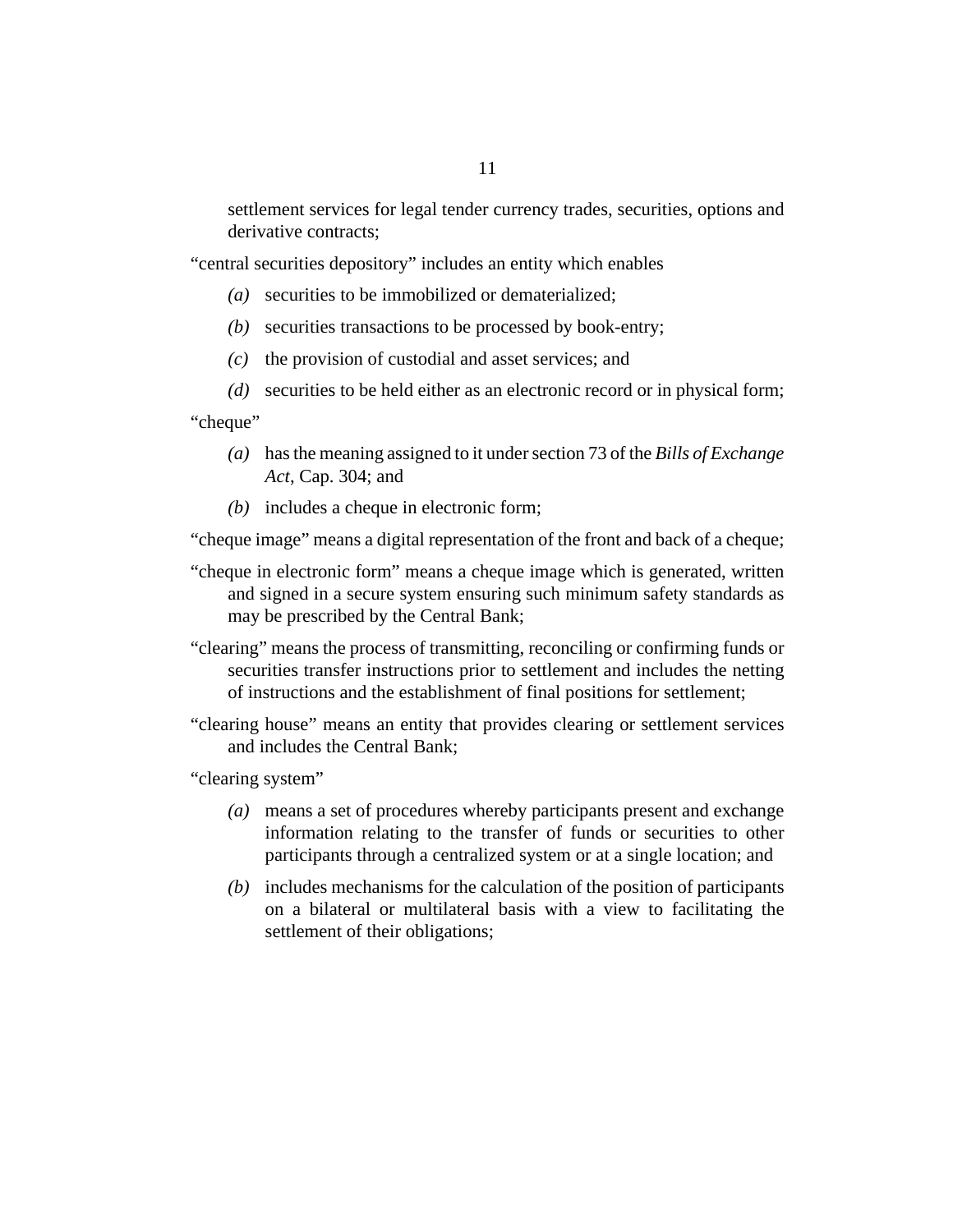"close-out netting" means a netting arrangement where

- following the occurrence of events specified by the parties to the *(a)* arrangement, all or any of the transactions referred to in the arrangement may be terminated; and
- $(b)$  the termination value becomes due and payable;
- "collateral" means any asset or third-party commitment that is accepted by the collateral taker to secure an obligation of the collateral provider regarding the collateral taker;
- "consumer" means an individual who accesses, purchases or utilises financial products and services;
- "Council" means the National Payment System Council established under section 7;
- "counter-party" means a party on either side of a financial transaction;
- "credit risk" means the risk that a counter-party to a financial transaction will not settle that obligation for full value either when due or at any time thereafter;
- "debit card" means a card by which money is automatically deducted from an account at a deposit-taking financial institution to pay for goods or services;
- "dematerialized" means the elimination of physical certificates or documents of title which represent ownership of securities so that securities exist only as accounting records in an electronic or book-entry format;

"derivative"

- means a financial contract, the value of which depends on the value of *(a)* one or more underlying reference assets, rates or indices on a measure of economic value or on factual events; and
- includes interest rate swaps, forward rate agreements, foreign currency *(b)* swaps, foreign currency options or any other instrument as the Central Bank may approve;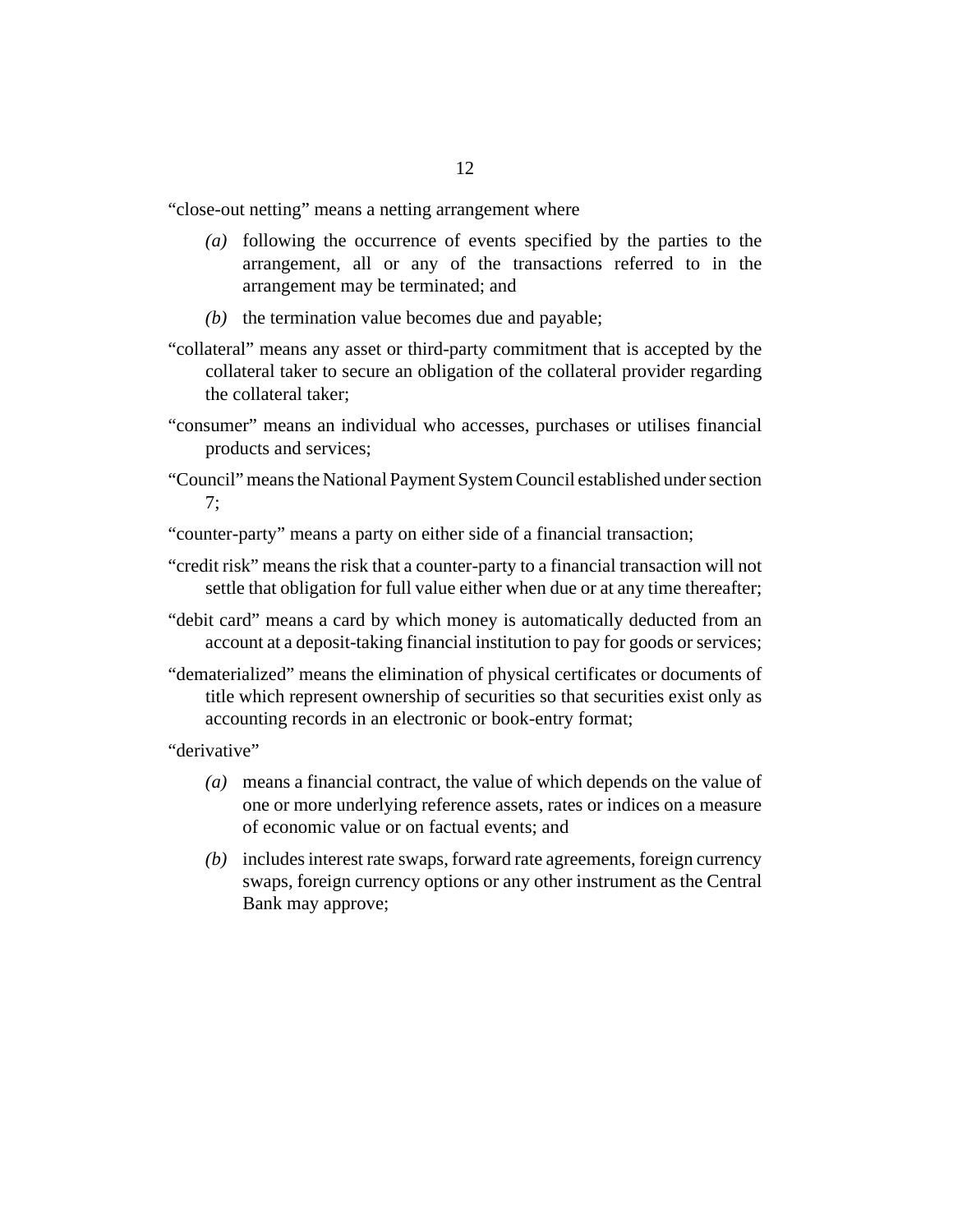"direct participant"

means a participant in a system that is responsible for the settlement of *(a)* its own payments, those of its consumers and those of other participants which are not entitled to settle through the system on their own behalf; and

13

(b) includes a financial institution and society;

"electronic funds transfer"

- means a transfer of funds which is initiated by a person, so as to instruct, *(a)* authorize or order a payment service provider to debit or credit an account through electronic means excluding the sale of postal money orders; and
- (b) includes
	- point-of-sale transfers; (i)
	- automated teller machine transactions; (ii)
	- (iii) transfers initiated by telephonic instruments including mobile phones;
	- (iv) internet and other communication channels;
	- credit card and debit card transfers; or (v)
	- (vi) any other technological or electronic method or device to facilitate the electronic transfer of funds as the Central Bank may approve;
- "electronic money" means monetary value, electronically or digitally stored that exists in computer systems for the purpose of making payment transactions and which is accepted as a means of payment by persons other than the issuer;
- "electronic presentment of a cheque" means presentment of a cheque in electronic form;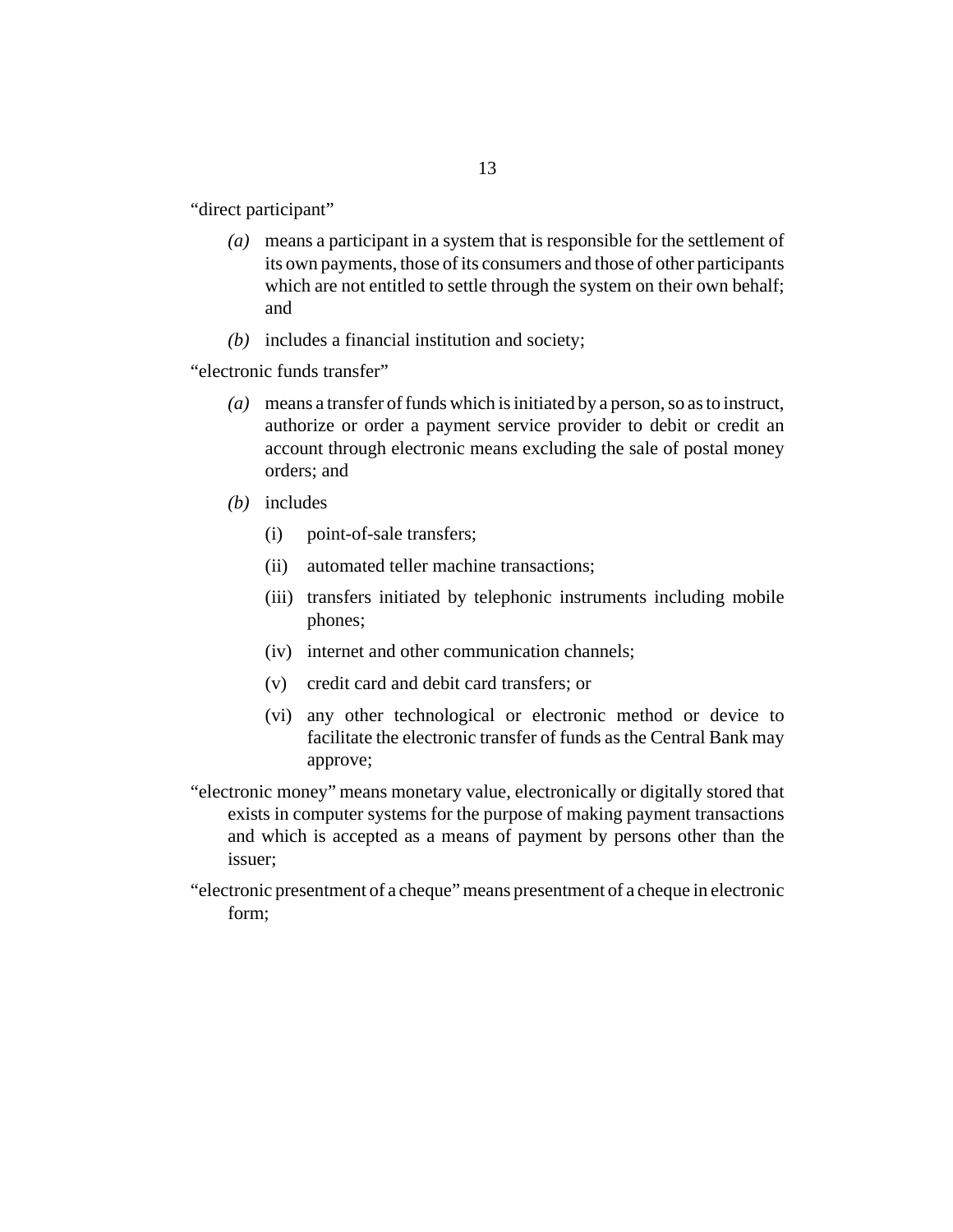- "financial institution" has the meaning assigned to it in section 2 of the *[Financial](http://barbadosparliament-laws.com/en/showdoc/cs/324A) [Institutions Act](http://barbadosparliament-laws.com/en/showdoc/cs/324A)*, Cap. 324A;
- "intraday credit" means credit lasting less than a day given by a financial entity to a person;

"licence" means a licence issued by the Central Bank under this Act;

"licensee" means a person which has been issued with a licence under this Act;

"Minister" means the Minister responsible for Finance;

- "National Payment System"
	- means all the services associated with sending, receiving and the *(a)* processing of orders of payment or transfer of money in domestic or foreign currencies; and
	- (b) includes
		- issuance and management of payment instruments; (i)
		- payment systems, clearing systems and settlement systems, including processing securities and other financial instruments, arrangements and procedures associated to those systems and services; and (ii)
		- (iii) payment service providers;
- "net settlement" means a settlement procedure in which final settlement of transfer instructions occurs on a net basis at one or more pre-specified times during the processing day;
- "net termination value" means the net amount obtained after setting off or otherwise netting the settlement obligations between the parties in accordance with settlement rules issued by the Central Bank or a netting arrangement entered into between the parties;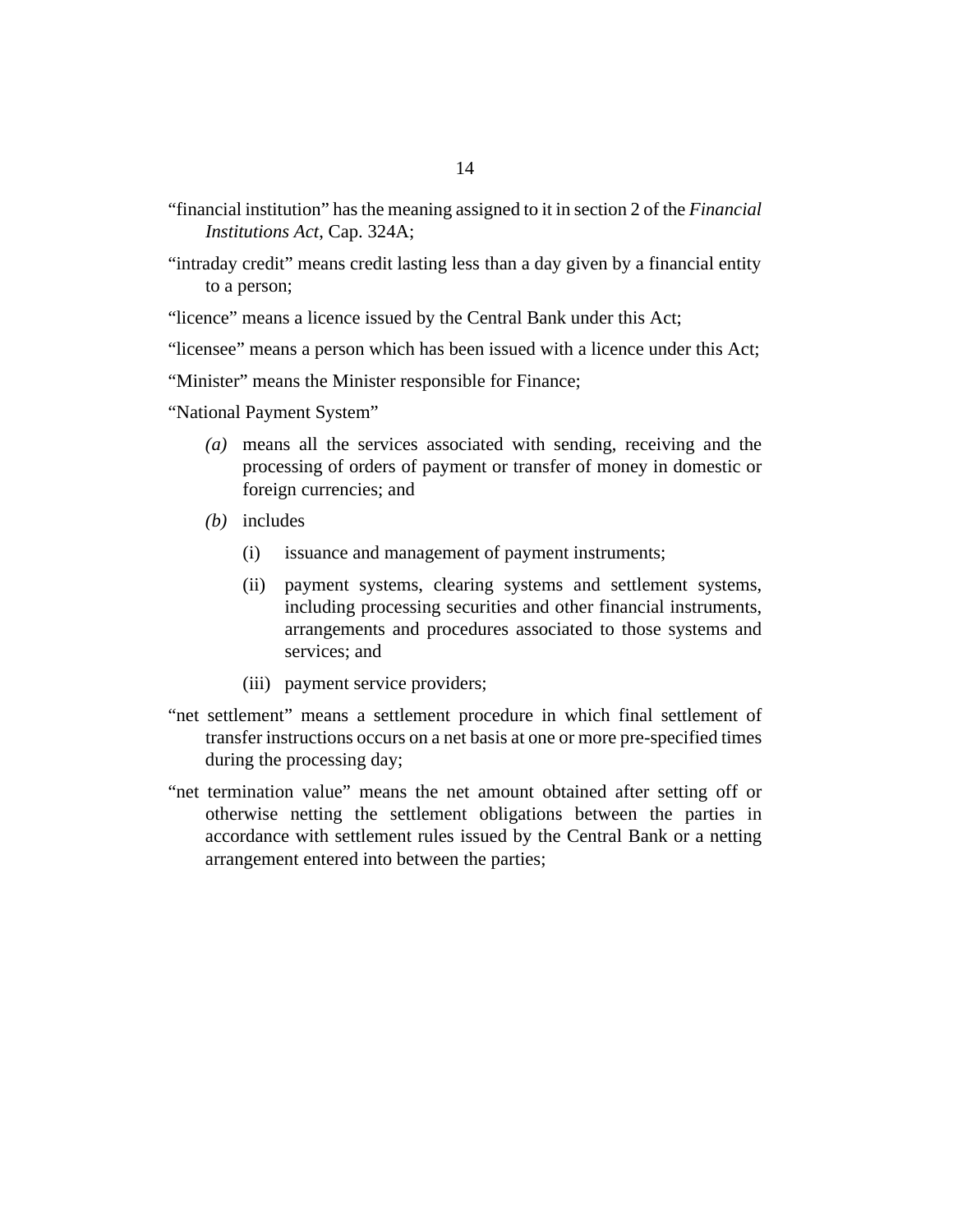- "netting" means the determination of the net payment obligations or the net termination value of settlement obligations between two or more participants;
- "netting arrangement" means an arrangement in writing to convert several claims or obligations into one net claim or one net obligation and includes
	- bilateral netting; *(a)*
	- multilateral netting; *(b)*
	- netting by novation; *(c)*
	- (*d*) close-out netting;
	- payments netting; or *(e)*
	- a combination of any of the above; *(f)*
- "netting by novation" means a netting arrangement between the parties to a series of transactions where an account of amounts due is kept and the rights and obligations of the parties in respect of the account are continuously extinguished and replaced by a new single amount payable by one party to the other;
- "novation" means a process through which the original obligation between a buyer and a seller is discharged through the substitution of the central counter-party as seller to the buyer and buyer to the seller, creating two new contracts;

"operator" means

- (a) the Central Bank; or
- any entity *(b)*
	- (i) licensed; or
	- (ii) authorized,

by the Central Bank to operate a system under this Act;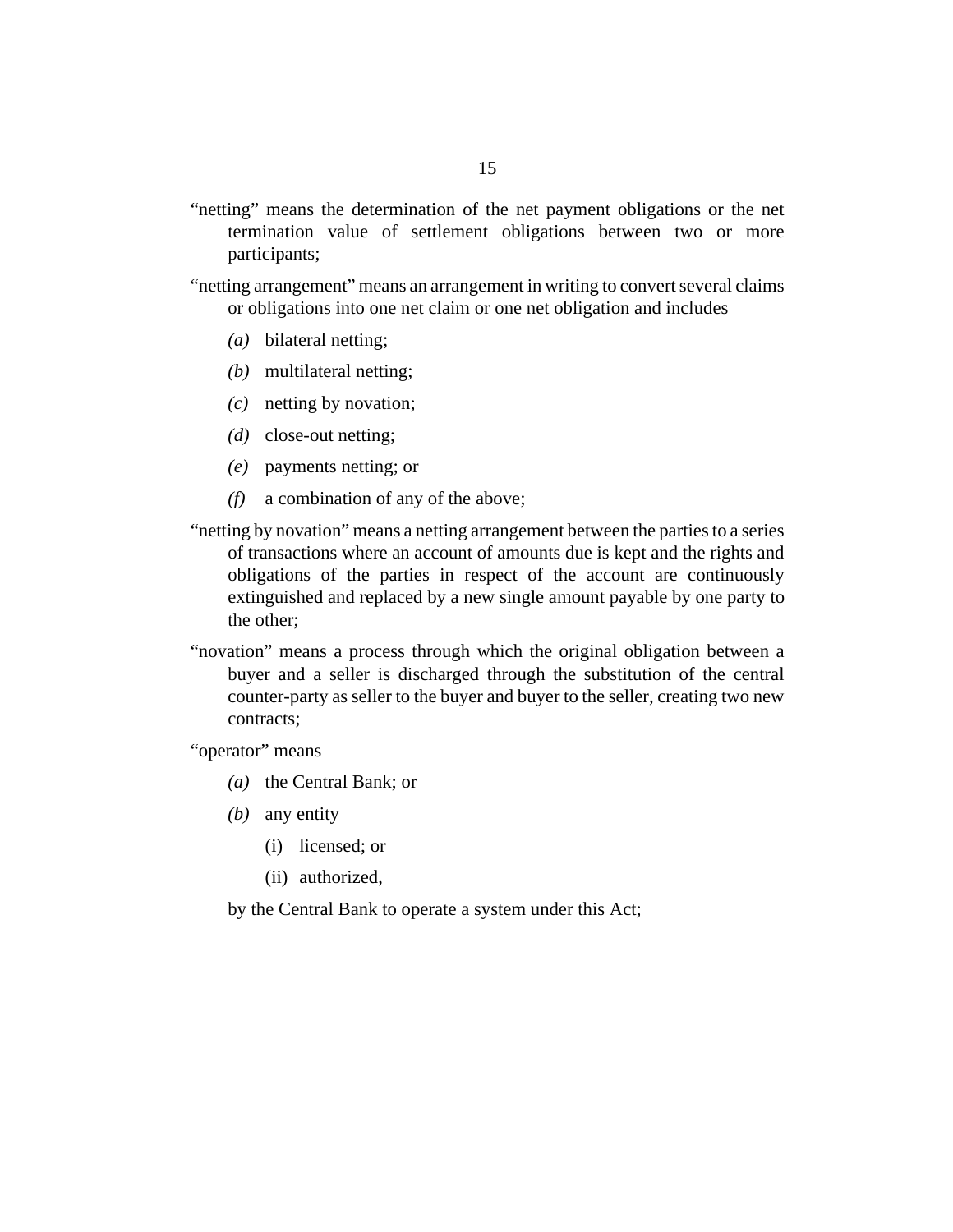"participant" means a party which is licensed or authorized to exchange, clear and settle through the payment system with other participants either as a direct participant or through the services of a direct participant;

"payment card"

- means a card, coupon book, or other device, including a code or any *(a)* other means of access to an account that may be used from time to time to obtain money or to make payment; and
- (b) includes a debit card, credit card and stored-value card;

"payments netting" means netting arrangement between two or more parties used to reduce settlement risk;

"payment instrument"

- means an instrument, whether tangible or intangible, that enables a *(a)* person to obtain money, goods or services or to otherwise make a wholesale or retail payment or transfer money; and
- (b) includes
	- a cheque; or (i)
	- (ii) a fund transfer initiated by any paper or paperless device such as an automated teller machine, point of sale system, internet, telephone, mobile phone or payment cards;

"payment service" means a service which enables

- cash deposits and withdrawals; *(a)*
- $(b)$  the execution of a payment transaction;
- $(c)$  the issue or acquisition of a payment instrument;
- (d) the provision of a remittance service; and
- any other service functional to the transfer of money and includes the *(e)* issue of electronic money instruments and an electronic funds transfer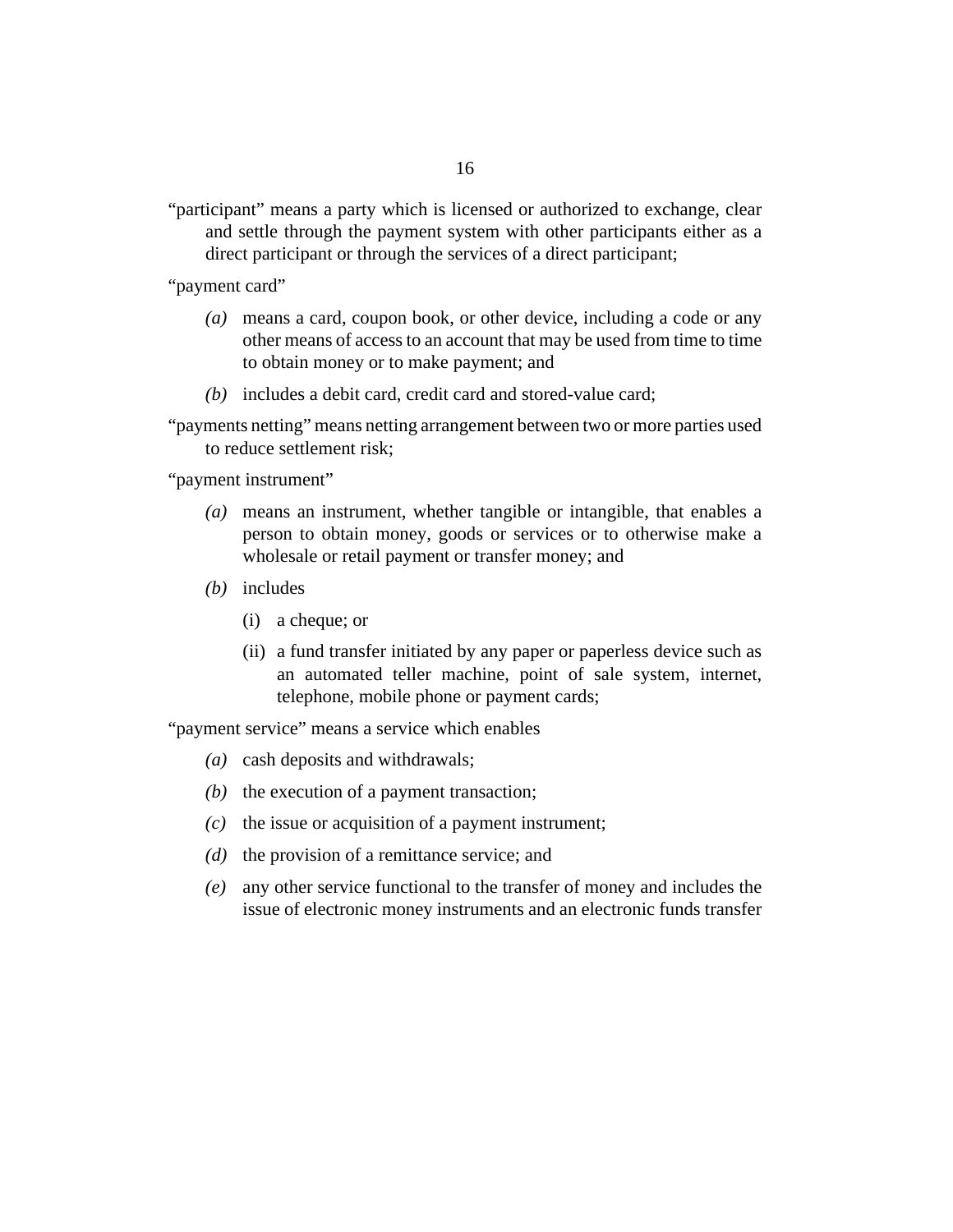but does not include the provision of a solely online or telecommunication service or network access;

"payment service provider" means a licensee or an entity authorized under this Act to provide a payment service and includes operators, participants and any third party acting on the behalf of either of them as an agent or by way of outsourcing agreements, whether entirely or partially operating in Barbados;

"payment system"

- means any system that consists of a set of instruments, procedures and *(a)* rules for the transfer of funds between or among participants and includes consumers; and
- includes any system or arrangement for the processing, clearing or *(b)* settlement of funds;

"person" includes an individual and a body corporate, as the context requires;

- "remittance service" means a service where cash, cheques or other monetary instruments are sent by electronic transmission from one location and a corresponding sum in cash or monetary instruments is received by a designated recipient in another location by means of a communication, a message, by transfer or through a clearing system in which the remittance service provider is a participant;
- "security" has the meaning assigned to it under section 2 of the *[Securities Act](http://barbadosparliament-laws.com/en/showdoc/cs/318A)*, [Cap. 318A](http://barbadosparliament-laws.com/en/showdoc/cs/318A);
- "settlement" means the act of discharging obligations by transferring funds or securities or other financial instruments between two or more parties;
- "settlement account" means an account at the Central Bank, a settlement agent or central counter-party that is used to hold funds or securities and to settle transactions between participants in the system;
- "settlement agent" means a company providing accounts for participants to hold funds or securities and to settle transactions within a system;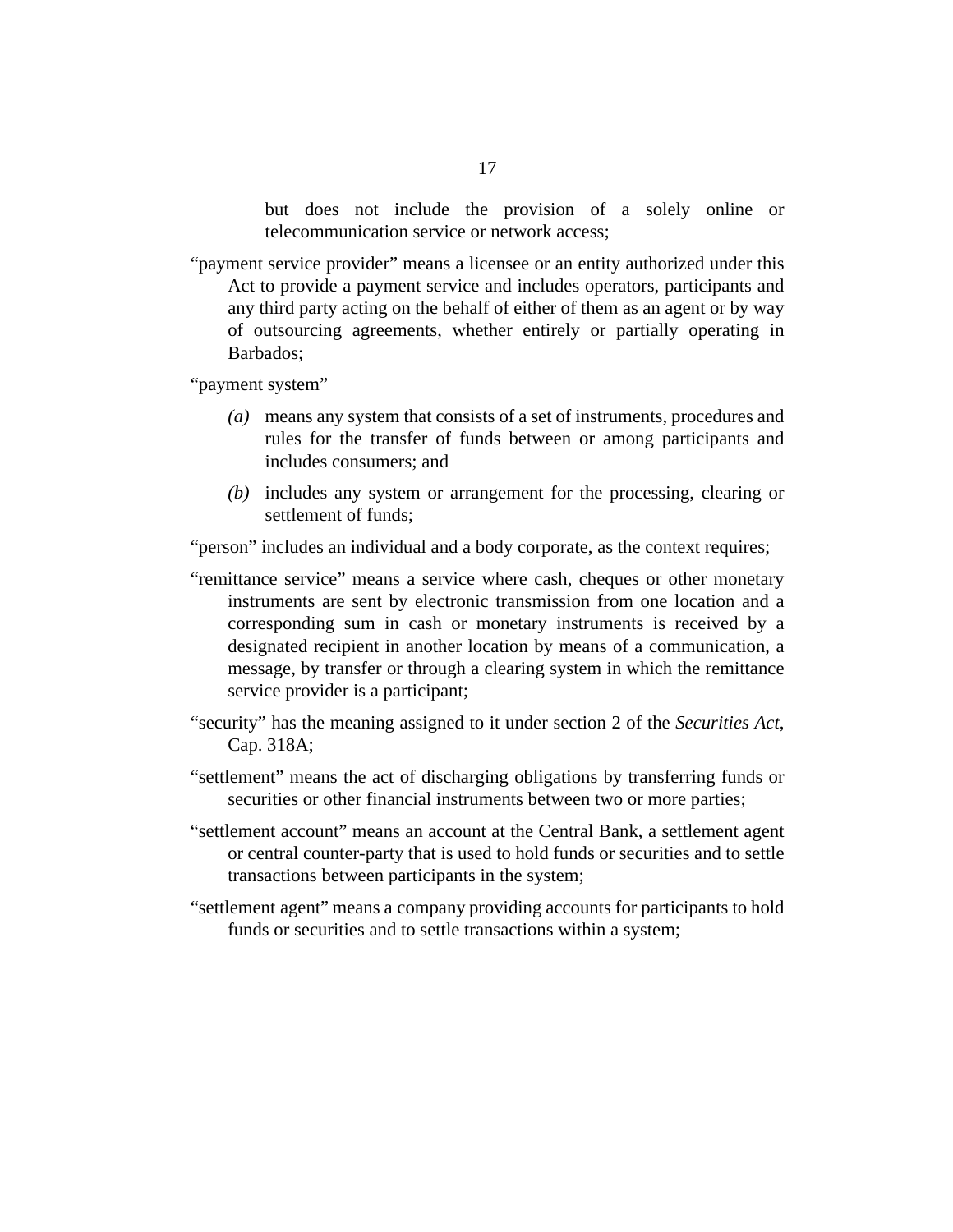"settlement risk" means the risk that a party will default on one or more settlement obligations to the opposite party or to a settlement agent;

"settlement rules"

- mean the rules that provide the basis upon which payment obligations *(a)* are calculated, netted or settled; and
- (b) include
	- (i) rules for the taking of action in the event that a participant is unable or likely to become unable to meet its obligations to a payment system, clearing house, central counter-party or other participants; and
	- (ii) settlement of obligations from securities;

"settlement system" means

- (a) a system established and operated by the Central Bank for the discharge of payment and settlement obligations in relation to securities; or
- any other system which is approved by the Central Bank for the purpose *(b)* of settlement or payment;
- "society" means a credit union or co-operative society registered under the *[Co-operative Societies Act](http://barbadosparliament-laws.com/en/showdoc/cs/378A)*, Cap. 378A;
- "stored-value card" means a payment instrument which stores electronic money equivalent to the monetary value of funds received from the cardholder;
- "system" includes a payment system, clearing system or settlement system but does not include an operator, any settlement agent, central counter-party or clearing house; and
- "systemic risk" includes the risk that the failure of one participant in a system or in financial markets to meet its required obligations, will cause other participants or financial institutions to be unable to meet their obligations, including settlement obligations in a system when due, and which may cause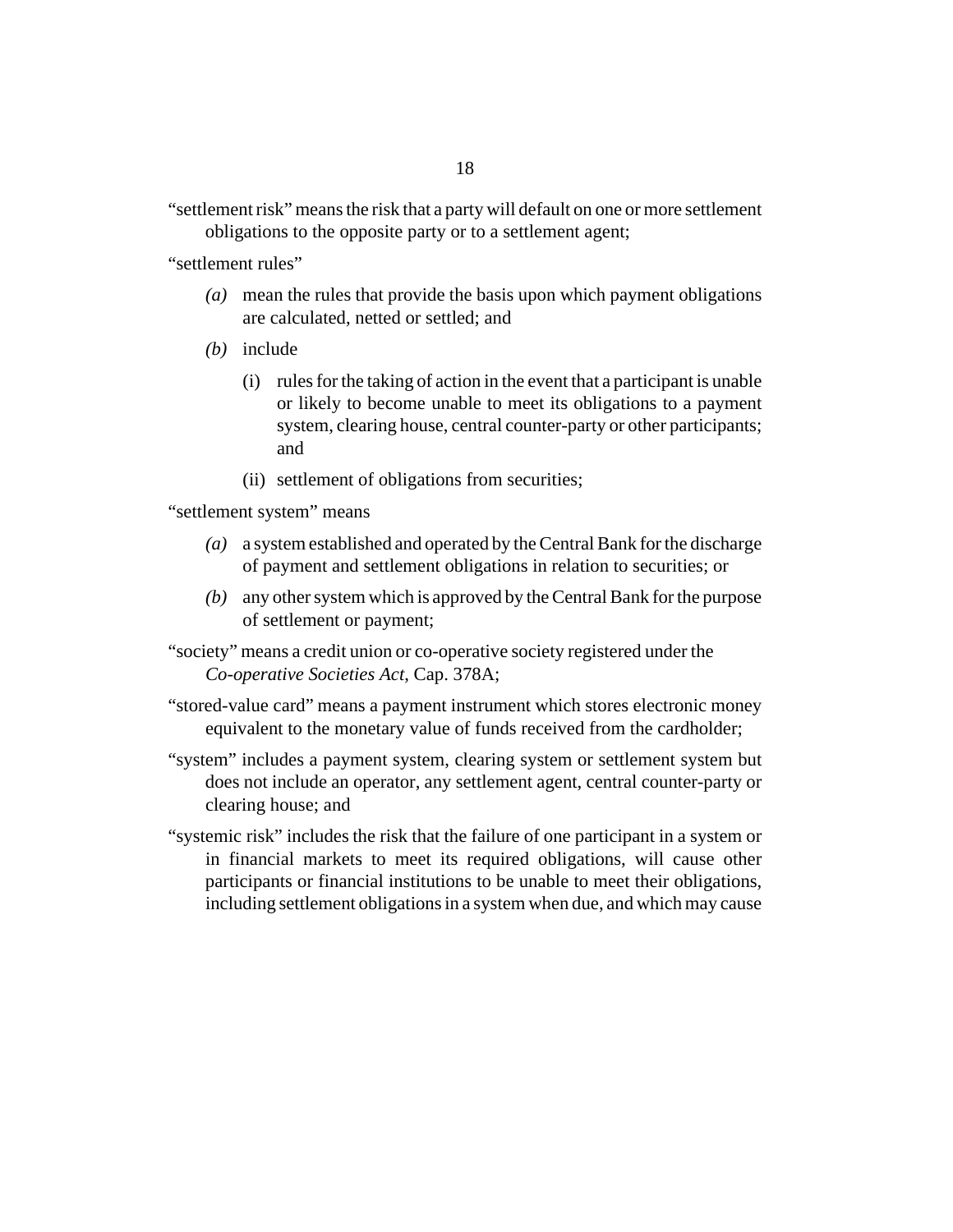<span id="page-18-0"></span>significant liquidity or credit problems and may threaten the stability of a financial market;

"Tribunal" means such tribunal as may be established by an Act for the purpose of determining disputes under this Act.

#### **Purpose**

The purpose of this Act is to provide a payment system that is safe, efficient, resilient and competitive through the management of risks, the maintenance of financial stability and the protection of the interests of consumers. **3.**(1)

The Central Bank shall, in fulfilling the purpose of this Act, facilitate cooperation among all participants in the development of the National Payment System. (2)

## PART II

#### POWERS AND DUTIES OF THE CENTRAL BANK

#### **Oversight and administration of the National Payment System**

The Central Bank shall **4.**(1)

- modernize, regulate, monitor and oversee the National Payment *(a)* System in the public interest;
- (b) consider the interests of consumers;
- ensure the safe and effective operation of the National Payment *(c)* System; and
- (d) reduce any inefficiencies and potential risks to the National Payment System.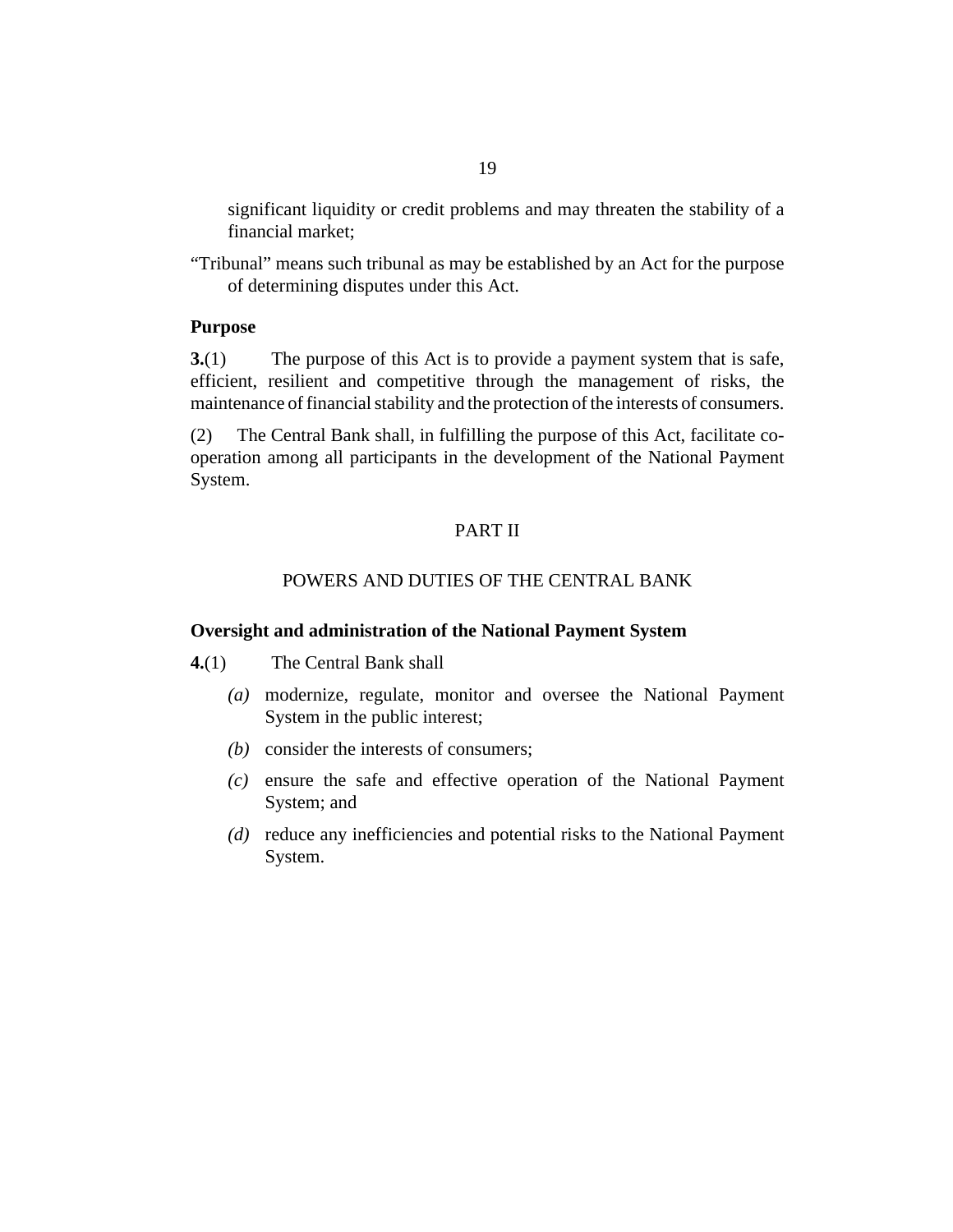- <span id="page-19-0"></span>Subject to this Act, the Central Bank shall (2)
	- formulate policies for the continuous modernization of the National *(a)* Payment System;
	- (b) license and authorize payment service providers and operators in conformity with the provisions of this Act or any regulations made under this Act;
	- establish general or individual conditions, standards, rules or *(c)* procedures in accordance with this Act and any regulations made under this Act that are applicable to an entity licensed or authorized under this Act;
	- ensure that the conditions, standards, rules and procedures referred to *(d)* in paragraph *(c)* are applied;
	- regulate, monitor and supervise the clearing systems and settlement *(e)* systems;
	- request any document from participants in the clearing systems and *(f)* settlement system;
	- inspect the books of participants in the clearing system and settlement *(g)* system;
	- $(h)$  issue directives, instructions and guidelines for the operation of the National Payment Systems; and
	- perform such other duties relating to the National Payment System. *(i)*

#### **Operational role of the Central Bank**

The Central Bank may support the operations and participants of a payment service. **5.**(1)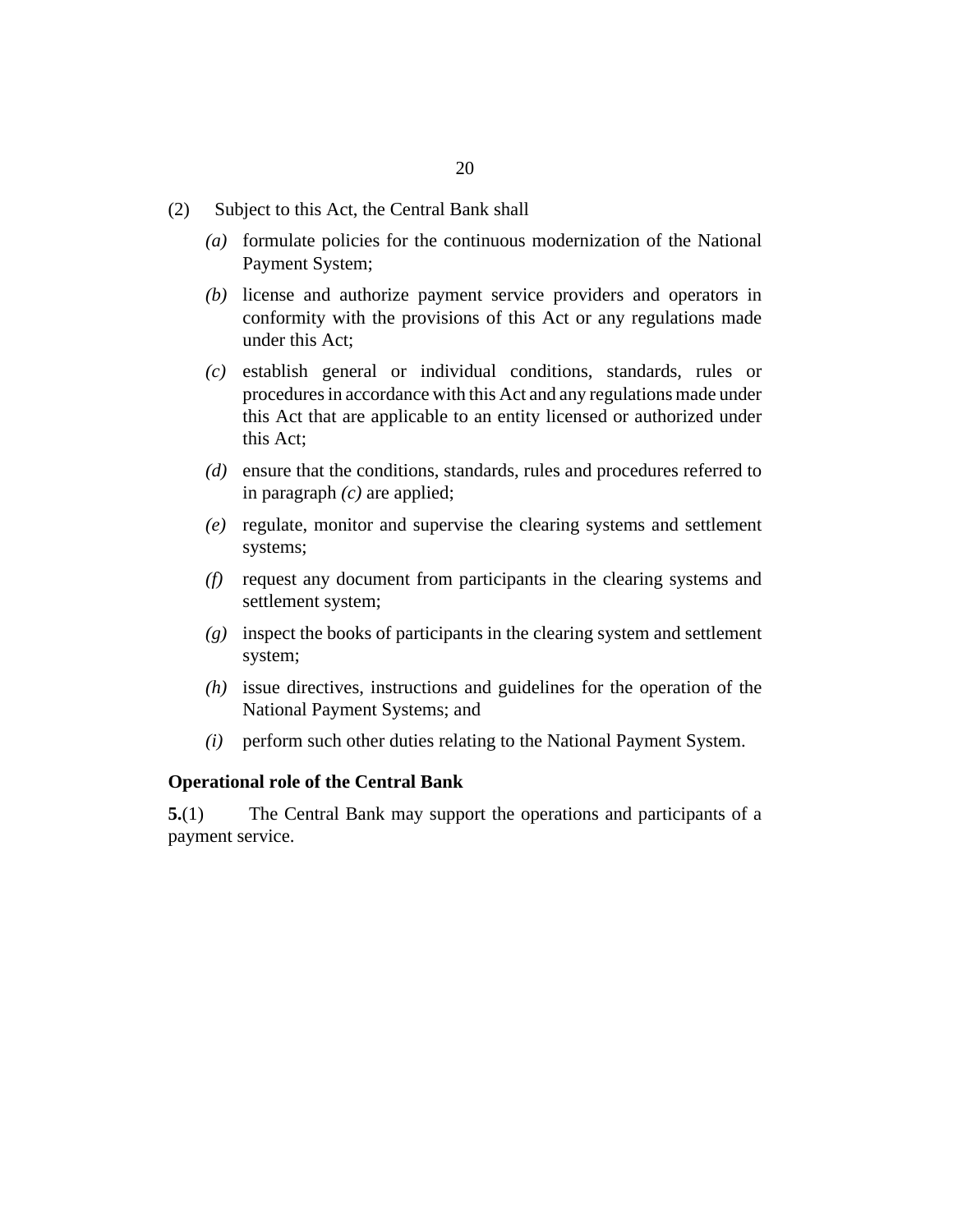- <span id="page-20-0"></span>The Central Bank may, in the fulfilment of its role pursuant to subsection (2)
- (1)
- establish, own, operate and participate in the ownership or operation *(a)* of a system;
- (b) act as a central counter-party to participants;
- (c) open and hold accounts for any operator or participant, which may be used for the clearing and settlement of transfers into a system;
- hold securities on accounts for any operator or participant, which may *(d)* be used for the meeting of settlement requirements;
- extend intraday credit, to entities that are participating in a system *(e)* where it has been granted adequate collateral; or
- act as a central securities depository for government securities issued *(f)* in accordance with the *[Central Bank of Barbados Act, 2020](http://barbadosparliament-laws.com/en/showdoc/cs/2020_30)* [\(Act 2020-30\),](http://barbadosparliament-laws.com/en/showdoc/cs/2020_30) the *[Local Loans Act](http://barbadosparliament-laws.com/en/showdoc/cs/98)*, Cap. 98 or any other enactment.

The Central Bank may, in the discharge of its regulatory, monitoring and supervisory functions under this Act, take into account any international oversight standards. (3)

#### **Co-operation with other authorities**

- The Central Bank may co-operate with **6.**(1)
	- an entity directly or indirectly involved in payment services and their *(a)* operation in Barbados as well as on the regulation, monitoring and supervision of capital markets in Barbados;
	- a monetary authority or international organization dealing with *(b)* regulation and oversight of a system.

The Central Bank may for the purpose of co-operating with an entity or authority referred to in subsection (1), enter into a memorandum of understanding with that entity or authority. (2)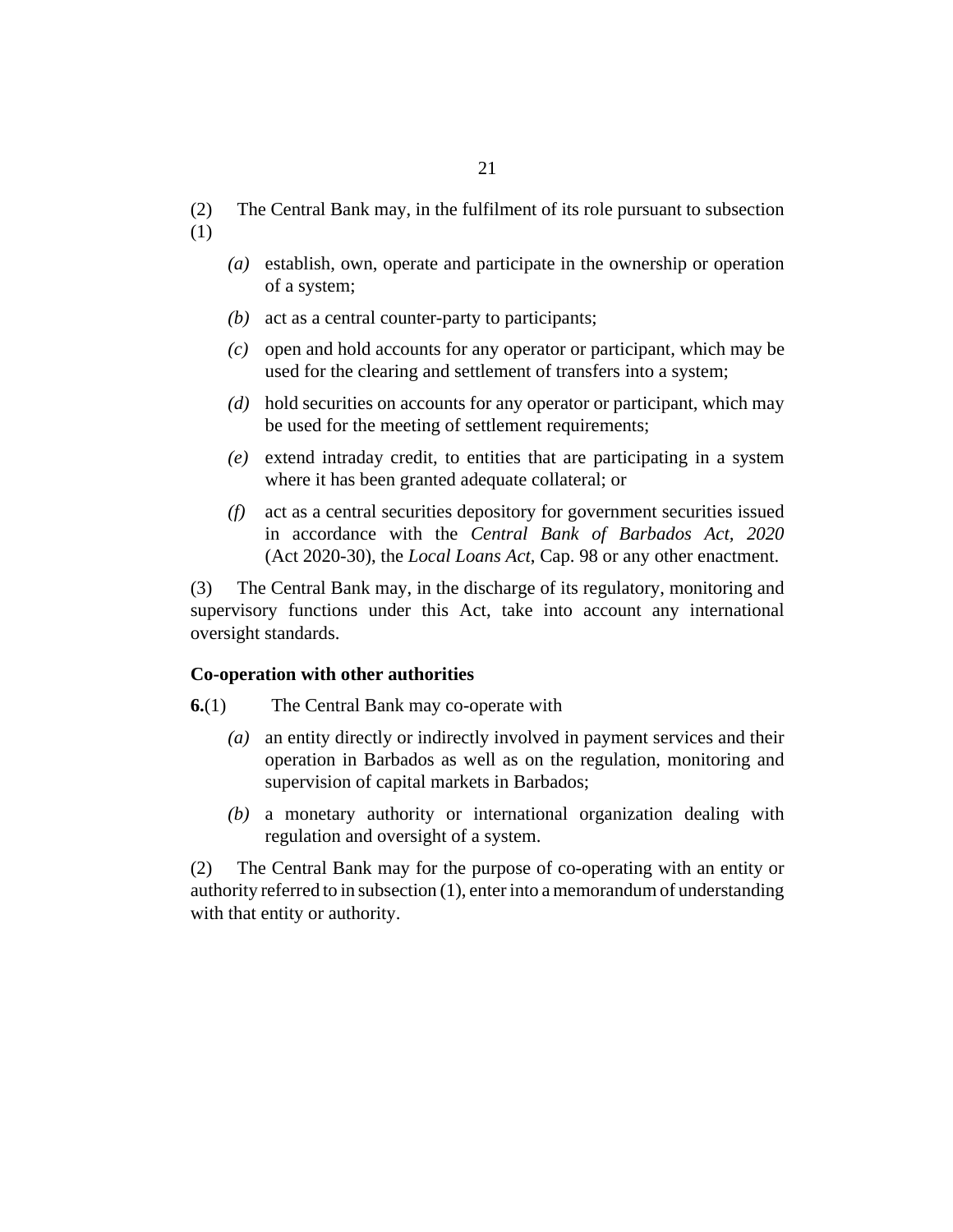<span id="page-21-0"></span>Subsection (2) does not prohibit the Central Bank from co-operating with an authority or entity referred to in subsection (1) in the absence of a memorandum of understanding with that authority or entity. (3)

#### **Establishment of the National Payment System Council**

- There is established a National Payment System Council which shall **7.**(1)
	- (a) advise the Central Bank on
		- the regulation and oversight of the National Payment System; (i)
		- the setting of operational and technical standards; (ii)
		- (iii) the setting of fees; and
		- (iv) the development of new technologies; and
	- submit such reports to the Central Bank as the Central Bank may *(b)* request from time to time.

The *Schedule* shall have effect with respect to the constitution and procedure of the Council. (2)

### PART III

## AUTHORISATION AND LICENSING

#### **Authority for the grant of authorization and issue of licences**

- The Central Bank shall be the authority which **8.**(1)
	- authorizes a person; or *(a)*
	- (b) issues a licence to a person,

to act as a payment service provider or to operate a system.

No person shall provide a payment service or operate a system without authorization or a licence issued by the Central Bank. (2)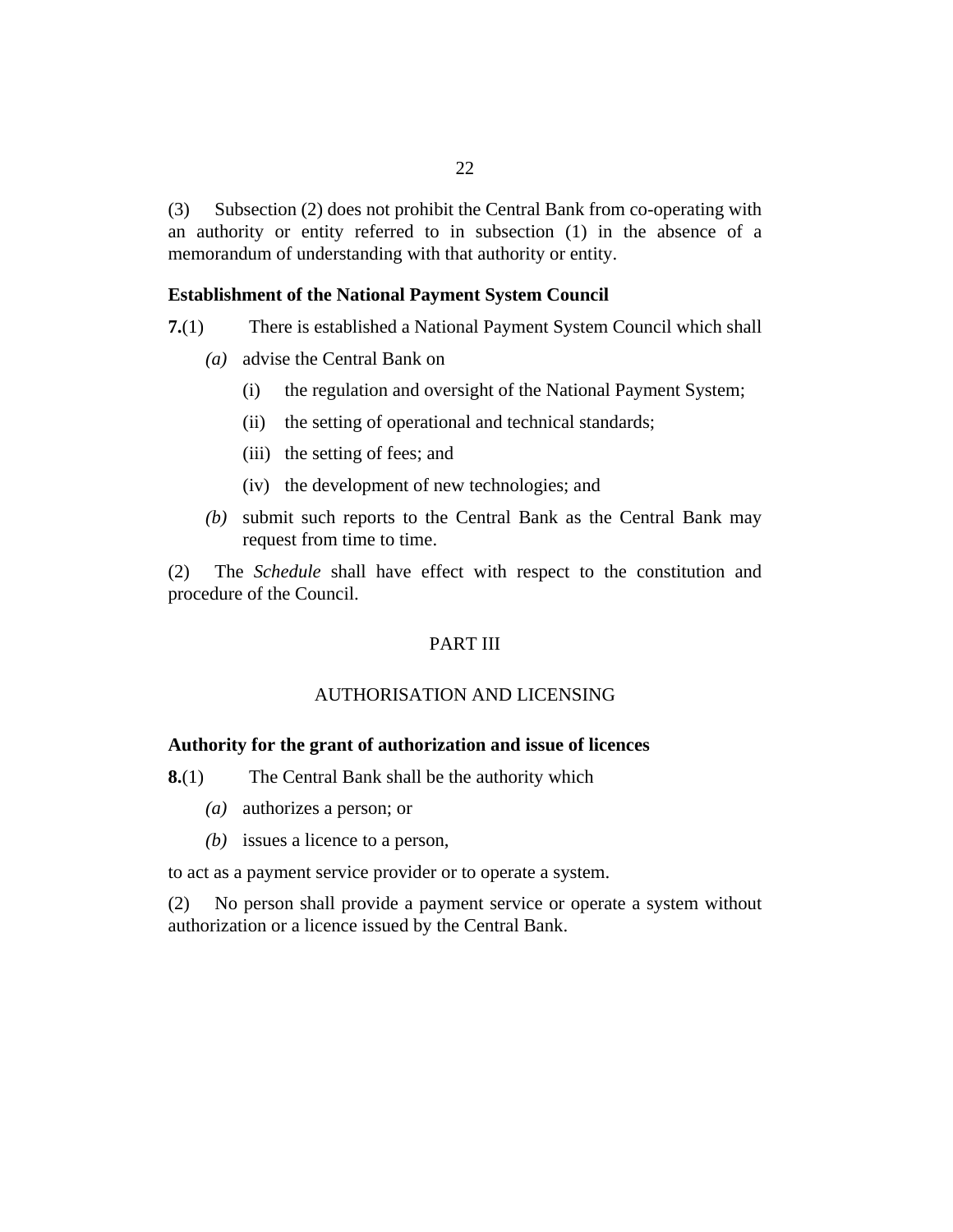#### <span id="page-22-0"></span>**Application for a licence**

A person shall apply to the Central Bank for a licence to provide a payment service or to operate a system and the application shall be in such form and contain such information as may be prescribed by the Central Bank. **9.**(1)

- The application form shall be accompanied by the prescribed fee. (2)
- For the purposes of subsection (1), the Central Bank may (3)
	- specify different classes and sub-classes of payment services or *(a)* operators in respect of which a person is required to apply for a licence and for which a licence may be granted including
		- a remittance service; (i)
		- (ii) an electronic funds transfer;
		- (iii) electronic money; and
		- (iv) any other classifications the Central Bank considers appropriate; and
	- (b) prescribe the paid up capital or capital adequacy requirement.

## **Grant of a licence**

Where the Central Bank determines that an applicant satisfies the prescribed requirements for licensing, the Central Bank shall, within 3 months of receiving the application, and on the payment of the prescribed fee, grant a licence specifying the type of payment service or system to be operated. **10.**(1)

Notwithstanding subsection (1), the Central Bank may impose terms and conditions in a licence with respect to the type of system to be operated, including the following: (2)

- ( $a)$  the capital adequacy levels required to be maintained;
- $(b)$  the average value of payments;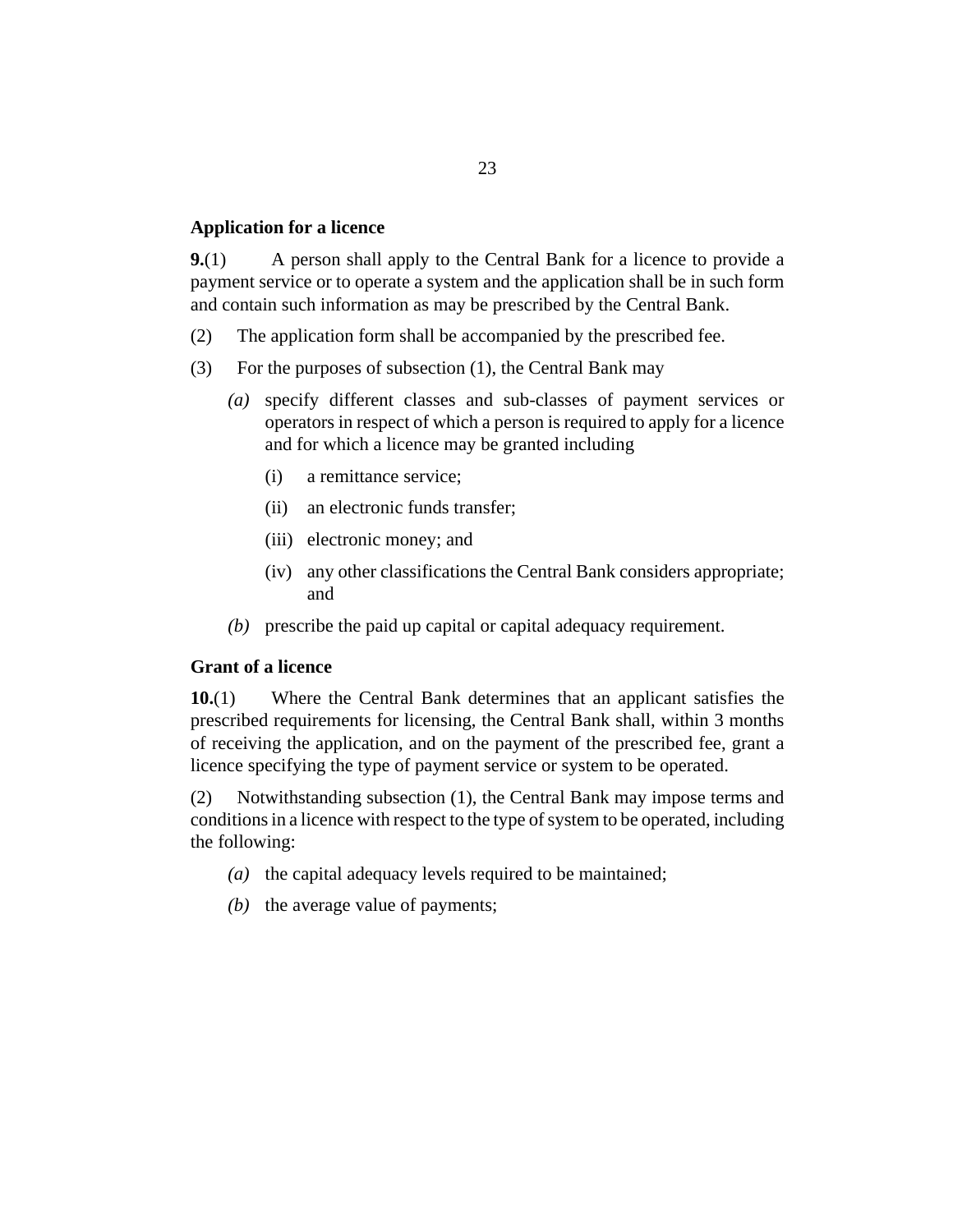- <span id="page-23-0"></span> $(c)$  the aggregate value of payments; and
- (*d*) any other relevant factor.

Where the Central Bank grants a licence, notice of the grant of licence shall be published (3)

- in the *Official Gazette*; *(a)*
- (b) in a daily newspaper published and circulated in Barbados; and
- $(c)$  on the website of the Central Bank.

Where the Central Bank determines that an applicant does not satisfy the requirements for the grant of a licence, the Central Bank shall, no later than 3 months after receiving the application, inform the applicant in writing of its refusal to grant a licence together with the reasons for the refusal. (4)

#### **Exemptions from licensing**

Notwithstanding sections 8 and 9, a financial institution or society shall not be required to obtain a licence and shall be deemed to be authorized to provide a payment service or to operate a system under this Act. **11.**(1)

A bank or society which provides a payment service, remittance service or operates a payment system shall (2)

- comply with all other requirements of this Act and any regulations *(a)* made under this Act;
- comply with such operational, reporting and disclosure requirements *(b)* as may be set by the Central Bank; and
- be subject to the oversight requirements for licensed entities under this *(c)* Act.

The Central Bank shall maintain a register of all persons authorized in accordance with this section. (3)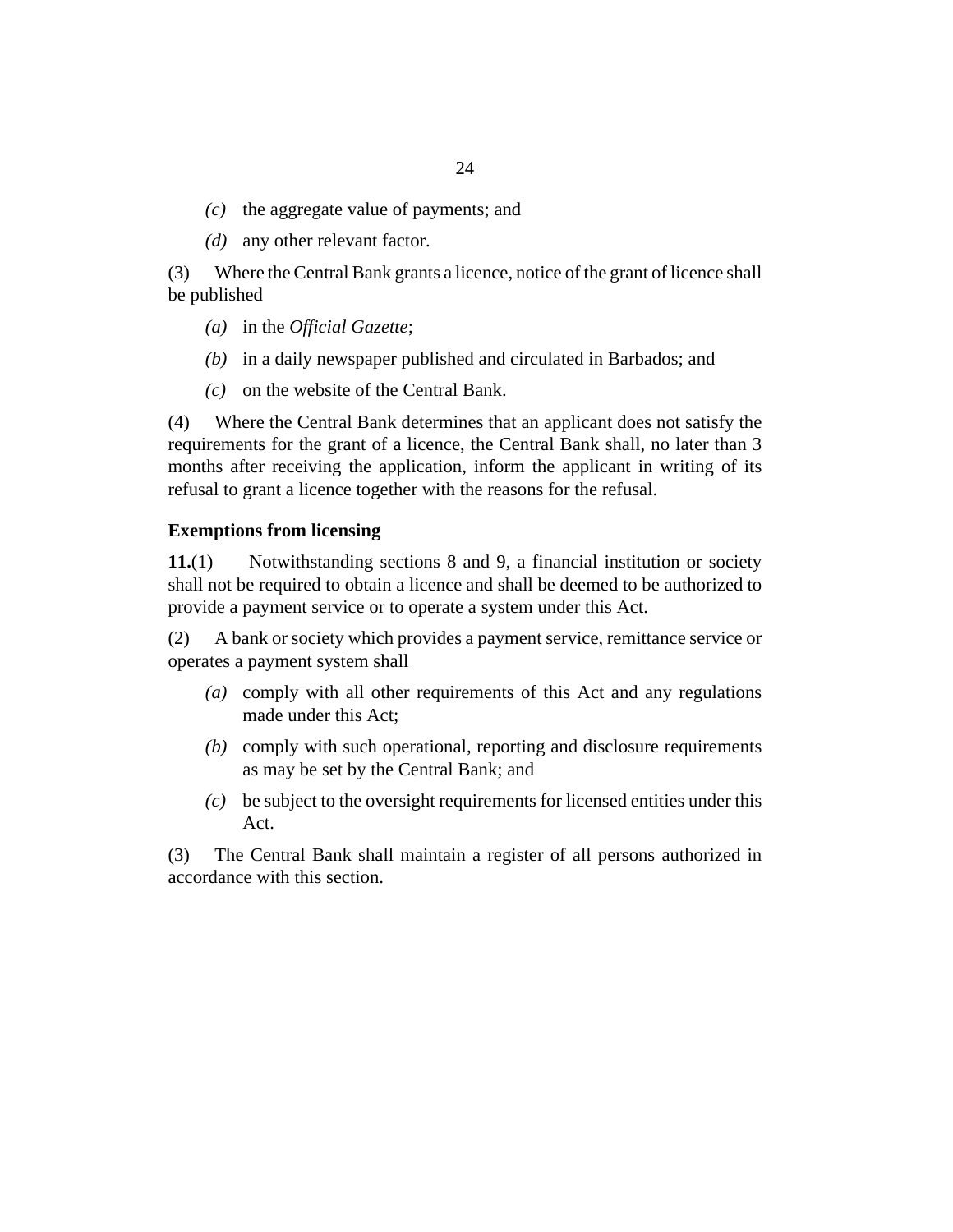### <span id="page-24-0"></span>**Display of licence and certificates**

A licensee shall display the licence conspicuously at the primary location where the licensee conducts business and shall similarly display a copy of the licence at every other location or branch in Barbados. **12.**(1)

An agent of a payment service provider for the provision of a remittance service**,** shall obtain from the Central Bank**,** a certificate of agency in respect of each location and shall display the certificate conspicuously at the relevant location. (2)

## **Prohibition against the transfer of a licence**

No licence or any other right acquired under this Act shall be transferable, whether in whole or in part, except as may be prescribed by the Central Bank, and any transfer in contravention thereof shall be void. **13.**

### **Renewal of licence**

A licence granted under this Part may be renewed in the manner and form prescribed by the Central Bank subject to payment of the prescribed fees**. 14.**

## **Conditions of licence**

A licence granted under this Act shall be subject to the conditions the Central Bank considers necessary. **15.**(1)

The Central Bank may, for the purposes of this Act, amend any condition of a licence by way of alteration, substitution, addition, omission or other modification. (2)

The Central Bank may, on the application of a licensee, amend a condition where it considers the proposed amendment to be appropriate. (3)

Where the Central Bank directs any amendments in the conditions of a licence, it shall serve notice on the licensee informing the licensee of the reasons (4)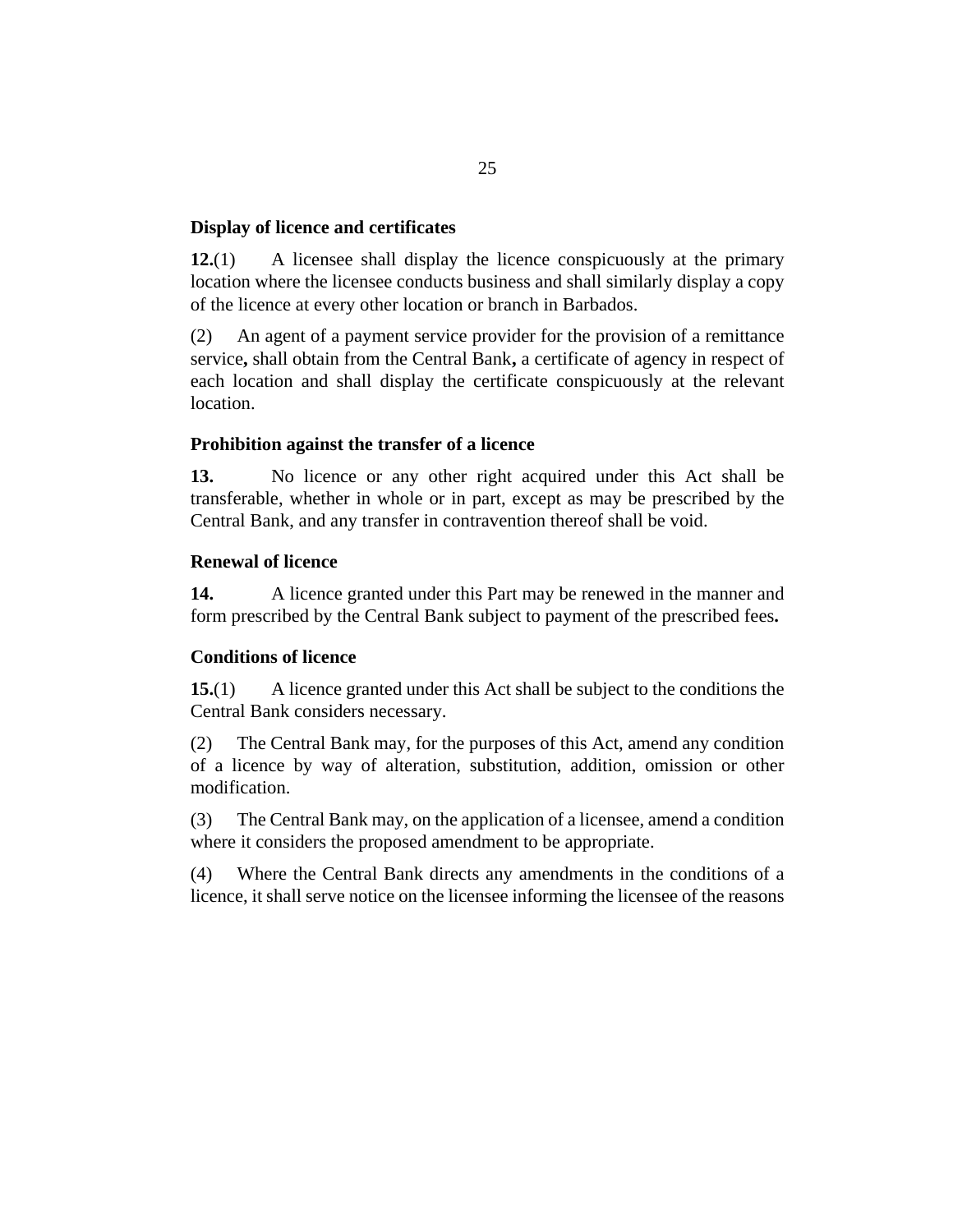<span id="page-25-0"></span>for the proposed amendment, and give the licensee 14 days within which to provide comments on the proposed amendment.

On receipt of any comments pursuant to subsection (4), the Central Bank shall (5)

- take the comments into consideration in confirming or modifying the *(a)* proposed amendment; and
- notify the licensee of its decision. *(b)*

Where a licensee intends to establish an agency or subsidiary outside of Barbados, the licensee shall seek the permission of the Central Bank prior to that establishment. (6)

#### **Suspension and revocation of licence**

The Central Bank may suspend or revoke a licence granted under section 10 where **16.**(1)

- (a) the licensee breaches a condition of the licence or fails to comply with this Act or any regulations made under this Act;
- $(b)$  the licensee fails to commence operation of the system within 6 months of the grant of the licence;
- $\alpha$  the licensee has ceased operation of the system for any period of time that may be prescribed;
- (d) the licensee obtained the licence through misrepresentation to the Central Bank or by any other irregular means;
- (e) the licensee no longer meets the applicable criteria for the grant of a licence under section 10;
- the operation of the system for which the licence was granted endangers *(f)* the stability of the payment or financial system in Barbados;
- (g) the entity that owns or operates the system enters into insolvency proceedings;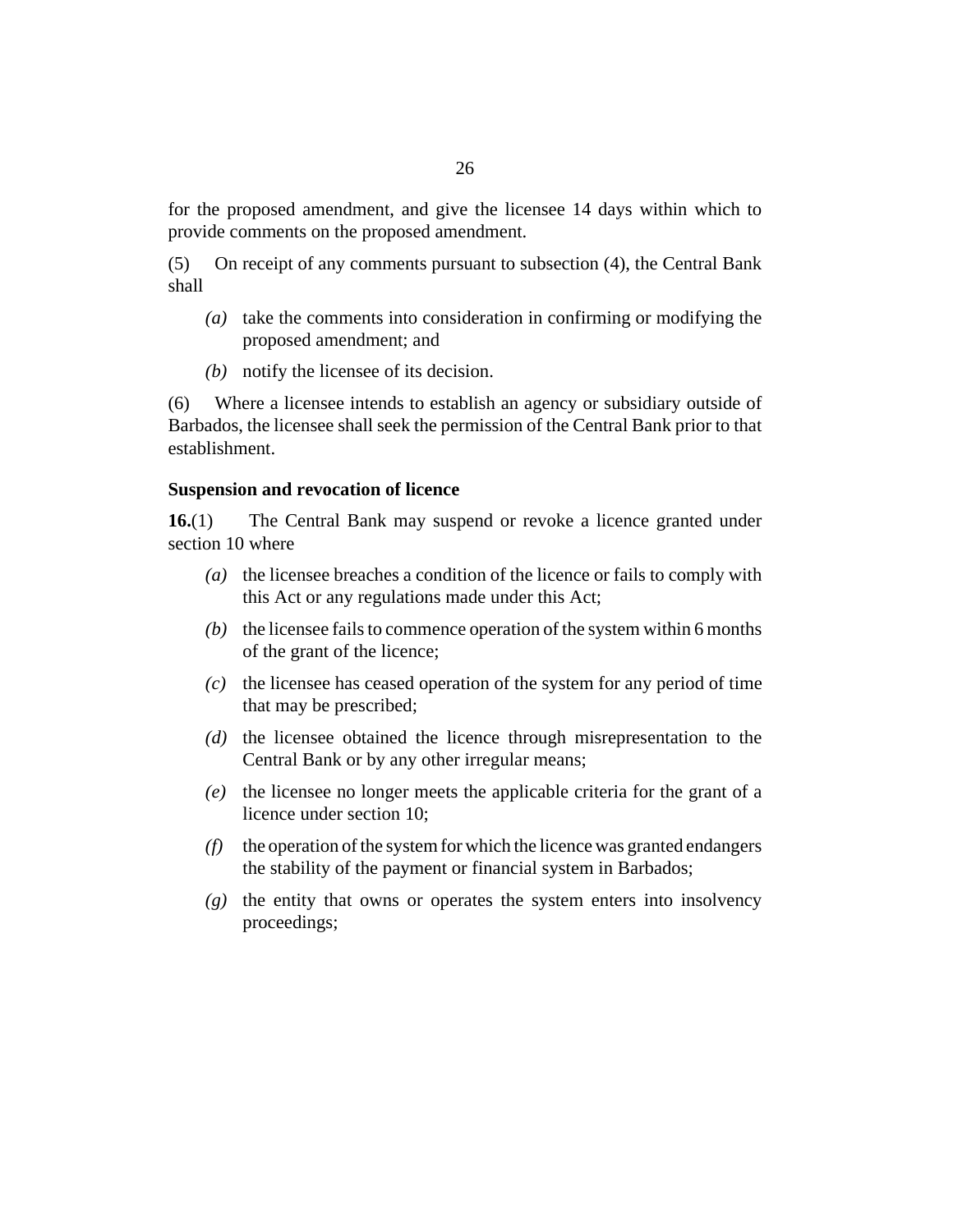- $(h)$  in the opinion of the Central Bank, the operation of the system is no longer in the public interest or the system no longer represents the interest of the participants; or
- an infringement set out under Part XII occurs. *(i)*

Subject to subsection (1), before suspending or revoking a licence granted under section 10, the Central Bank shall (2)

- give to the licensee notice in writing of its intention to do so, specifying *(a)* the grounds on which it proposes to suspend or revoke the licence; and
- $(b)$  require the licensee to submit to it, within a specified period, a written statement of objections to the suspension or revocation of the licence.

Where the licensee has submitted a written statement of objection in accordance with subsection (2), the Central Bank shall give the licensee written notice of its decision to suspend, revoke or continue the licence. (3)

Notwithstanding subsection (2), where the Central Bank is of the opinion that (4)

- (a) the safety, soundness, reliability or efficiency of a licensee is or may be threatened; or
- $(b)$  the stability of the financial systems is endangered,

the Central Bank may, without prior notice, suspend the licence of that payment service or system and require the licensee to show cause why the suspension should not continue.

Where the licensee fails to satisfy the Central Bank that the suspension should be discontinued, the Central Bank shall revoke the licence. (5)

Where the Central Bank suspends or revokes a licence in accordance with subsection (4) or (5), the Central Bank shall immediately publish a notice of the suspension or revocation (6)

in the *Official Gazette*; *(a)*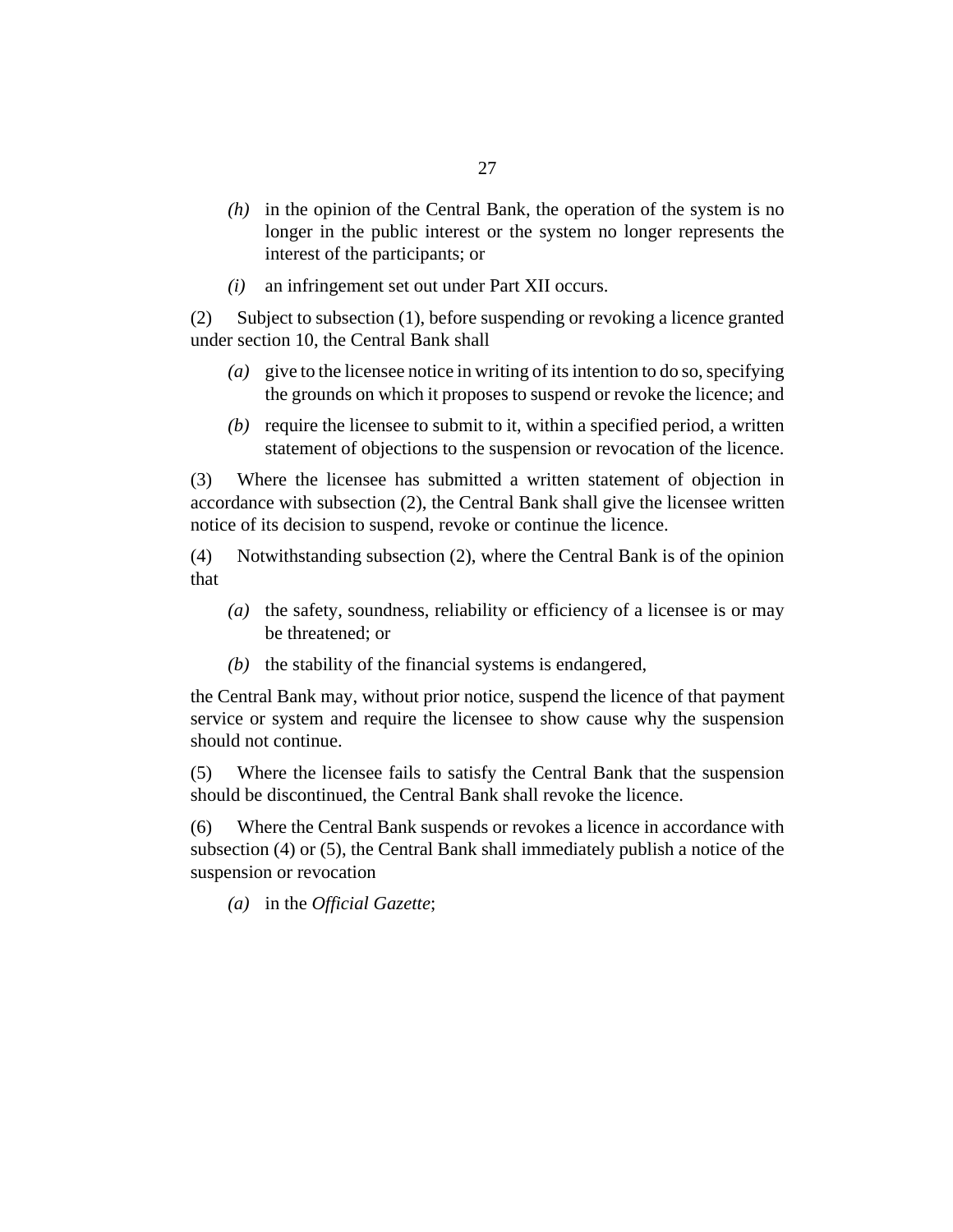- <span id="page-27-0"></span>(b) in a daily newspaper published and circulated in Barbados; and
- on the website of the Central Bank, *(c)*

stating the circumstances for the suspension or revocation.

The Bank shall, within 7 days of a licensee ceasing to hold a licence, publish a notice of the cessation (7)

- in the *Official Gazette*; *(a)*
- (b) in a daily newspaper published and circulated in Barbados; and
- $(c)$  on the website of the Central Bank.

Where the Central Bank suspends or revokes a licence, it may take such actions as it deems reasonable to ensure the continuity of the National Payment System. (8)

#### **Application of sections and Parts to persons licensed or authorized**

Sections 12 to 16 shall apply to persons that are exempt from the licensing process but are subject to authorisations in accordance with section 11, with such modifications and adaptations as are necessary. **17.**(1)

Parts IV, VI, VII, VIII, IX and X shall apply to persons licensed or authorized under this Act, with such modifications and adaptations as are necessary. (2)

#### PART IV

#### ONGOING OVERSIGHT AND SUPERVISION

#### **General and individual measures**

The Central Bank may at any time adopt general standards and criteria for the conduct of payment services or the operation of systems, either generally or by specific categories. **18.**(1)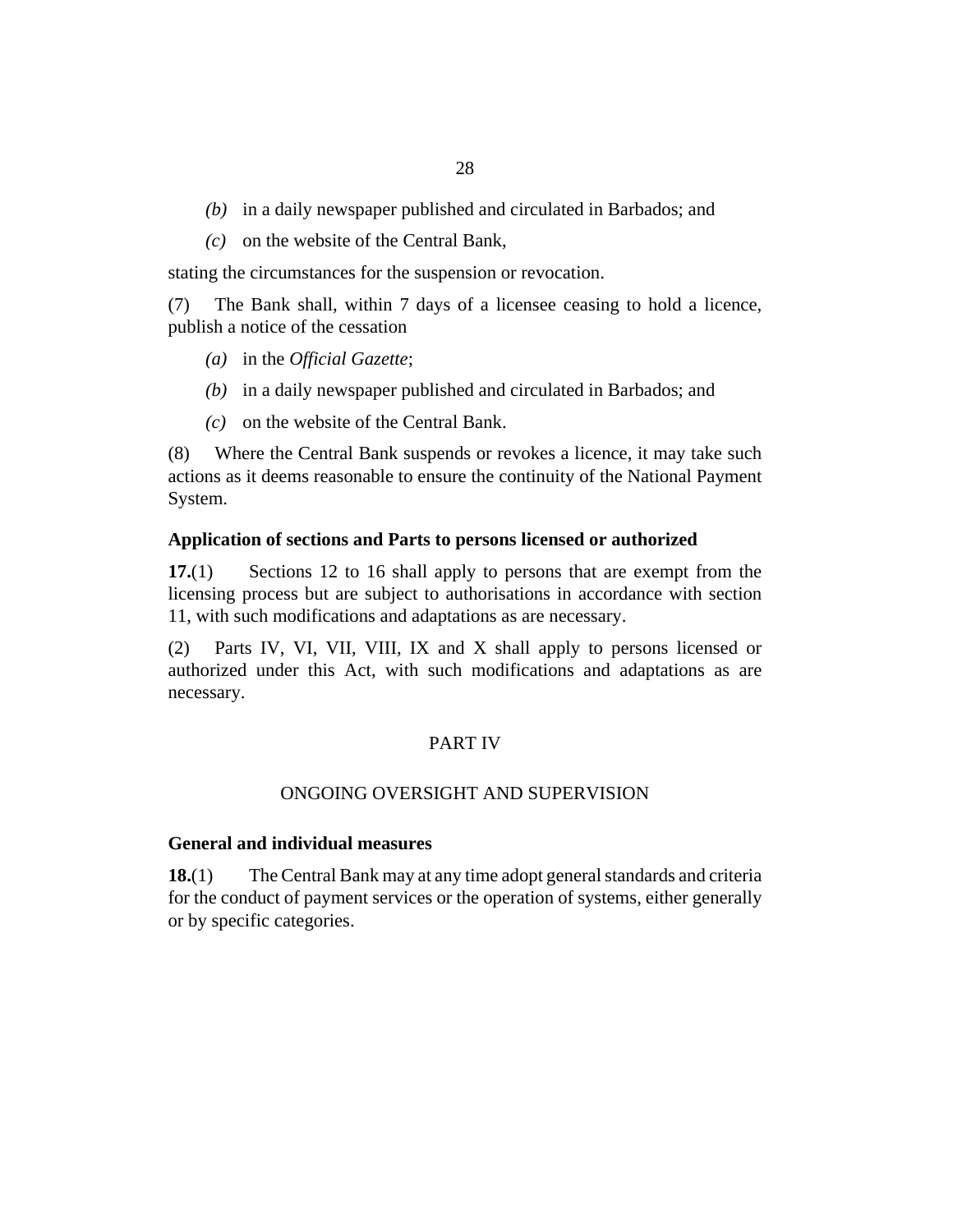<span id="page-28-0"></span>The Central Bank may at any time issue directives to any payment service provider or operator, or generally to such providers or operators or categories thereof, with respect to (2)

- (a) governance;
- management; *(b)*
- (c) operations;
- (*d*) relations with consumers;
- relations with systems; and *(e)*
- any other matter for the efficient administration of this Act. *(f)*

The Central Bank shall, at least 14 days prior to the coming into operation of any general directive issued under subsection (2), publish that directive (3)

- in the *Official Gazette*; *(a)*
- (b) in a newspaper published and circulated in Barbados; and
- $(c)$  on the website of the Central Bank.

#### **Financial innovation oversight**

The Central Bank shall monitor emerging and innovative payment systems and technologies. **19.**(1)

- Where a person (2)
	- provides innovative payment system or technology; and *(a)*
	- (b) is desirous of operating in Barbados,

that person shall apply to the Central Bank for the innovative payment system and technology to be reviewed, tested and monitored.

The Central Bank shall, in the absence of an enactment, issue guidelines prescribing the mechanisms to review, test and monitor an application for the provision of an innovative payment system or technology. (3)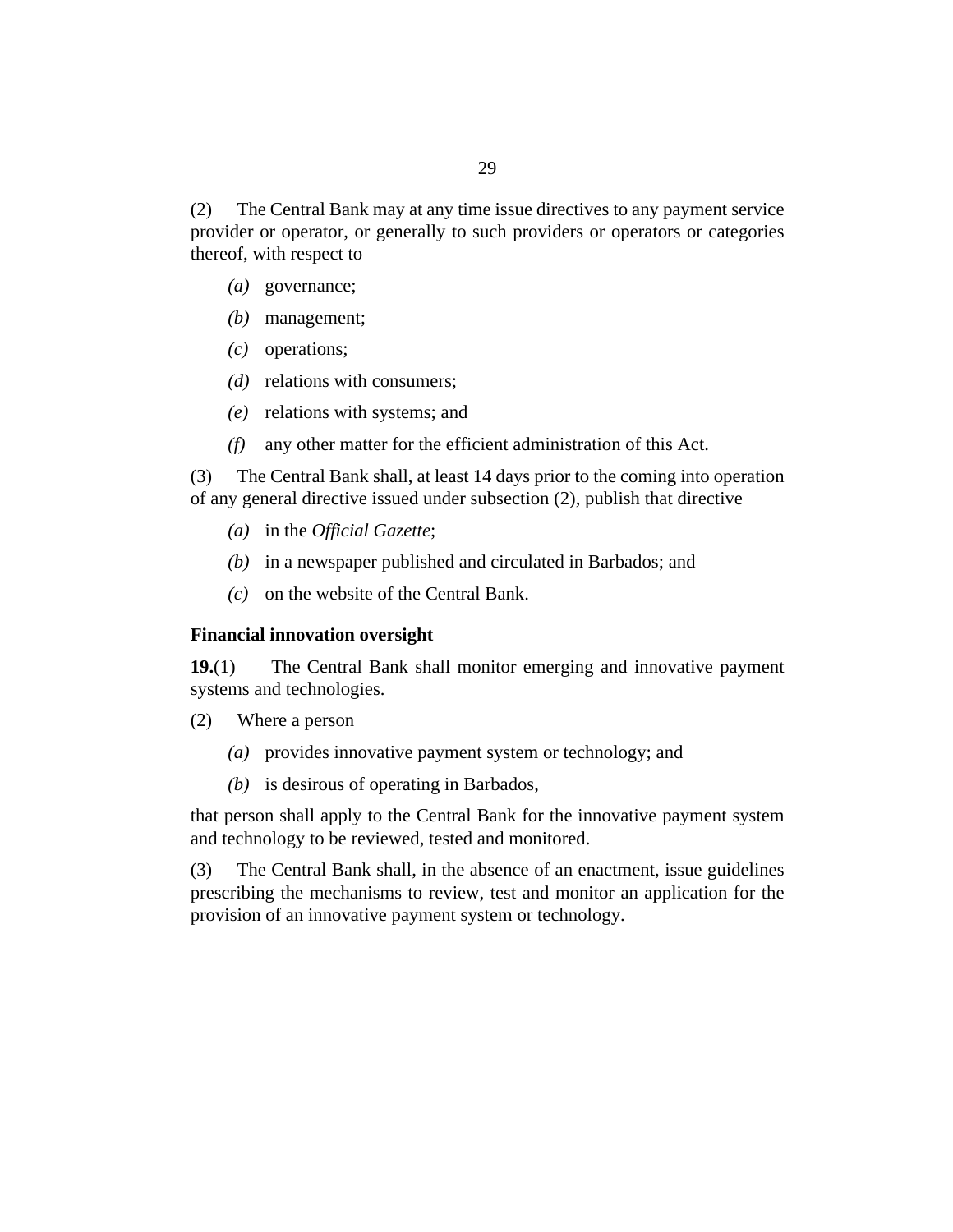<span id="page-29-0"></span>Where after reviewing and monitoring an innovative payment system or technology the Central Bank is (4)

- (a) of the opinion that the innovative payment system or technology is not likely to threaten the financial stability of Barbados, the Central Bank may permit its use; or
- uncertain as to whether the innovative payment system or technology *(b)* is likely to threaten the financial stability of Barbados, the Central Bank may, subject to enhanced monitoring, allow the innovative payment system or technology to continue to be tested for a specified period.

Where the Central Bank has permitted the operation of an innovative payment service or technology under subsection (4), the provider of that service or technology shall, subject to any other legal or regulatory requirements, be eligible to access payment services within Barbados. (5)

Where after the review of the innovative payment system or technology the Central Bank has reasonable cause to believe that the operation of an innovative payment service or technology may be injurious to the financial system or to the financial stability of Barbados, the Central Bank may refuse to permit its operation in Barbados. (6)

#### **Access to information and disclosure**

- An operator, a participant or a payment service provider shall **20.**(1)
	- provide any information requested by the Central Bank in relation to *(a)* its business or the business of its affiliates;
	- produce all books, minutes, accounts, cash instruments, securities, *(b)* vouchers or any documents relating to its business or the business of its affiliates for the inspection by any examiner or auditor appointed by the Central Bank at the time and in the manner as the Central Bank, examiner or auditor specifies; or
	- make staff available for interviews with the Central Bank or any person *(c)* appointed by the Central Bank where necessary.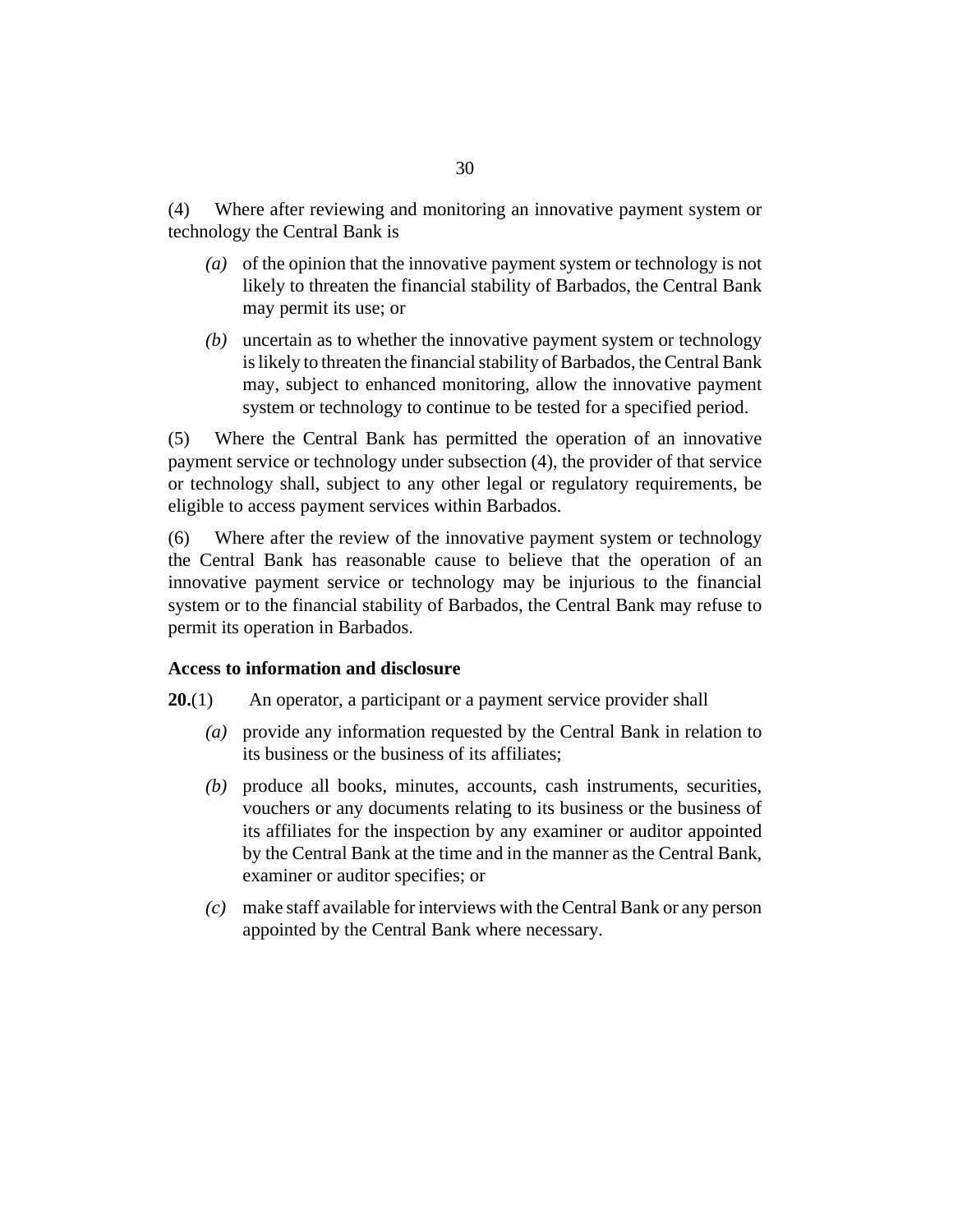- <span id="page-30-0"></span>Where an operator, a participant or a payment service provider (2)
	- (a) fails to comply with any of the provisions of subsection  $(1)$ ; or
	- provides information or produces any document pursuant to subsection *(b)* (1) which is false or misleading in any material particular,

that operator, participant or payment service provider is guilty of an offence.

- Where (3)
	- ( $a$ ) the Central Bank is not the principal regulator of an operator, a participant or a payment service provider; and
	- (b) access to information or disclosure is required,

the Central Bank shall co-operate with the principal regulator of that operator, participant or payment service provider in order to access that information.

### **Power to inspect and examine**

Subject to subsection (3) of section 20, the Central Bank, for the purposes of carrying out its functions under this Act, shall have the power, with or without prior notice, to enter and inspect the premises of an operator, a participant or a payment service provider and any third party acting on their behalf, either as an agent or by way of outsourcing agreements. **21.**(1)

- The Central Bank may by its officers or agents authorized in writing (2)
	- (a) enter and search the premises of a person that the Central Bank has reason to believe is providing a payment service or operating a system without a valid licence issued by the Bank;
	- (b) inspect, make copies of and retain any book, account, minutes of meetings or any other document or record**,** including information stored electronically by an operator, a participant or a payment service provider, or any third party acting on their behalf, either as an agent or by way of outsourcing agreements;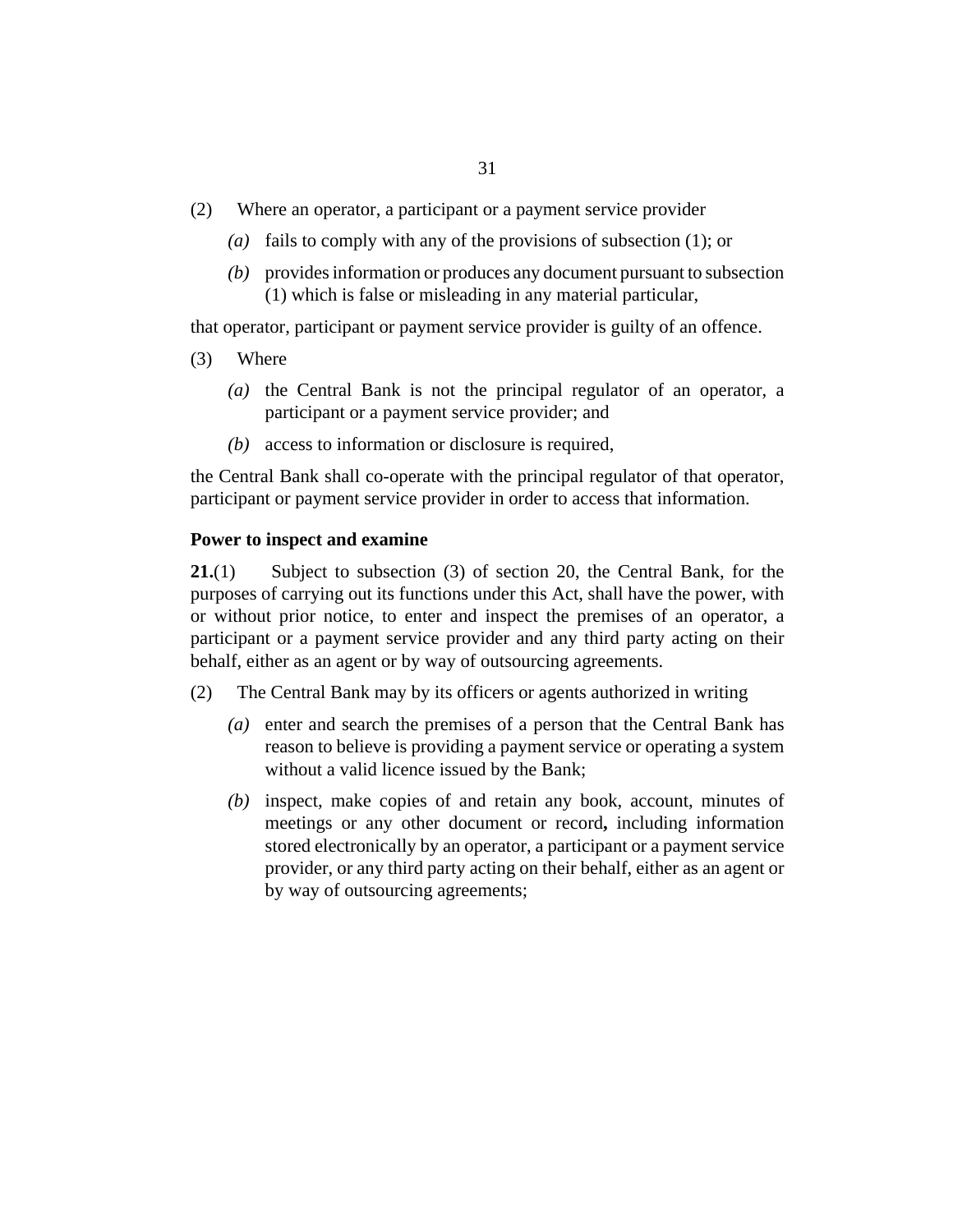- <span id="page-31-0"></span>inspect and retain any equipment, apparatus, machinery or any other *(c)* item or record on the premises where the operation is being conducted contrary to this Act;
- (d) inspect any other information of an operator, a participant or a payment service provider; or
- interview the staff of an operator, a participant or a payment service *(e)* provider.

Where the Central Bank is satisfied that the retention of the items or records is no longer necessary, it may return to the owners any apparatus, equipment, machinery, record or any other item that it retained under subsection (2). (3)

## **Audit and submission of audited financial statements**

The Central Bank shall conduct an audit or commission an independent auditor to conduct an audit of the accounts, books, documents and other records of an operator, a participant or a payment service provider. **22.**(1)

An operator, a participant or a payment service provider shall assist the Central Bank to any extent necessary for the purpose of enabling the Central Bank or its independent auditor to carry out an audit. (2)

Subject to subsection (3) of section 20, an operator, a participant or a payment service provider shall forward to the Central Bank copies of its audited financial statements prepared in accordance with recognized accounting standards (3)

- at the end of each financial year; or *(a)*
- at such time that the Central Bank determines, when an issue arises in *(b)* relation to a regulatory concern.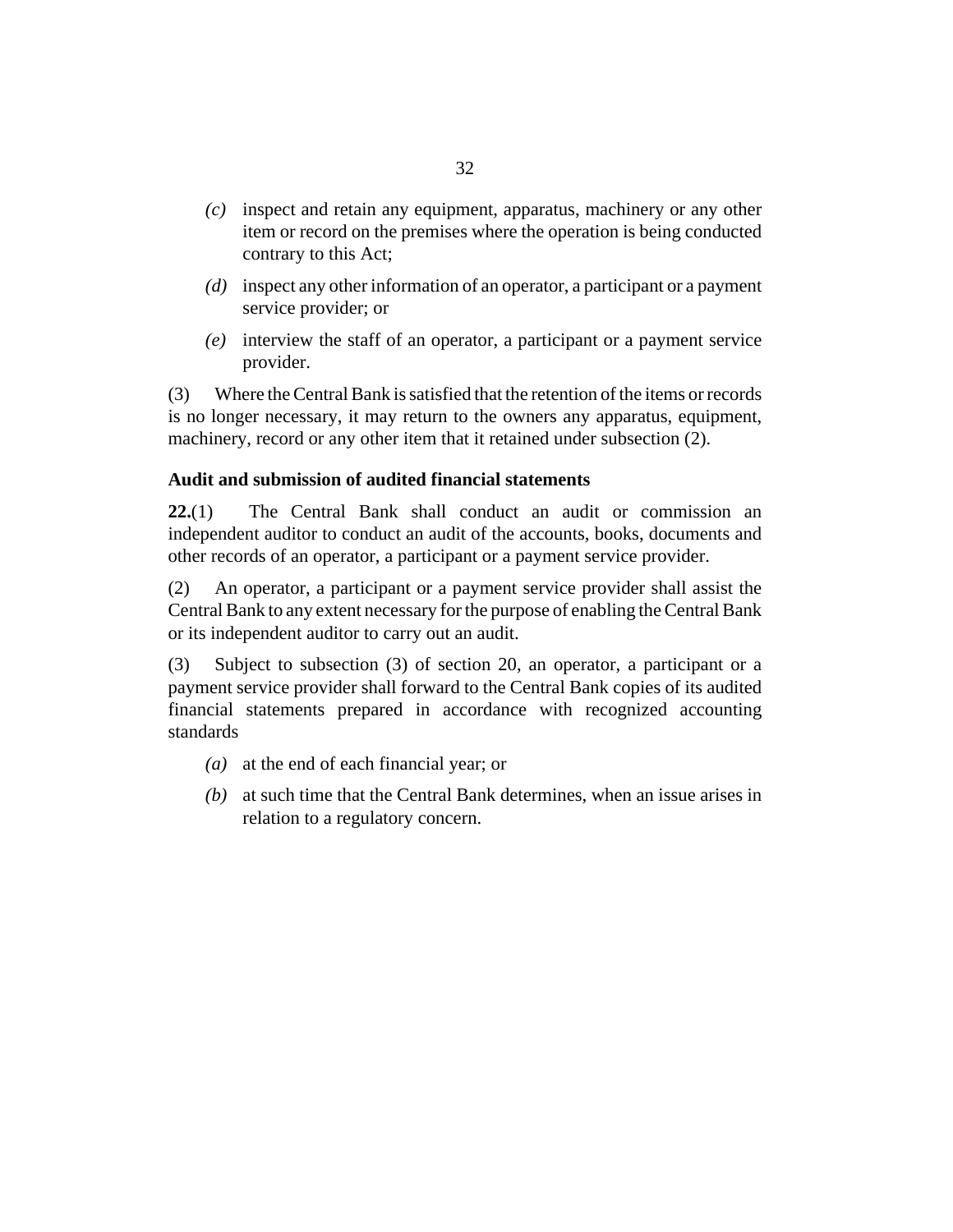### <span id="page-32-0"></span>**Disclosure of information and duty of confidentiality**

The Central Bank shall not directly or indirectly disclose to any person any information or document obtained during the exercise of its functions under this Act, except **23.**(1)

- (a) for the purpose of performing its functions under this Act;
- where it is necessary to protect the financial integrity, effectiveness or *(b)* security of the National Payment System;
- where it is disclosed to a person who is lawfully authorized to receive *(c)* the information;
- when disclosure is ordered by a court of law; *(d)*
- *(e)* for statistical purposes;
- where for the preservation of transparency, it is required to be shared *(f)* with all participants of the National Payment System at the request of one participant; or
- where it is required for the purpose of satisfying an obligation under *(g)* an international treaty, convention or an agreement to which Barbados is a party.

Notwithstanding subsection (1), the Central Bank may, in accordance with section 6, disclose data or information obtained under this Act to an entity in Barbados or a foreign entity which is charged with the regulation and supervision of financial markets, a payment system, an operator, a participant, a payment service provider where (2)

- the purpose for which the data or information will be used is sufficiently *(a)* specified;
- $(b)$  the intended use of the data or information fits the framework of the supervision of financial markets or participants active in these markets;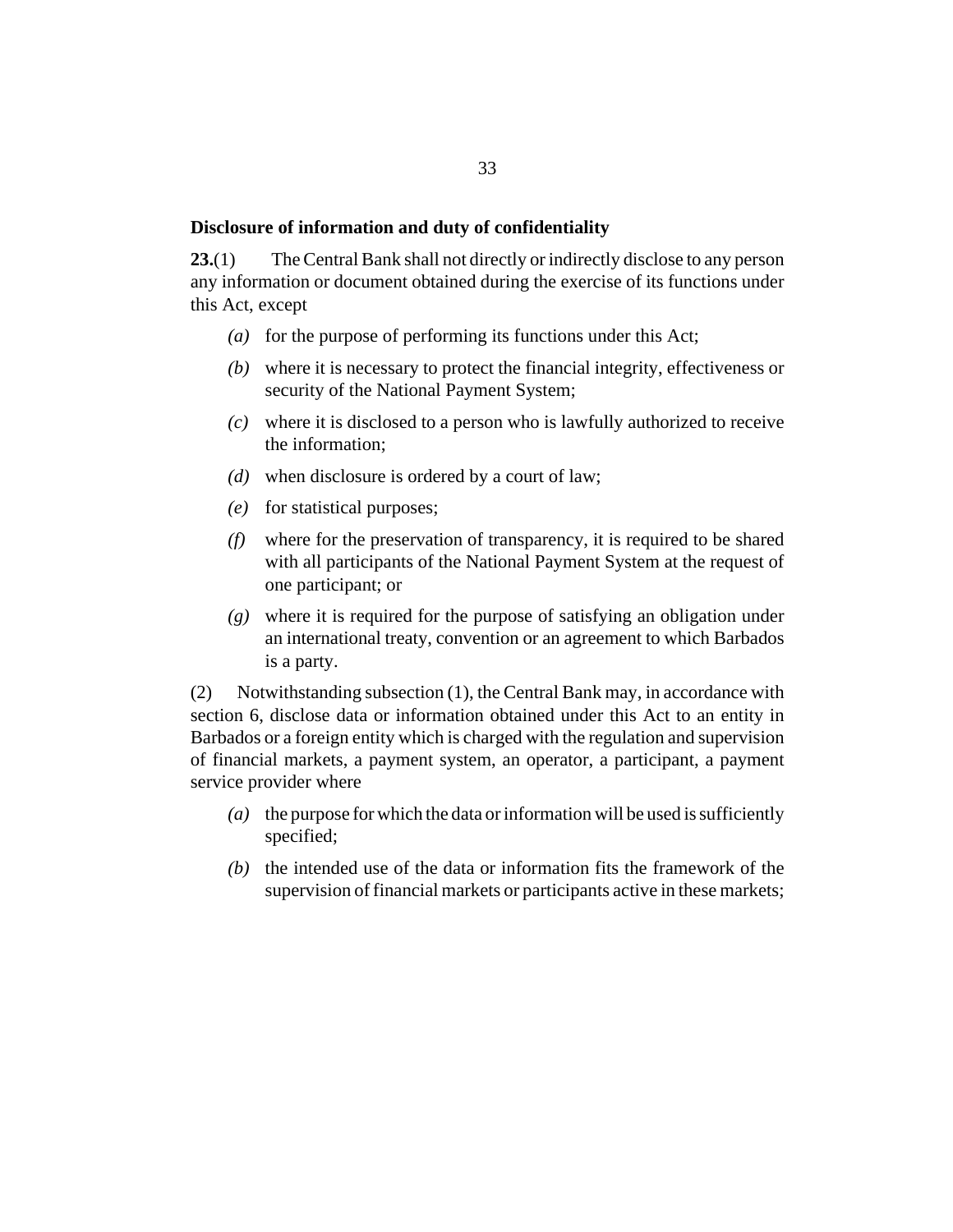- <span id="page-33-0"></span> $\alpha(c)$  the supply of the data or information would be compatible with the laws of Barbados or in the public interest;
- (d) the confidentiality of the data or information is adequately guaranteed; or
- $(e)$  the supply of the data or information is or may come into conflict with the objects of this Act.

Where the request for disclosure is related to an investigation into the commission of an offence, it shall only be granted (3)

- with the permission of the Governor of the Central Bank; *(a)*
- by order of a judge of the High Court; or *(b)*
- $(c)$  in accordance with any other enactment.

## **Publication of data**

- Notwithstanding section 23, the Central Bank may publish **24.**
	- in whole or in part, any information or data obtained under this Act if *(a)* the information published does not
		- contravene the laws of Barbados; (i)
		- (ii) disclose sensitive information of any person; or
		- (iii) disclose the financial affairs of a person other than an operator, a payment service provider or a participant; or
	- (b) in whole or in part, any information or data obtained under this Act where a person referred to in sub-paragraph (iii) of paragraph *(a)* gives prior written consent to the publication; or
	- without consent, consolidated statements or aggregated data of *(c)*
		- (i) information provided under this Act; and
		- (ii) information related to or derived from information provided under this Act.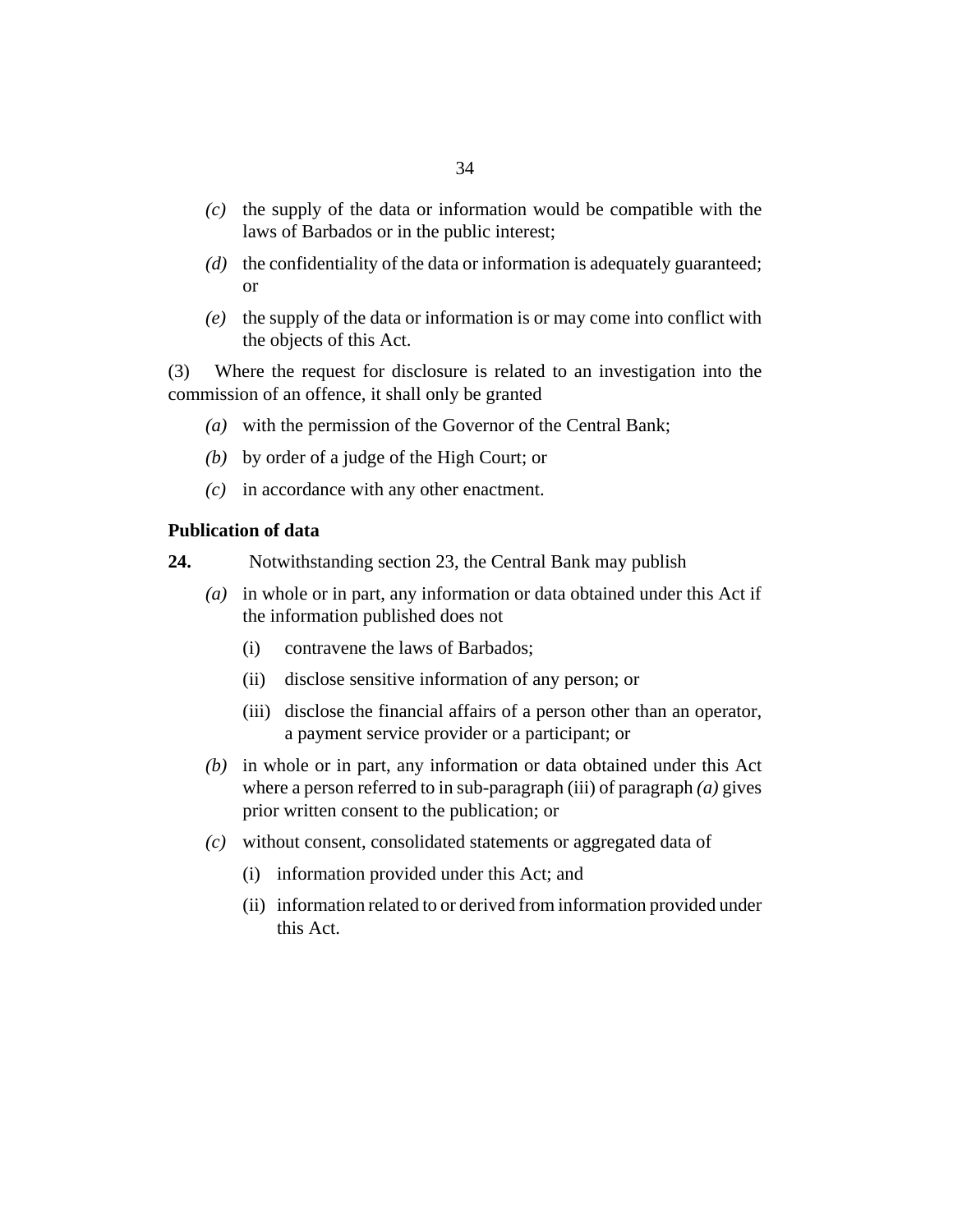## <span id="page-34-0"></span>**Retention of records**

An operator, a participant or a payment service provider shall retain all records obtained and produced by it in the course of its operation**s** for a period of 7 years from the date the record was obtained or produced**,**and section 18 of the *[Money Laundering and Financing of Terrorism \(Prevention and Control\)](http://barbadosparliament-laws.com/en/showdoc/cs/2011_23) Act* [\(Act 2011-23\)](http://barbadosparliament-laws.com/en/showdoc/cs/2011_23) shall apply with such modifications and adaptations as are necessary. **25.**(1)

For the purpose of subsection (1), records may be retained electronically pursuant to section 6 of the *[Electronic Transactions Act](http://barbadosparliament-laws.com/en/showdoc/cs/308B)*, Cap. 308B. (2)

## **Compliance with anti-money laundering laws**

An operator, a participant or a payment service provider shall comply with the obligations and requirements of the *[Money Laundering and Financing](http://barbadosparliament-laws.com/en/showdoc/cs/2011_23) [of Terrorism \(Prevention and Control\) Act](http://barbadosparliament-laws.com/en/showdoc/cs/2011_23)* (Act 2011-23),and directives and guidelines issued by the Central Bank in relation to anti-money laundering and countering the financing of terrorism. **26.**(1)

An operator, a participant or a payment service provider shall also guarantee that an agent or any third party acting on their behalf shall comply with all requirements referred to in subsection (1). (2)

#### **Fees**

The Central Bank may prescribe, **27.**

- (a) in respect of an operator, a participant or a payment service provider, a fee to defray the direct and indirect costs incurred to provide oversight and regulation pursuant to this Act;
- a fee for the performance of its operational role and the provision of *(b)* facilities pursuant to section 5;
- any other fee for any service that is provided by the Central Bank under *(c)* this Act.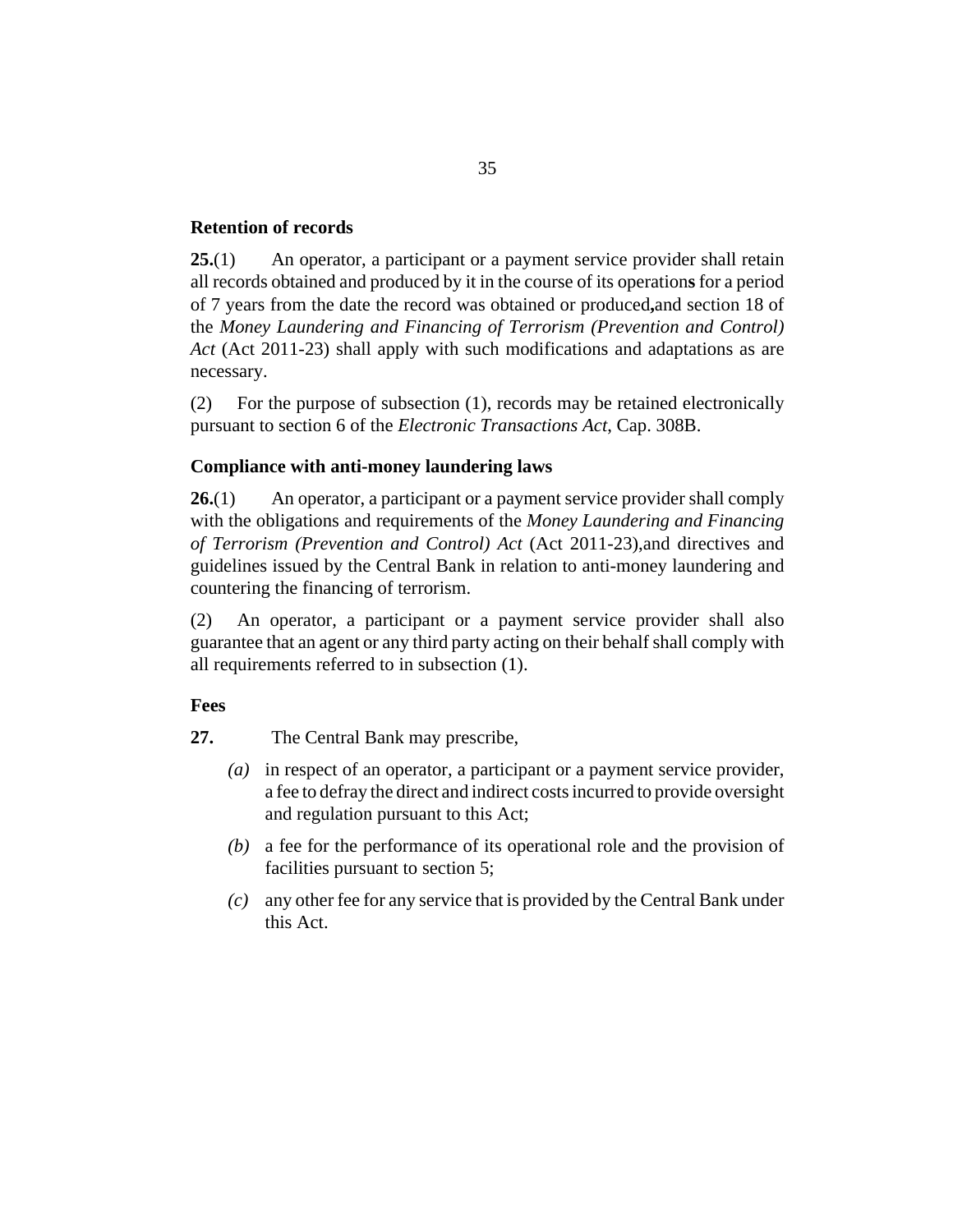#### PART V

#### RULES TO REGULATE SYSTEMS

## <span id="page-35-0"></span>**Establishment of rules**

An operator shall establish written rules for the governance, management and operation of the system which the operator is licensed or authorized to operate, including, at a minimum, rules for **28.**(1)

- (a) the management of liquidity, credit risk and settlement risk;
- $(b)$  determining the time when a payment instruction and a settlement is final;
- corporate governance; *(c)*
- (d) determining access to the payment service or payment system;
- establishing contingency arrangements; *(e)*
- (f) the management of operational and cyber risks;
- establishing the rights and liabilities of the operator, provider and *(g)* participants; and
- $(h)$  the protection of the rights of consumers including rules for the resolution of disputes with consumers.
- Rules made pursuant to subsection (1) shall (2)
	- be subject to the approval of the Central Bank prior to the start of the *(a)* operation of a payment service or a system; and
	- (b) comply with the requirements of this Act and any regulations, rules, orders, directives or guidelines issued by the Central Bank in relation to governance, management or the operation of a payment service or system.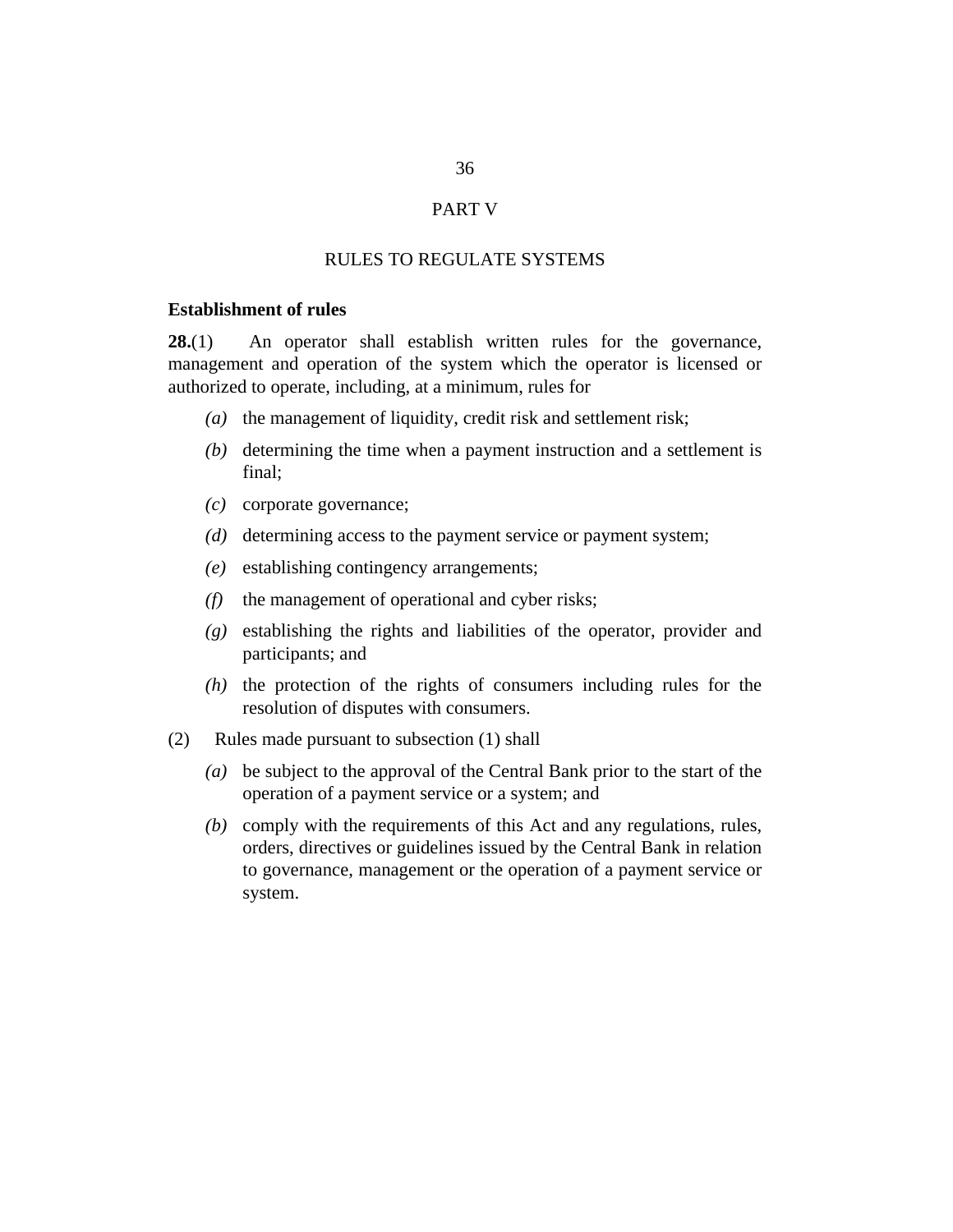#### <span id="page-36-0"></span>**Amendment of rules**

The Central Bank may vary or revoke any rule established under section 28(1) where it considers it appropriate to do so, having regard to **29.**(1)

- whether the variation or revocation would be in the public interest; *(a)*
- $(t)$  the interests of the current participants in the system;
- $(c)$  the interests of persons who, in the future, may desire access to the system; and
- (d) any other matters the Central Bank considers relevant.

No rule established under section 28(1) shall be amended in a manner that would affect the structure, operation or administration of a payment service or system without (2)

- $(a)$  the written approval of the Central Bank; and
- giving at least 30 days notice of the amendment to the participants after *(b)* the written approval of the Central Bank is obtained.

Notwithstanding subsection (2), the Central Bank may, in the interest of monetary policy, financial stability or in the public interest, (3)

- as the operator of a payment service or system, make a change to the *(a)* rules of that service or system;
- permit any other operator to make a change to a rule that an operator *(b)* has made under this Part,

without giving notice to the participants under paragraph *(b)* of subsection (2) or without giving more than 30 days notice of the change in rule.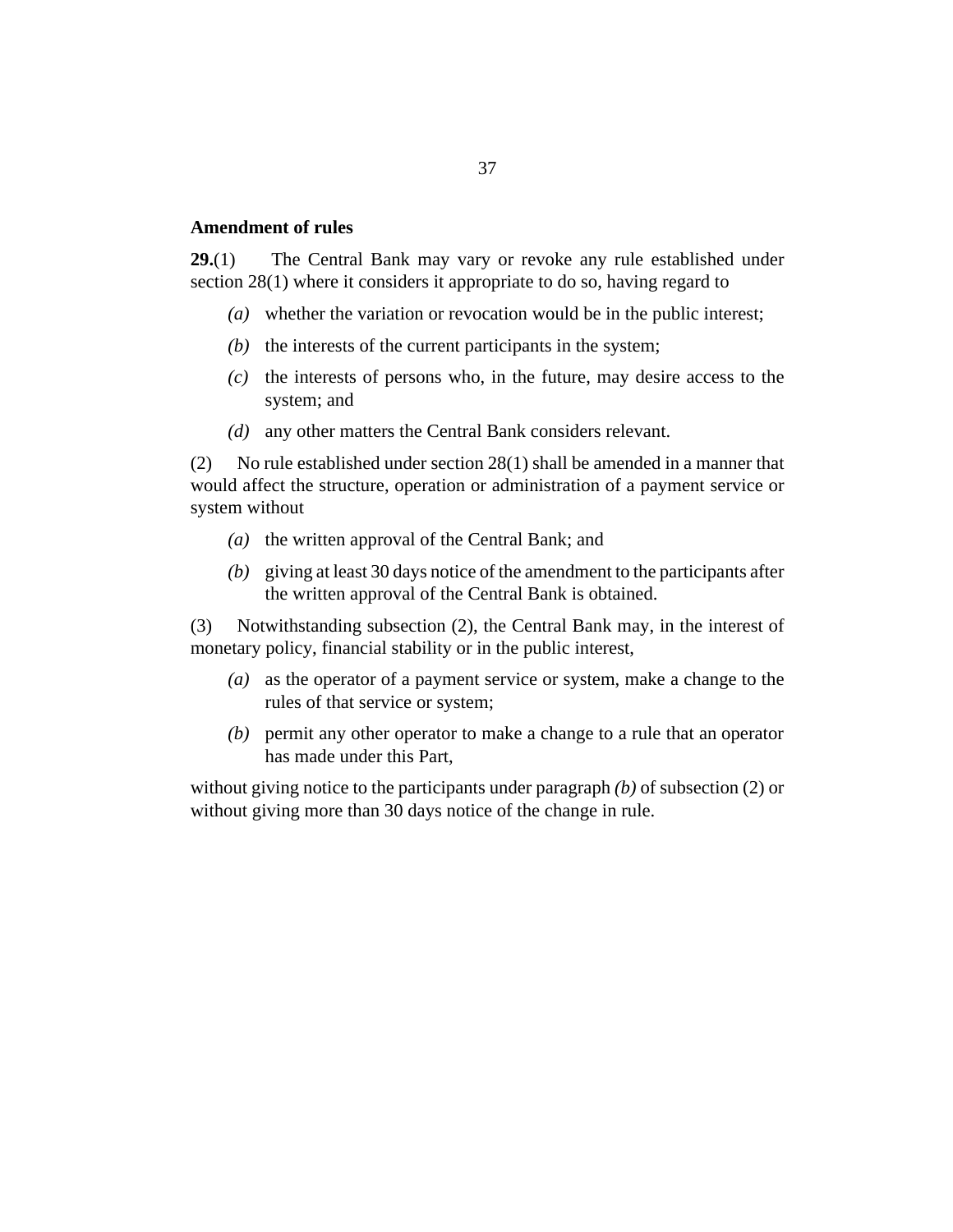## <span id="page-37-0"></span>**Access to systems**

An operator shall **30.**

- make rules on access to a system which are objective, non-*(a)* discriminatory and proportionate; and
- not inhibit access to the system more than is necessary to safeguard *(b)* against risks, including
	- credit, liquidity, and systemic risks; (i)
	- (ii) settlement risks;
	- (iii) money laundering risks and terrorist financing; and
	- (iv) the risk that deficiencies in information systems or internal controls could result in unexpected losses.

#### **Central Bank directives and guidance notes**

Notwithstanding any other provision of this Part, the Central Bank may issue directives or guidance notes in respect of all or any of the matters specified in this Part. **31.**(1)

Any directives or guidance notes made by the Central Bank shall prevail in the event of a conflict between any rule, instruction, direction or agreement made by or involving an operator or payment service provider. (2)

## PART VI

#### CONSUMER PROTECTION

#### **Powers of Central Bank with respect to consumer protection**

The Central Bank may establish rules to ensure transparency of conditions including fees and information requirements for payment services. **32.**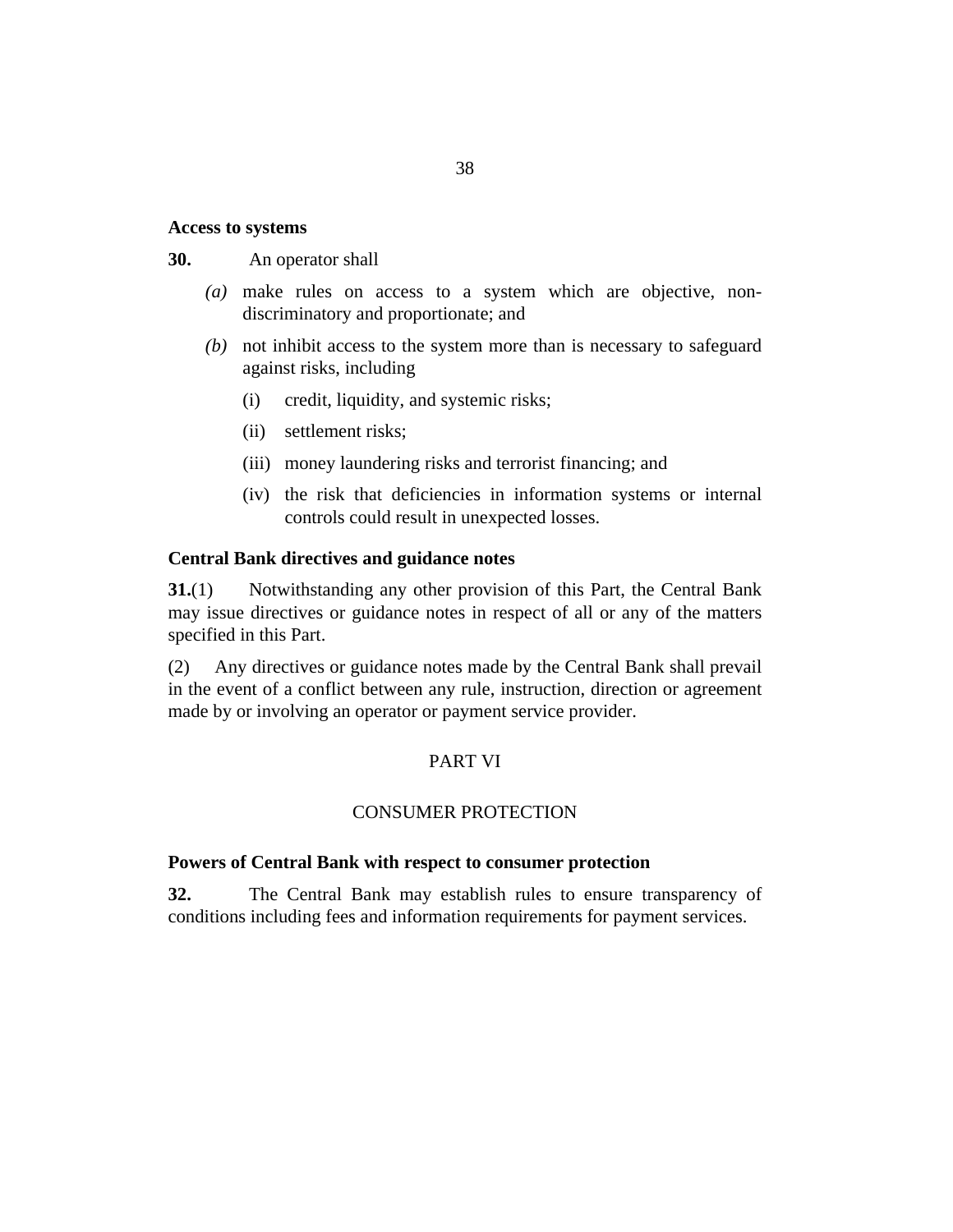#### <span id="page-38-0"></span>**Transparency of fees**

The Central Bank shall require an operator, a participant, a payment service provider or an agent which imposes a fee on any consumer for providing a service under the National Payment System to provide notice of the imposition and the amount of the fee to the consumer in accordance with subsections (2) and (3). **33.**(1)

The notice referred to in subsection (1) for a payment with respect to any fee for a payment service shall be displayed prominently and conspicuously (2)

- at the location or premises where the consumer initiates the payment *(a)* order;
- where the operation is being conducted; and *(b)*
- (c) on the website of the operator, participant, payment service provider and the agent.

The notice referred to in subsection (1) shall be in the form approved by the Central Bank. (3)

An operator, a participant, a payment service provider or an agent shall not impose a fee in connection with any payment instruction initiated by a consumer where the notice required under subsection (1) has not been satisfied. (4)

An operator, a participant, a payment service provider or an agent shall deduct from the transaction amount any fee related to the processing of a transaction. (5)

An operator, a participant, a payment service provider or an agent shall at all times, charge separately to ensure transparency of any fee related to the processing of a transaction (6)

#### **Disclosure of terms and conditions**

An operator, a participant, a payment service provider or an agent shall, in accordance with the rules and guidelines of the Central Bank, disclose **34.**(1)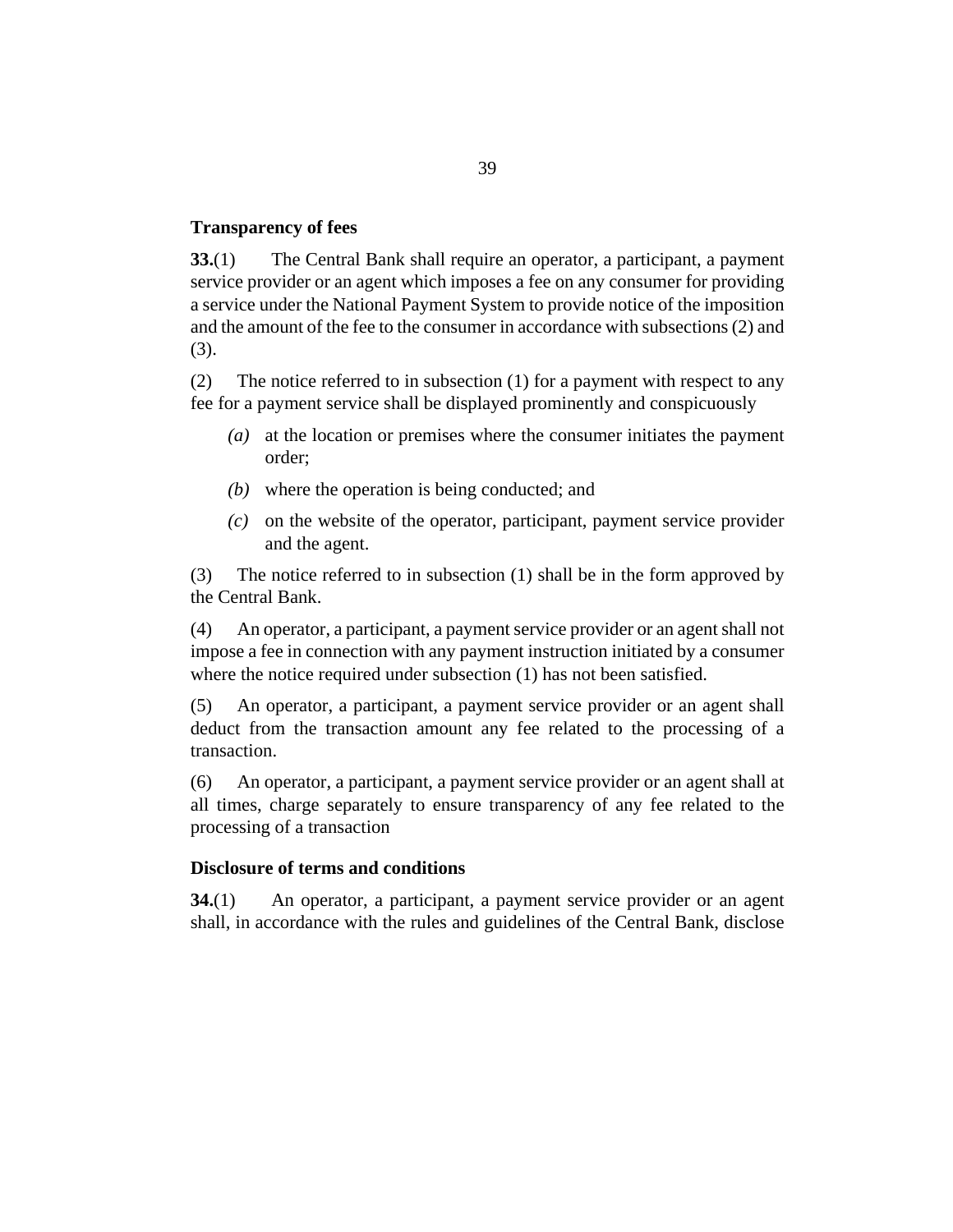the terms and conditions of a payment service involving a consumer's account, in a manner clearly understood by the consumer at the time the consumer contracts for the payment service.

- The terms and conditions to be disclosed under subsection (1) include (2)
	- (a) the consumer's liability for an unauthorized payment service and notice of the advisability of prompt reporting of any loss, theft, or unauthorized use of a card, access code or other means of access;
	- $(b)$  the telephone number of the person to be notified in the event the consumer believes that an unauthorized payment service has been or may be effected;
	- $\alpha$  the procedures to verify that the consumer made the notification under paragraph *(b)* and when the notification was made;
	- $(d)$  the maximum time for any kind of payment to be executed;
	- $(e)$  the nature of the payment service which the consumer may initiate, including any limitations on the frequency or amount of the payment service;
	- any fees for the payment service; *(f)*
	- (g) the consumer's right to stop payment or obtain other redress of a preauthorized payment service and the procedure to initiate a stop or obtain redress;
	- $(h)$  the consumer's right to receive information and the nature of that information;
	- a summary of the error resolution procedures and the consumer's rights *(i)* thereunder;
	- the liability of an operator, a participant, a payment service provider or an agent to the consumer including liability for fraud; *(j)*
	- $(k)$  the circumstances under which an operator, a participant, a payment service provider or an agent may in the ordinary course of business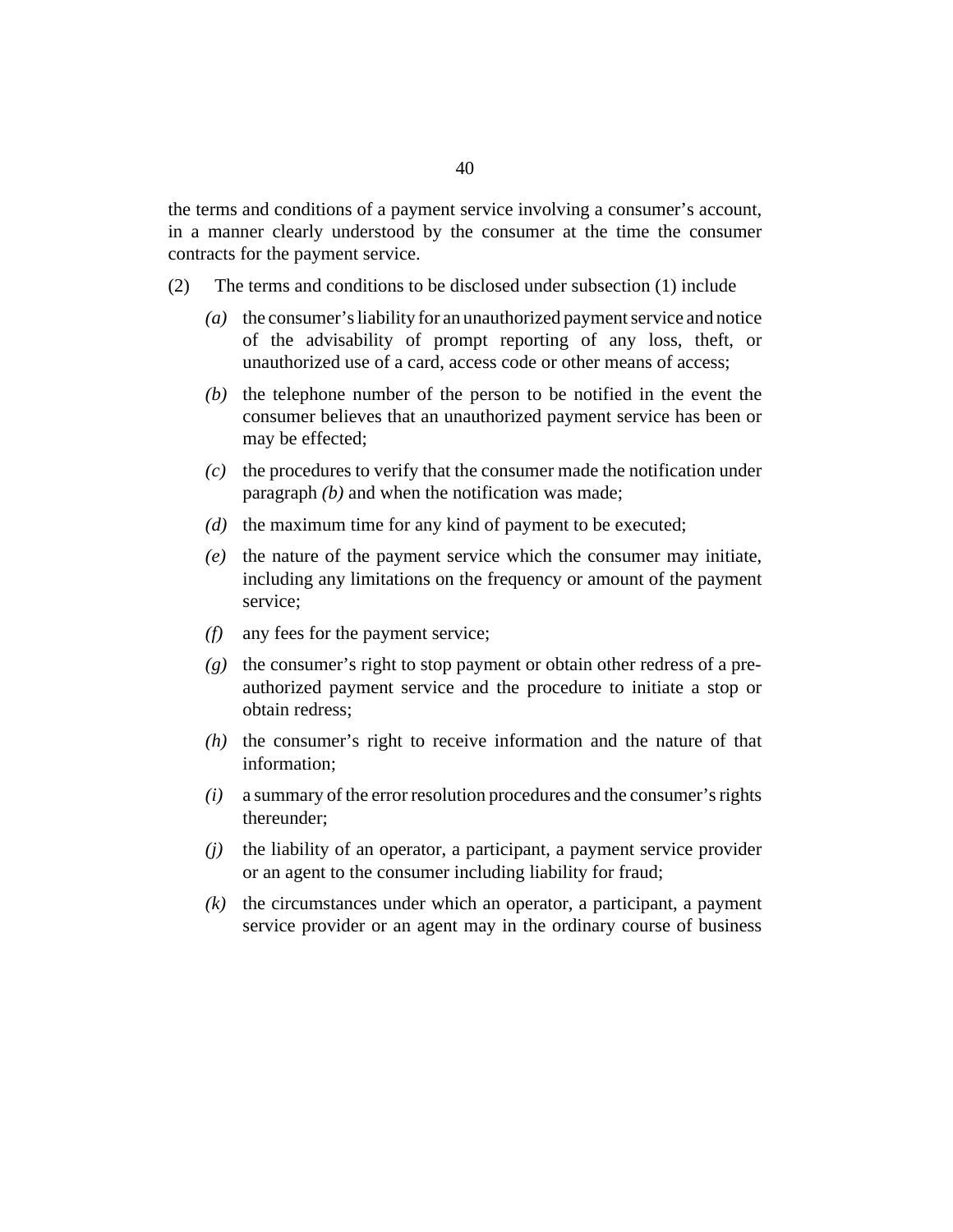<span id="page-40-0"></span>disclose information concerning the consumer's account to third parties;

- a notice to the consumer that a fee may be imposed where the consumer *(l)* initiates a transfer from an automated teller machine or other electronic terminal that is not operated by the issuer of the card or other means of access;
- $(m)$  the consumer's right to know about the procedure for resolving disputes; and
- $(n)$  any other term or condition the Central Bank may determine as necessary for the efficient functioning of this Act.

The terms and conditions referred to in subsection (2) shall be written in clear concise language. (3)

An operator, a participant, a payment service provider or an agent shall notify a consumer in writing or by some other means approved by the Central Bank, at least 21 days prior to the effective date, of any change in any term or condition of the consumer's account that is required to be disclosed, unless the change is immediately necessary to maintain or restore the security of a payment system or a consumer's account. (4)

## **Complaints procedure**

A consumer who **35.**(1)

- (a) is aggrieved by an act or omission of an operator, a participant, a payment service provider or an agent; or
- (b) considers that an operator, a participant, a payment service provider or an agent has not complied with the provisions of this Act,

may make a complaint in writing to the payment service provider for remedial action.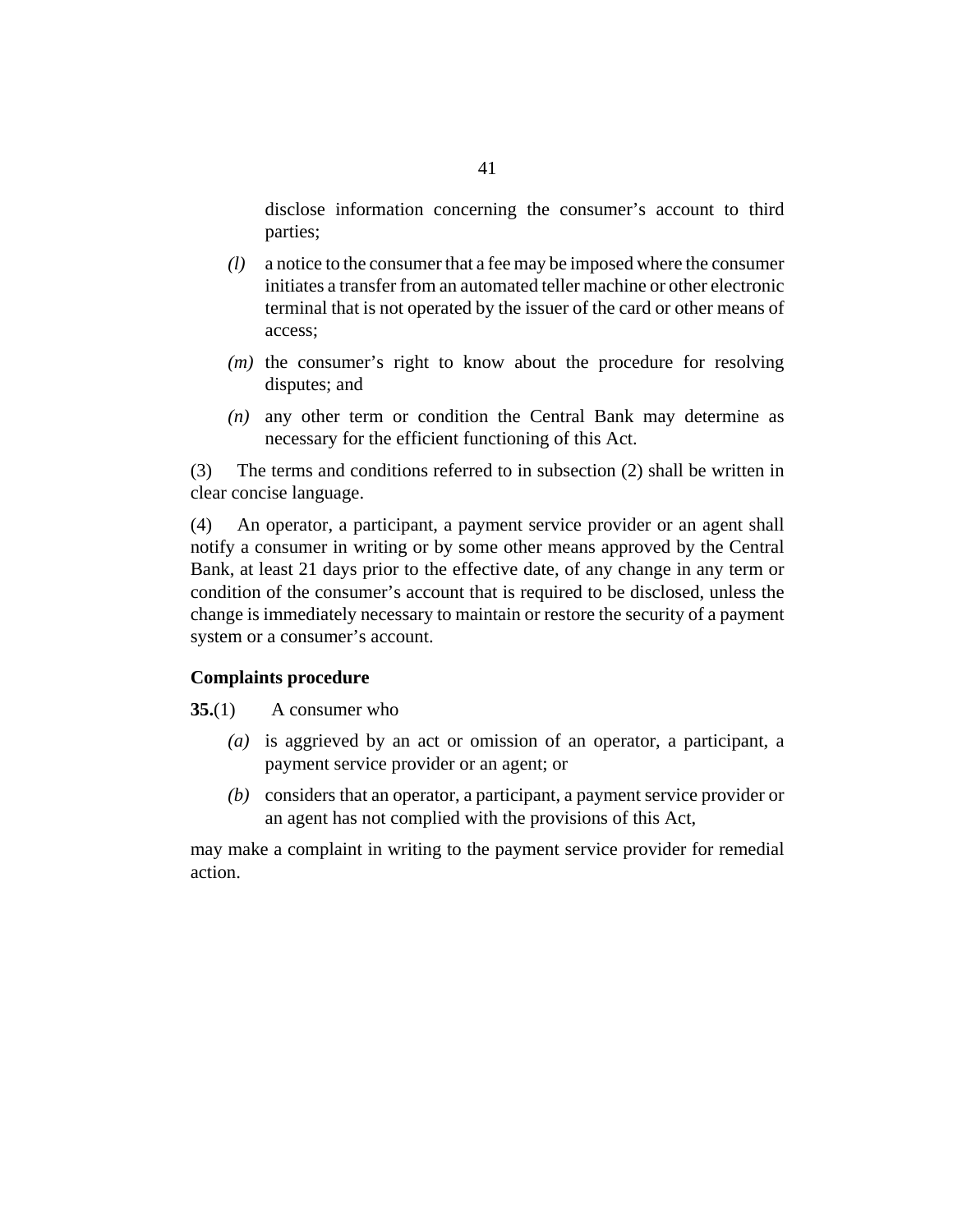<span id="page-41-0"></span>A licensee or a person authorized to operate under this Act shall establish an effective complaints procedure for the (2)

- (a) lodgement;
- (b) investigation;
- resolution; and *(c)*
- (d) referral to the Central Bank or the Tribunal

of any complaint by a consumer of matters covered by this Act.

Where a consumer submits a complaint in accordance with subsection (1), the operator, participant, payment service provider or agent shall (3)

- send a reply in writing to the consumer; and *(a)*
- (b) initiate its complaint resolution procedure and make a determination thereon,

no later than 21 days after the day of receiving the complaint.

A consumer shall utilize a complaints procedure before the dispute is submitted to the Tribunal. (4)

## PART VII

#### OUTSOURCING AND USE OF AGENTS

#### **Outsourcing of activities**

No operator, payment service provider or participant shall outsource any aspect of the operation of its system or the provision of its payment service without the prior written authorisation of the Central Bank. **36.**(1)

An operator or a payment service provider shall provide the Central Bank with all relevant information in relation to the proposed outsourcing in a request for authorisation. (2)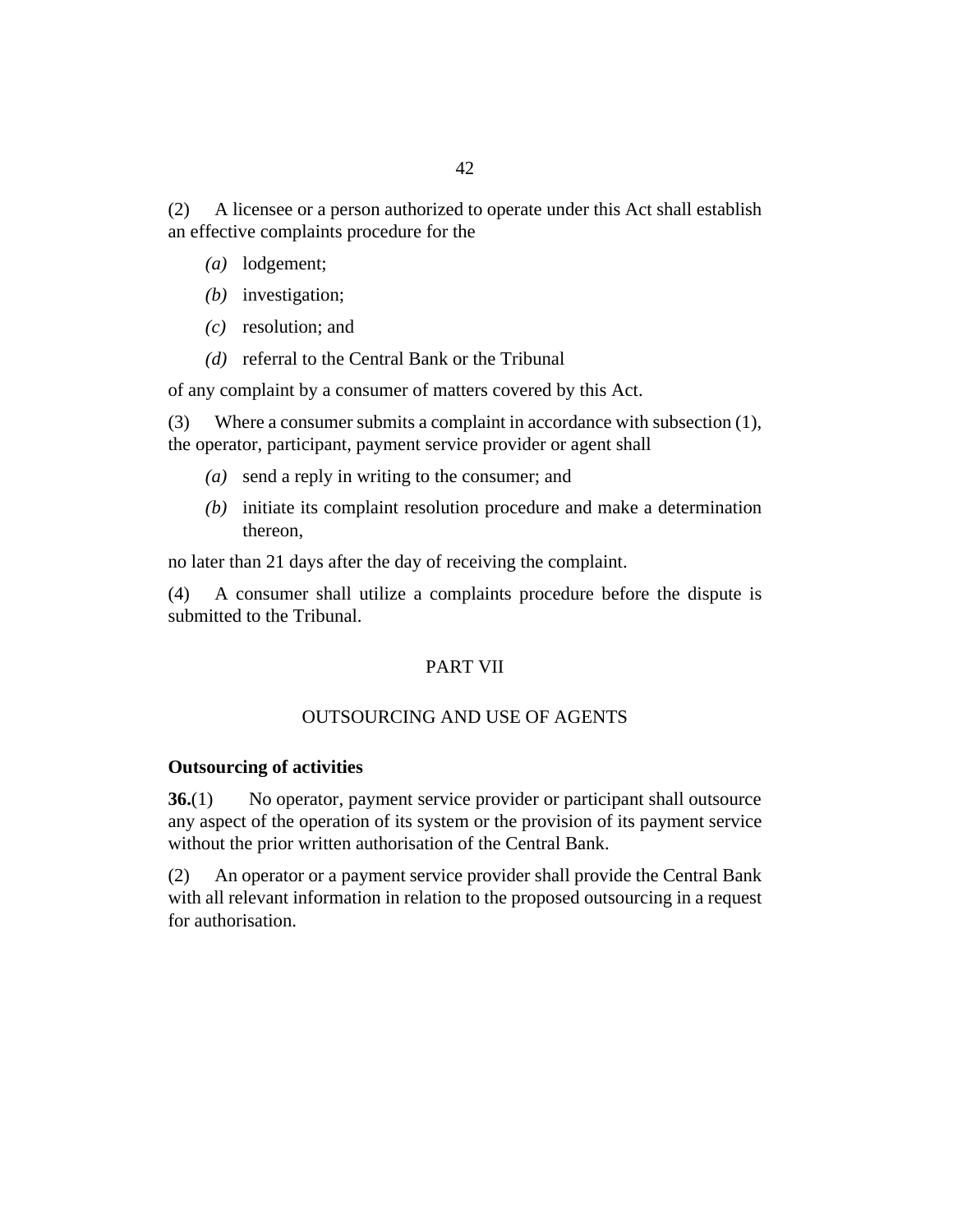The Central Bank may, upon receipt of the request and information required under subsection (2), issue an authorisation for the outsourcing of a function if the function would not impair (3)

- (a) the quality of the operator's or payment service provider's internal control; or
- $(b)$  the ability of the Central Bank to monitor compliance of the operator or payment service provider with all obligations prescribed under this Act.

The Central Bank shall ensure that when an operator, a payment service provider or a participant outsources an important operational function it complies with the following conditions: (4)

- (a) that the outsourcing shall not result in the delegation by senior management of the payment service provider or participant of its responsibility;
- (b) that the relationship and obligations of the payment service provider towards the consumers of any relevant payment instrument or payment service shall not be altered;
- (c) that the conditions with which the operator or payment service provider is to comply in order to be licensed or authorized and remain so licensed or authorized, as the case may be, in accordance with this Act shall not be undermined;
- any other conditions as may be prescribed by the Central Bank; and *(d)*
- (e) that none of the other conditions subject to which the licence or authorisation was granted shall be altered, contracted out or modified.

For the purposes of subsections (1), (2) and (3), an operational function shall be regarded as important where a defect or failure in its performance would materially impair the continuing compliance of an operator or a payment service provider with the requirements of its licence, its financial performance or the soundness or the continuity of its services. (5)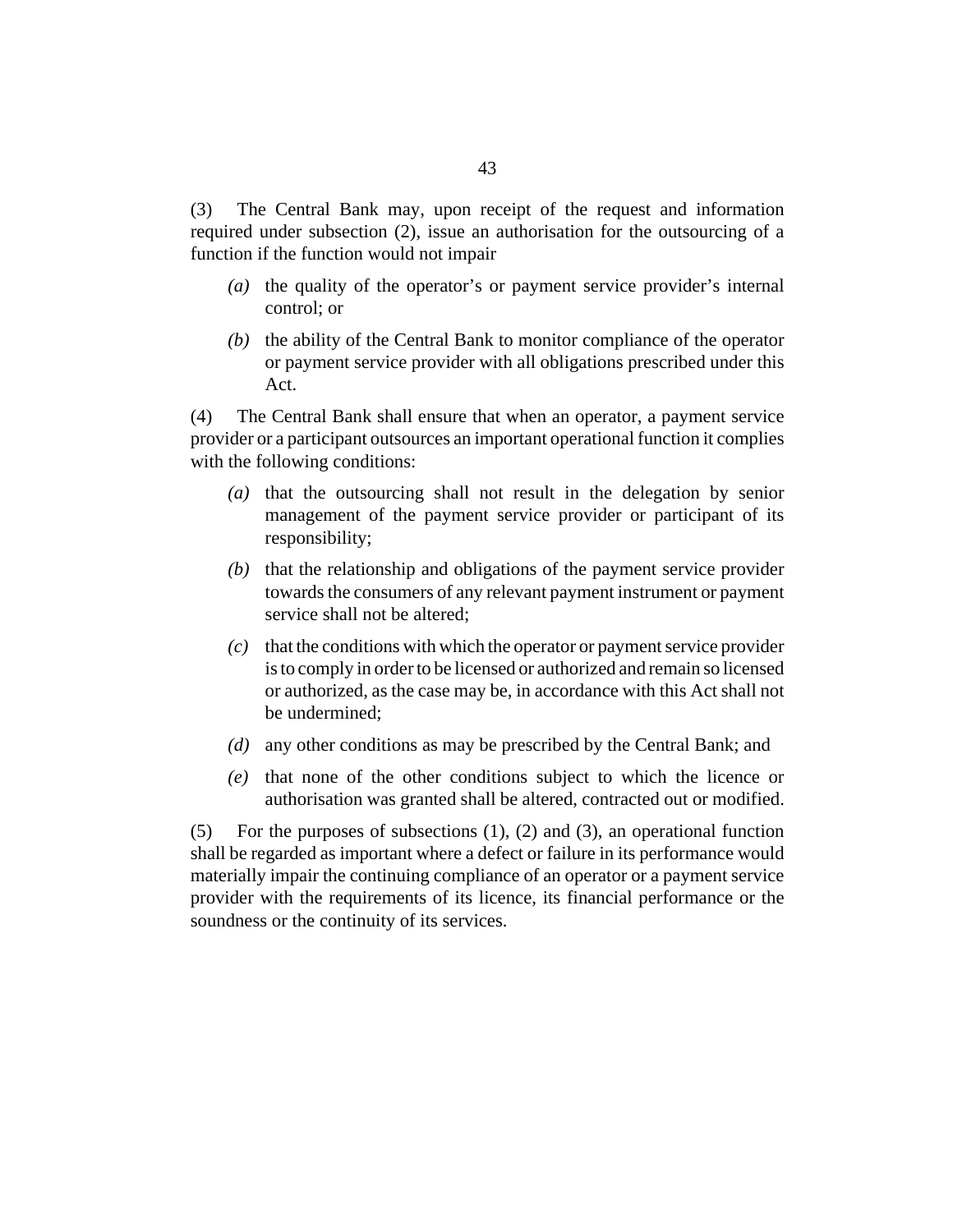#### <span id="page-43-0"></span>**Use of agents**

Where a payment service provider intends to provide a payment service to a consumer through an agent, the payment service provider **37.**(1)

- shall notify the Central Bank of the following: *(a)*
	- the name and address of the agent; (i)
	- a description of the internal control mechanisms that will be used by the agent in order to comply with its obligations pursuant to the *[Money Laundering and Financing of Terrorism \(Prevention](http://barbadosparliament-laws.com/en/showdoc/cs/2011_23) [and Control\) Act, 2011](http://barbadosparliament-laws.com/en/showdoc/cs/2011_23)* (Act 2011-23); (ii)
	- (iii) the identity of the directors and persons responsible for the management of the agent and evidence that they are fit and proper persons; and
- shall provide any other information that the Central Bank may *(b)* require.

The Central Bank may, where it considers that the information provided under subsection (1) is incorrect, take further action to verify the information. (2)

Where the Central Bank is not satisfied that the information provided pursuant to subsection (1) is correct, the Central Bank shall take any action it thinks necessary. (3)

The Central Bank shall maintain a register of agents which shall be available to the public. (4)

A payment service provider shall ensure that its agent informs consumers that it is acting as an agent of that payment service provider. (5)

### **Liability**

An operator or a payment service provider shall take reasonable steps to ensure that an agent or the person to which an operational function is outsourced complies with the requirements of this Act. **38.**(1)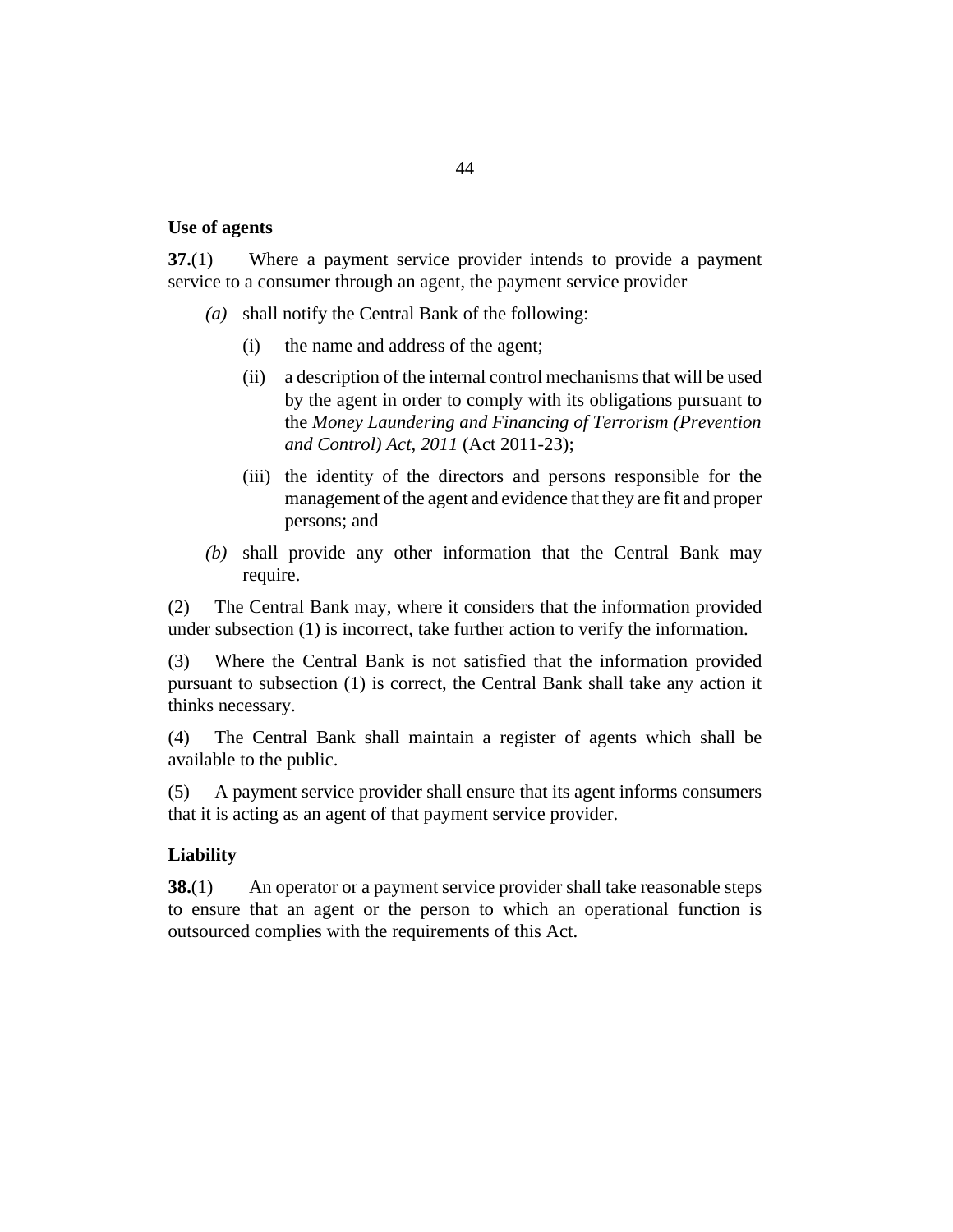<span id="page-44-0"></span>An operator or a payment service provider shall remain fully liable for all acts of its employees, agents, branches or persons to which an aspect of its operation or payment service is outsourced. (2)

#### PART VIII

#### SETTLEMENT, NETTING AND FINALITY OF PAYMENT

### **Settlement**

The discharge of settlement obligations between participants is effected by means of the entries processed through the settlement system in accordance with procedures prescribed by the relevant settlement rules. **39.**

#### **Settlement accounts**

- The Central Bank may require a participant **40.**(1)
	- to open and maintain settlement accounts on such terms and conditions *(a)* as may be specified, including the maintenance of minimum balances; or
	- (b) to appoint another participant which has opened a settlement account as a settlement agent, to settle all obligations due from the firstmentioned participant to any other participant arising out of the clearing for each day.

In the case where a participant appoints a settlement agent under paragraph *(b)* of subsection (1), the participant shall, before any obligation is settled by the settlement agent on behalf of the participant, give the operator notice in writing of the appointment, together with a written confirmation from the settlement agent of the appointment. (2)

A participant which intends to terminate the appointment of a settlement agent shall notify the operator in writing not less than 14 days before the date of termination of the appointment. (3)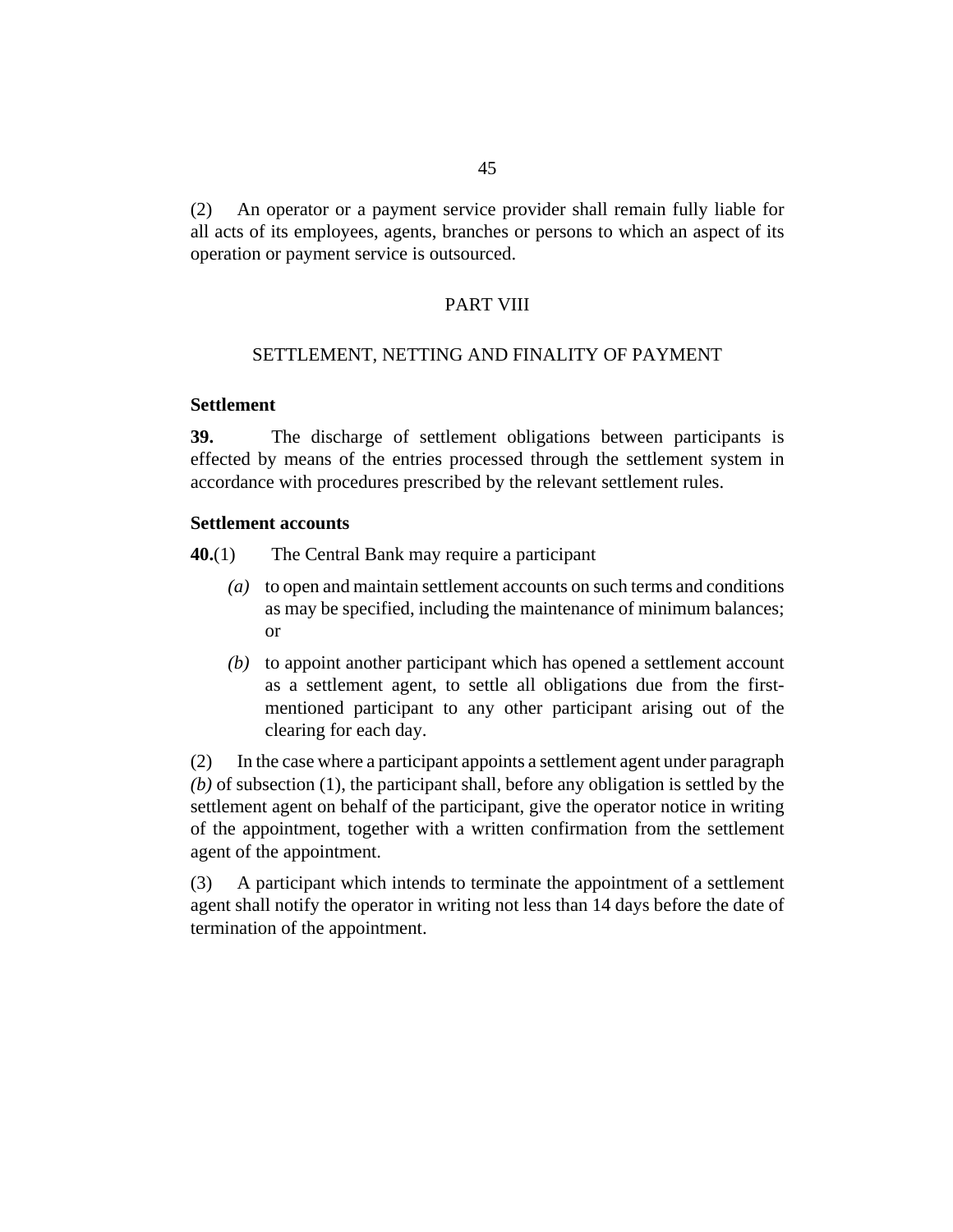## <span id="page-45-0"></span>**Netting arrangements**

A netting arrangement shall be valid and enforceable and an operator or a participant in a system shall do what is permitted or required under the netting arrangement in order to give effect to the netting arrangement. **41.**(1)

The obligation of a settling participant or central counter-party (2)

- (a) to make payment to a settling participant or central counter-party; and
- (b) to receive payment from another settling participant or central counterparty,

may be netted and a net settlement or close-out netting amount determined, entered and cleared in accordance with the relevant settlement rules.

Transfer orders and the netting of transfer orders shall be legally enforceable within the jurisdiction of Barbados and binding on third parties. (3)

## **Finality of payment**

An operator or a payment service provider shall adhere to the rules specified by the Central Bank to achieve finality in its operations in accordance with the provisions of this Act and as prescribed by any rules, regulations or directives issued by the Central Bank. **42.**(1)

The entry or payment that has been effected in terms of subsection (1) shall not be revoked, reversed or set aside, including, without limitation, by insolvency or bankruptcy proceedings or any other law similar in purpose and effect, and is not subject to any law or to any order of an administrative or judicial authority that operates as a stay of that payment. (2)

## **Collateral for payment and settlement**

The rights and remedies of the Central Bank, a participant, a clearing house, a central counter-party an operator or any other third party in the system with respect to collateral granted to it as security for a payment or the performance **43.**(1)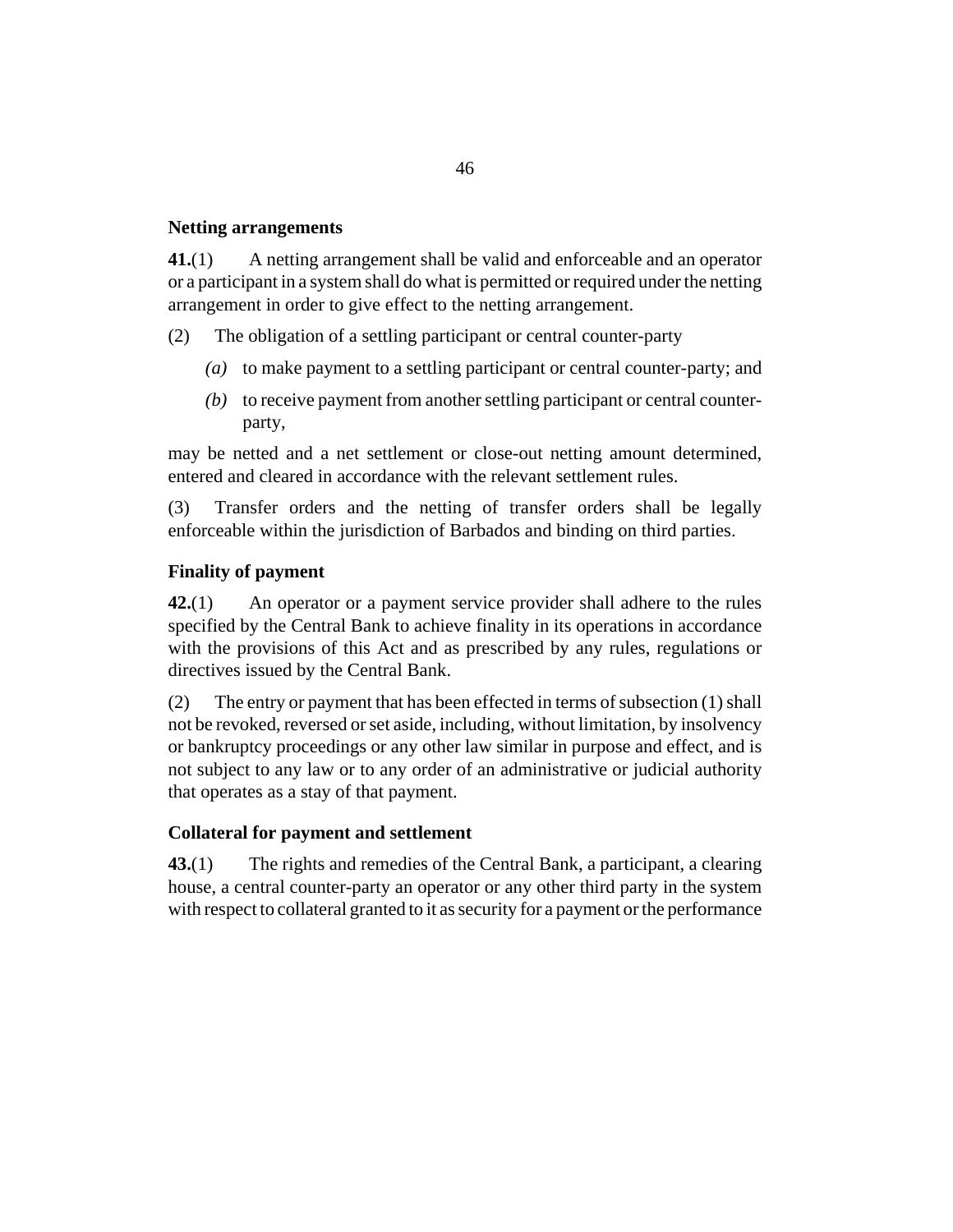<span id="page-46-0"></span>of an obligation incurred in a system, shall not be affected by insolvency or bankruptcy proceedings or any other law similar in purpose and effect.

The rights and remedies referred to in subsection (1) shall not be the subject of any stay or order of a court of law affecting the ability of creditors to exercise rights and remedies with respect to the collateral. (2)

## PART IX

## WINDING UP AND ADMINISTRATION OF AN OPERATOR, A PARTICIPANT OR A PAYMENT SYSTEM PROVIDER

### **Central Bank to be notified of winding up**

Where a payment service provider, participant or an operator in the National Payment System is wound up or placed in a scheme of administration, the operator, payment service provider or participant in relation to which the winding up or the administration order or the decision was issued, shall, without delay, lodge a copy of the order or decision with the Central Bank. **44.**(1)

No voluntary winding up proceedings shall commence until the Central Bank issues directions for the orderly progress and conclusion thereof. (2)

#### **Prohibition**

An operator, a payment service provider or a participant against which a winding up application or scheme of administration has been lodged or decision for voluntary dissolution is made shall be prohibited from operating or participating in any system until the application or scheme is disposed of or finally determined. **45.**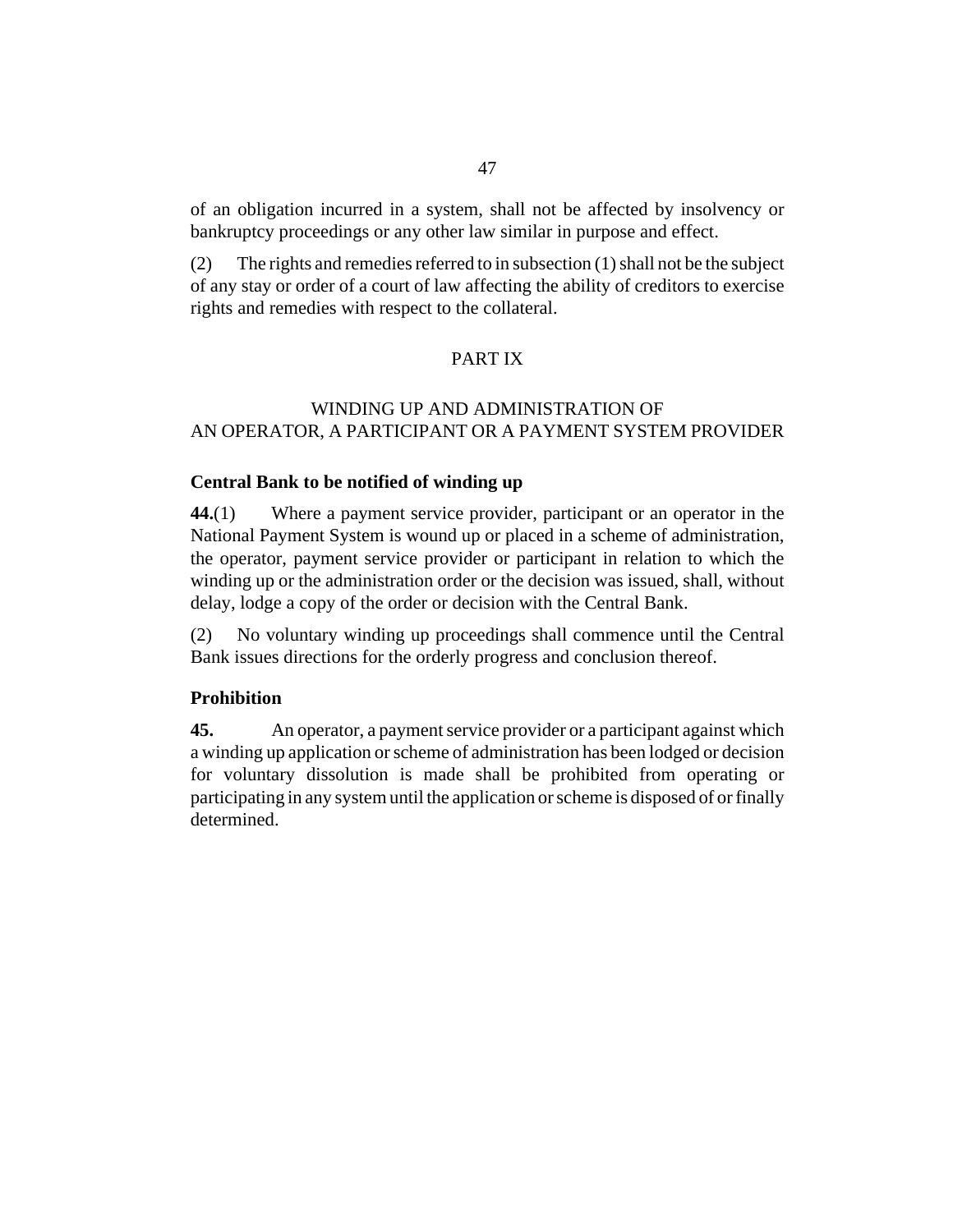### <span id="page-47-0"></span>**Winding up or administration of participant not to affect finality**

Notwithstanding anything to the contrary in any enactment relating to insolvency or bankruptcy **46.**

- (a) the winding up of; or
- $(b)$  the opening of,

a scheme of administration in relation to a participant shall not affect the finality or irrevocability of any entry or payment which became final and irrevocable pursuant to section 42 before the copy of the relevant order or decision was lodged with the Central Bank.

## **Rules of system to bind liquidator**

Where an operator, participant or payment service provider is wound up or placed in administration or otherwise declared insolvent by a court, a liquidator or administrator shall be bound by **47.**(1)

- any provision contained in a written netting arrangement to which the *(a)* operator, participant or payment service provider is a party; and
- any provision of this Act or any regulations made under this Act. *(b)*

applicable to the system in respect of any payment or settlement obligation which

- (i) has been determined through netting prior to the issue of the winding-up or arrangement order, as the case may be; and
- (ii) is to be discharged on or after the date of the winding-up or arrangement order or the discharge of which was overdue on the date of the winding-up or scheme of administration order, as the case may be.

Subsection (1) shall apply notwithstanding anything to the contrary in any enactment in force in Barbados. (2)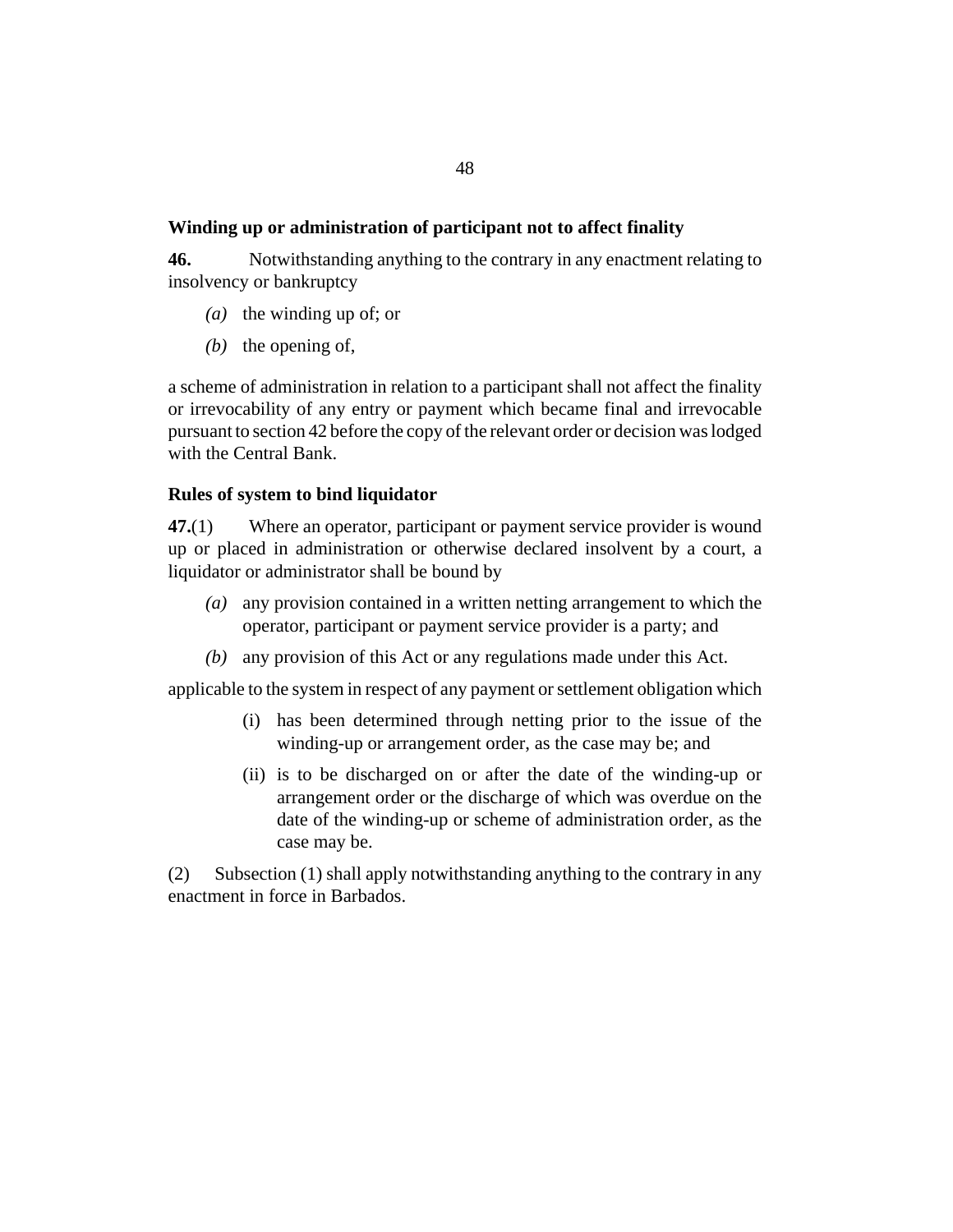#### <span id="page-48-0"></span>**Preservation of rights**

The provisions of this Part shall not restrict or preclude any person from enforcing his rights under the law in so far as it does not affect the finality of payment instruction or settlement or the validity and enforceability of a netting arrangement under this Part. **48.**

## **Conflict of laws**

In the event of insolvency of a foreign operator or a foreign participant, the rights and obligations of that foreign operator or foreign participant relating to settlement shall be governed and determined entirely and exclusively under the laws of Barbados. **49.**(1)

The rights and obligations of a domestic operator or domestic participant operating in a foreign system shall be governed by the law governing that foreign payment system. (2)

In this section "foreign operator" or foreign participant" means an operator or a participant operating in Barbados but whose base of origin, whether by incorporation, registration, licensing, ownership, citizenship, nationality or otherwise, is outside Barbados. (3)

## PART X

#### PROVISIONS AFFECTING CHEQUES

#### **Presentment of cheque for payment**

Subject to Part III of the *[Bills of Exchange Act](http://barbadosparliament-laws.com/en/showdoc/cs/304)*, Cap. 304, a bank may present a cheque for payment to the bank on which it is drawn by notifying that bank of the essential features of the cheque by physical or electronic presentment of a cheque. **50.**(1)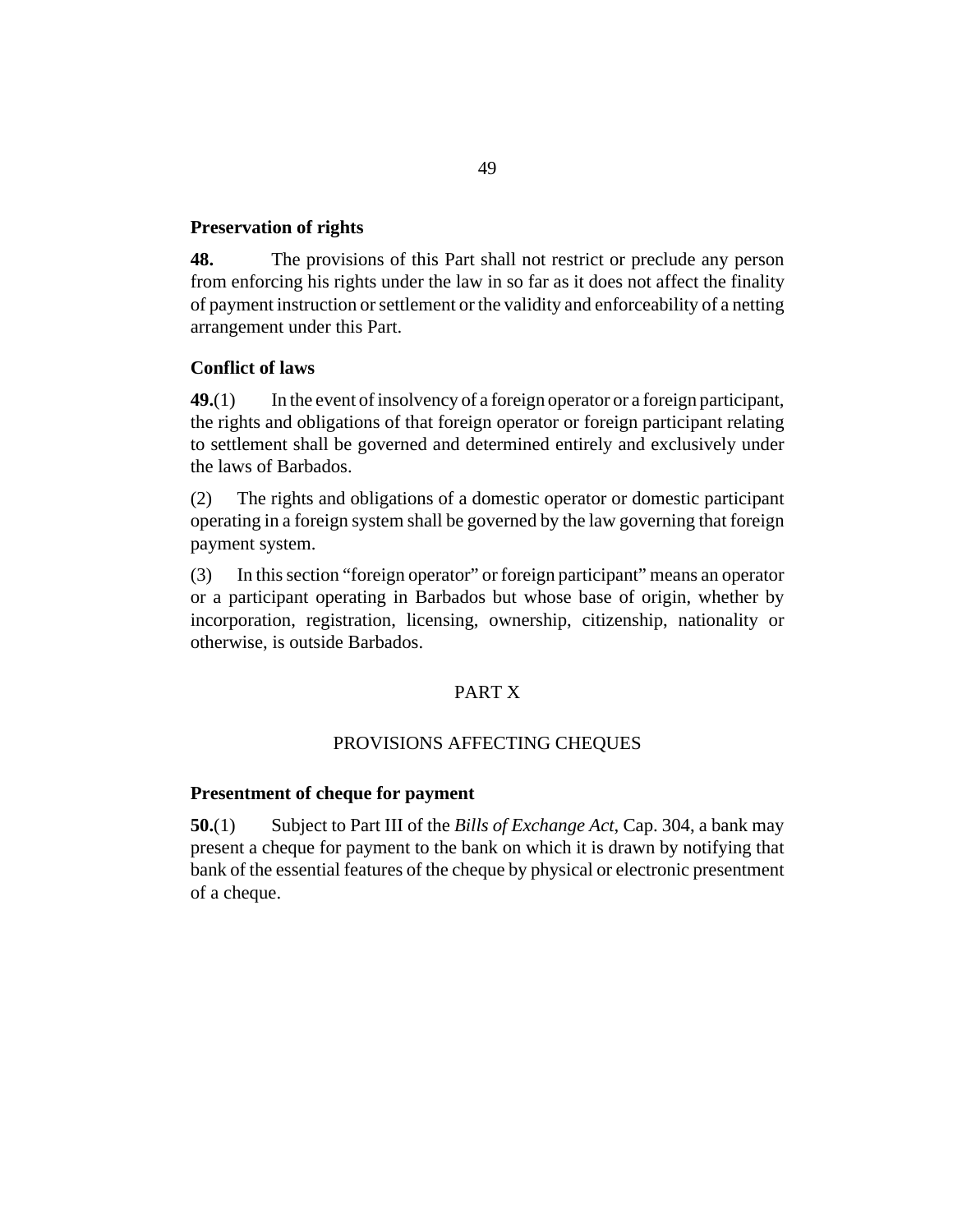- <span id="page-49-0"></span>For the purposes of this section, the essential features of a cheque are (2)
	- ( $a$ ) the serial number of the cheque;
	- $(b)$  the code which identifies the bank at which the cheque is drawn;
	- $(c)$  the account number of the drawer of the cheque;
	- $(d)$  the amount of the cheque as entered by the drawer of the cheque;
	- $(e)$  the signature of the drawer of the cheque; and
	- any other feature which the Central Bank prescribes from time to time. *(f)*

Notwithstanding subsections (1) and (2), the Central Bank may determine and indicate in guidelines, the form in which a cheque is to be presented for the purpose of a clearing house and any standards for the imaging of cheques. (3)

Electronic presentment of a cheque and a cheque image in conformity with this section are admissible as evidence in legal proceedings. (4)

#### **Electronic presentment of cheque**

Where a cheque is presented in an electronic form pursuant to section 50 (1), the cheque **51.**(1)

- shall be treated as valid and as binding as a physical cheque; and *(a)*
- shall not be taken to have been made outside of the ordinary course of *(b)* business, in bad faith or negligently because it is made by electronic means rather than by presentment of the physical cheque.

Where, following the electronic presentment of a cheque and prior to its settlement, the bank on which the cheque is drawn requests the bank which presented the cheque to present the physical cheque (2)

- (a) the electronic presentment of a cheque under this section shall be disregarded; and
- $(b)$  this section shall not apply in relation to the subsequent presentment of the cheque.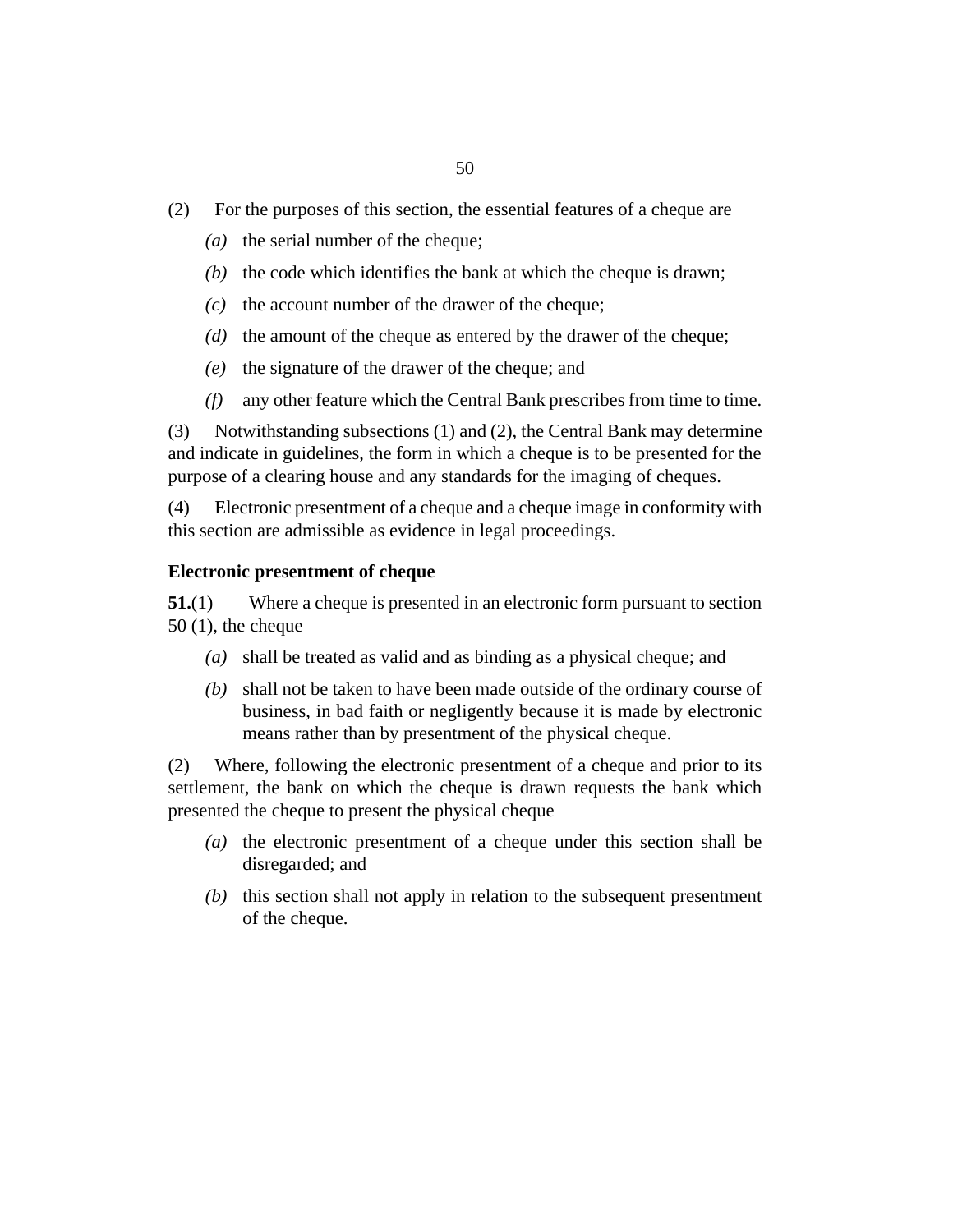<span id="page-50-0"></span>A request under subsection (2) for the presentment of a cheque shall not constitute dishonour of the cheque by non-payment. (3)

Where presentment of a cheque is made under this section, the bank that presents the cheque and the bank at which it is drawn shall be subject to the same duties in relation to the collection and payment of the cheque as if the cheque itself had been presented for payment. (4)

A bank shall make satisfactory provision, in an electronic format, for the safe custody, storage and retrieval of signatures and cheque images. (5)

### PART XI

#### ELECTRONIC FUNDS TRANSFER AND ELECTRONIC MONEY

#### **Electronic fund transfers**

An electronic funds transfer and a record of an electronic funds transfer is enforceable and has evidentiary value in accordance with the *[Electronic Transactions Act](http://barbadosparliament-laws.com/en/showdoc/cs/308B)*, Cap. 308B. **52.**(1)

The Central Bank shall, in the discharge of its functions under this Act, make or issue regulations, instructions or other relevant measures within its powers to cover specific issues on payment orders and remittance services executed by electronic messages, including, when relevant, protection of consumers of electronic payment instruments. (2)

#### **Issuance of electronic money**

In addition to the requirements for obtaining a licence or an authorisation under Part III, an applicant which intends to issue electronic money or provide a payment service shall satisfy the Central Bank that **53.**(1)

(a) the issuance of electronic money shall not include the provision of credit;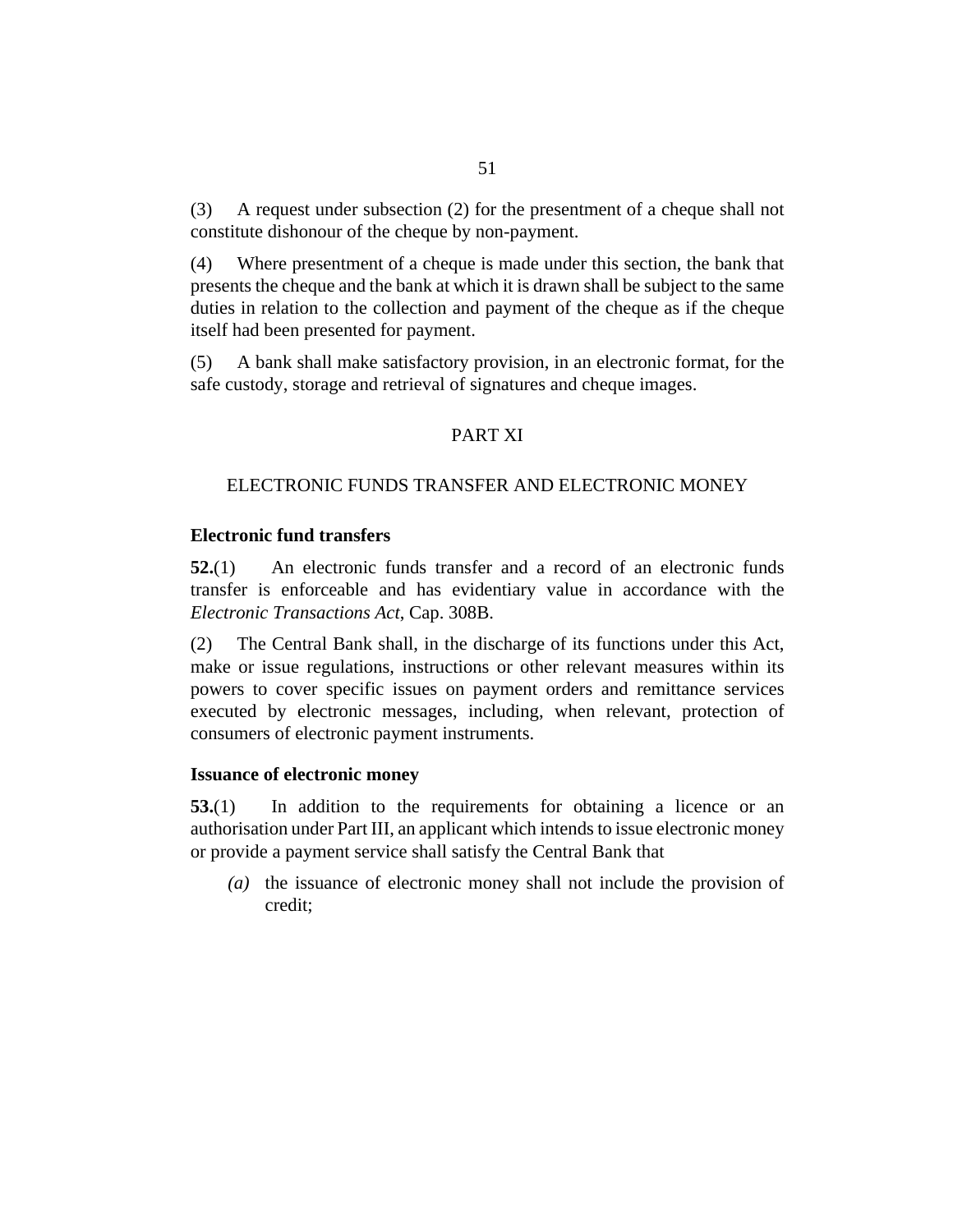- (b) electronic money issuers shall provide statistics on electronic money loaded as well as redeemed values in their periodic financial statements and shall also provide sufficient and reliable information to the Central Bank to monitor and control the quantity and velocity of electronic money supply in the economy;
- (c) clearing and settlement mechanisms shall facilitate rapid provision of final settlement after a payment instruction has been initiated according to time limits that the Central Bank may establish from time to time; and
- issuers shall be obliged to redeem electronic money value in Barbados *(d)* currency, at par, upon request; and the management of the underlying float and redemption of electronic money value by the issuer to the holder shall be clearly defined.
- The funds received in exchange for electronic money (2)
	- shall not be treated as a deposit; and *(a)*
	- shall be safeguarded by setting up appropriate measures to protect them *(b)* including
		- holding the funds in a trust or custodian account that is established (i) by the payment service provider for the benefit of the consumers; and
		- (ii) covering the funds by insurance or a comparable guarantee from an insurer or a bank.
- The Central Bank may (3)
	- subject to subsection (1), prescribe the category of persons which may *(a)* issue electronic money;
	- (b) prescribe other requirements and criteria applicable to such persons; and
	- issue directives regarding the issuance of electronic money. *(c)*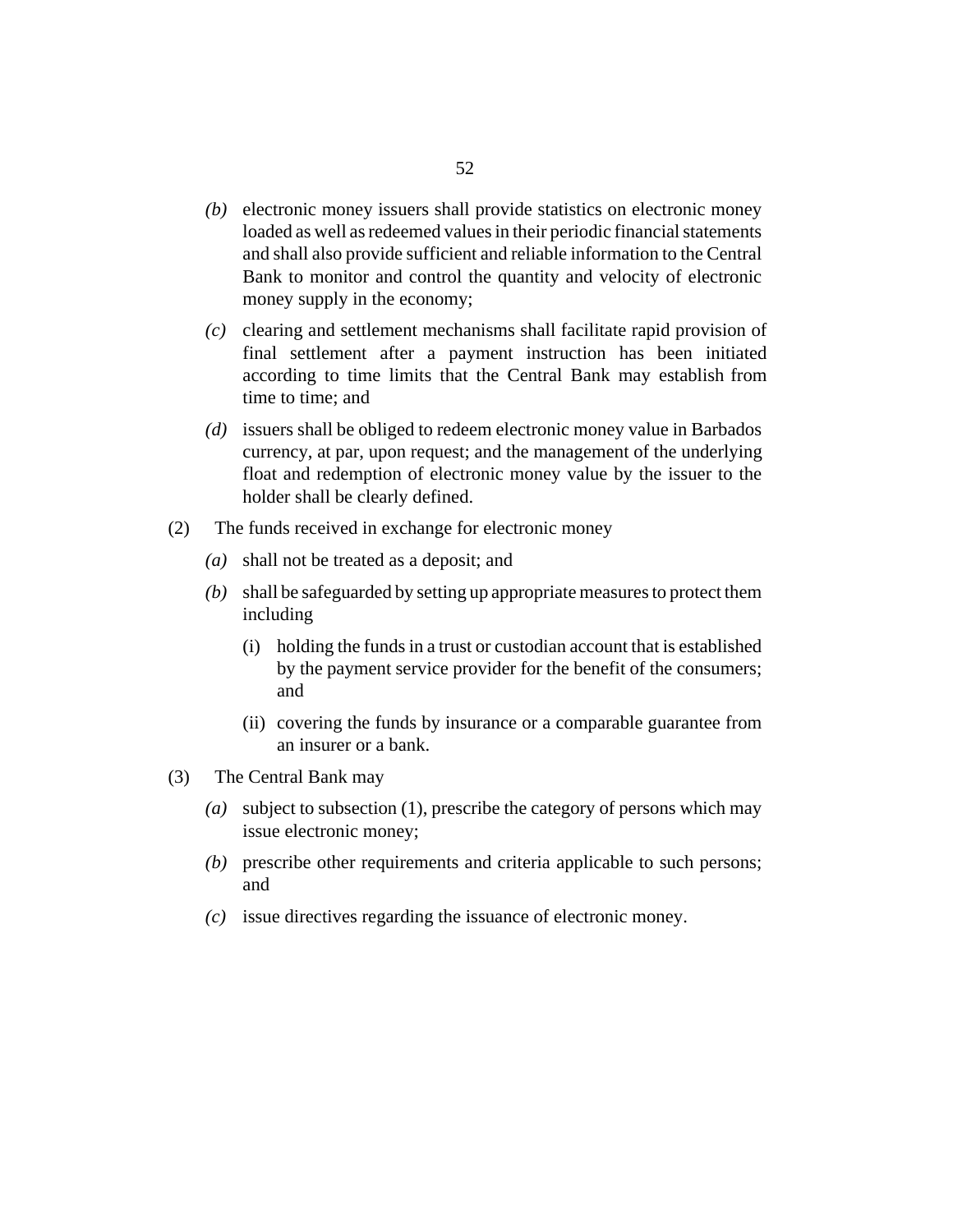## PART XII

#### ADMINISTRATIVE MEASURES AND PENALTIES

## <span id="page-52-0"></span>**Administrative measures**

Where a person breaches a term or condition of an authorisation or a licence, guideline or directive under this Act, which does not constitute an offence under section 57, that person commits an infringement of the Act and is liable to an administrative measure. **54.**(1)

The Central Bank may take one or more of the following administrative measures in respect of a person which commits an infringement, namely (2)

- (a) issue a written warning;
- (b) issue a written order to cease and desist from an infringement and to undertake remedial action;
- issue a written order to perform the acts as are necessary for *(c)* compliance;
- impose an administrative penalty of up to \$250 000 for the *(d)* infringement;
- impose a fine not exceeding \$25 000 for each day that the infringement *(e)* continues;
- impose a restriction on participation or provision of a payment service; *(f)*
- direct an operator or a payment service provide to suspend an officer *(g)* or manager; and
- suspend or revoke the licence or authorisation. *(h)*

In determining an administrative measure to be taken, the Central Bank shall consider (3)

( $a$ ) the seriousness of the infringement;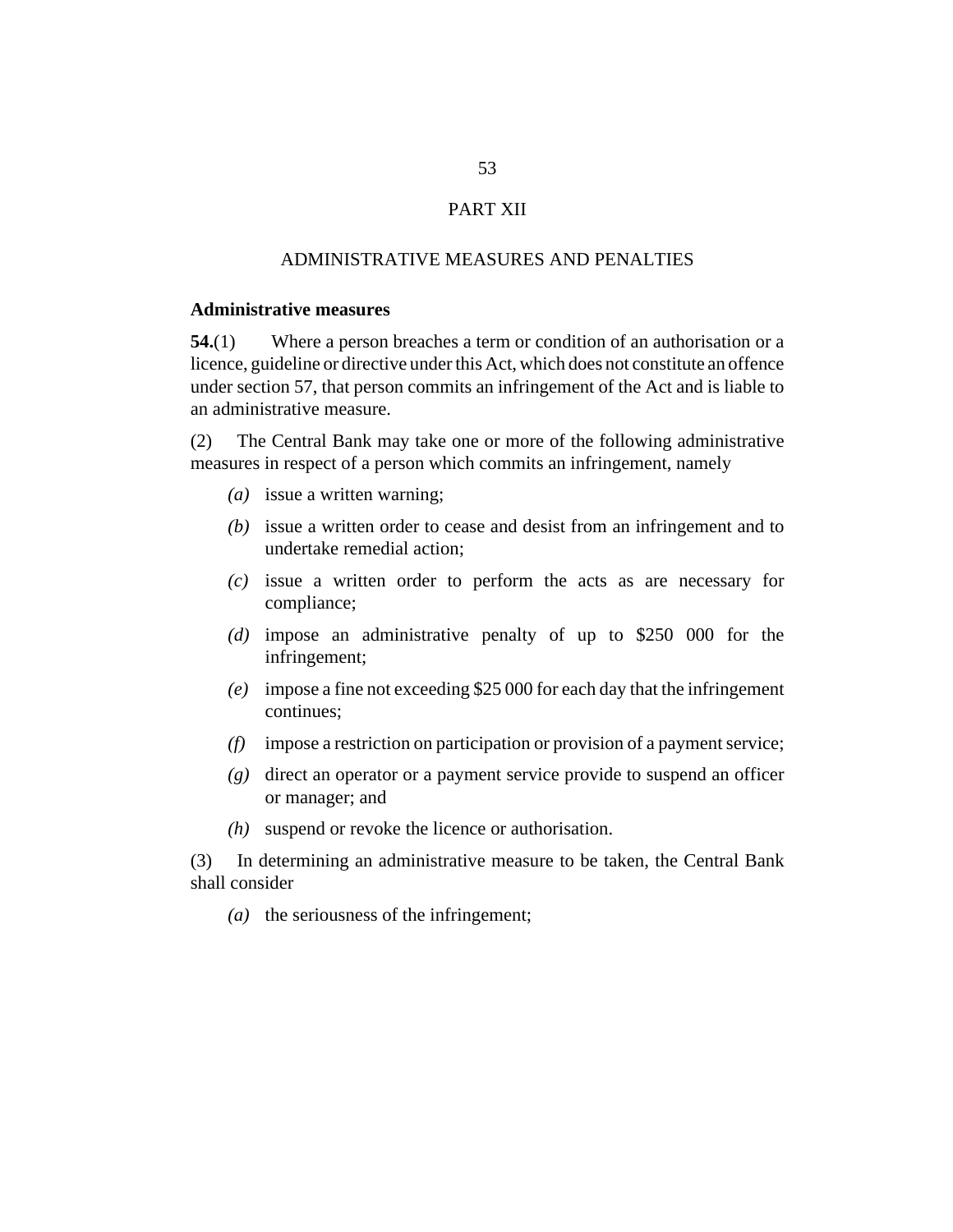- <span id="page-53-0"></span>whether the actual or potential effect of the infringement promotes or *(b)* may result in a systemic risk;
- $(c)$  the stage at which the infringement was detected;
- whether the infringement was voluntarily reported by the person which *(d)* committed the infringement; and
- the measure that is appropriate to remedy or terminate the infringement. *(e)*

A person which fails to comply with an administrative measure is guilty of an offence and is liable on summary conviction to a fine or imprisonment. (4)

#### **Procedure for administrative measures and penalties**

Where the Central Bank intends to take an administrative measure under section 54, the Central Bank shall **55.**(1)

- notify the concerned operator, participant or payment service provider *(a)* of the administrative measure it intends to take or impose and shall give reasons therefor; and
- (b) provide an opportunity to the concerned operator, participant or payment service provider to make representations to the Central Bank in relation to the matter within 10 days or such longer period as the Central Bank indicates in the notice.

A person may appeal to the Tribunal from a decision of the Central Bank. (2)

#### **Payment of administrative penalty**

An administrative penalty payable to the Central Bank shall be due within one month from the date on which the notice under section  $55(1)(a)$  was given. **56.**(1)

The Central Bank may prescribe that a payment due pursuant to subsection (1), that is outstanding by the date it is due, shall be subject to interest from the date due. (2)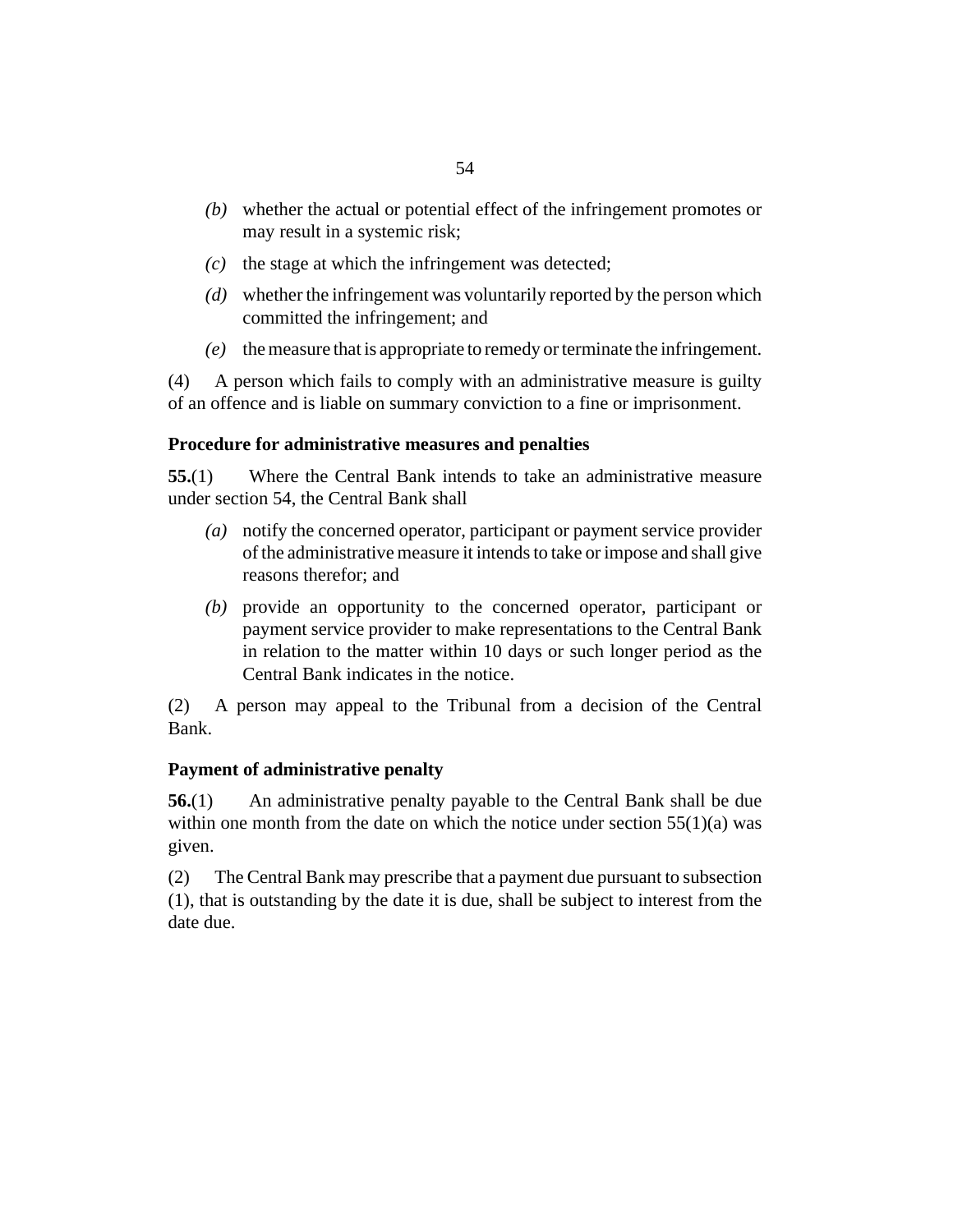<span id="page-54-0"></span>The Central Bank shall not impose an administrative penalty on an operator or a payment service provider where the Central Bank revokes the licence or authorisation of that operator or payment service provider. (3)

#### **Offences and penalties**

Where a person contravenes section 8(2), 9, 13, 19, 26, 36 and 54(4) that person is guilty of an offence and is liable on summary conviction **57.**(1)

- in the case of an individual, to a fine of \$50 000 or to imprisonment for *(a)* a term of 5 years or to both; or
- (b) in the case of a body corporate, to a fine of  $$250,000$ .

Notwithstanding subsection (1), where the offence continues after a conviction is obtained, an additional fine of \$25 000 shall be imposed for every day or part of a day during which the offence continues. (2)

A director, manager or employee of an operator or a participant who (3)

- (a) obstructs the proper performance of inspection by
	- an auditor in accordance with this Act; or (i)
	- (ii) an examiner appointed by the Central Bank;
- (b) damages, destroys, alters, falsifies accounts, books or records of an operator or a participant; or
- with intent to deceive, makes false entries or fails to enter material *(c)* items in the accounts of a licensee or an authorized person,

is guilty of an offence and is liable on summary conviction to a fine of \$50 000 or to imprisonment for 5 years or to both.

Where a person contravenes any provision of this Act other than a provision specified in subsection (1) or any regulations, orders or notices made under this Act, that person is guilty of an offence and (4)

in the case of an individual, is liable on summary conviction to a fine *(a)* of \$50 000 or to imprisonment for 5 years or to both; and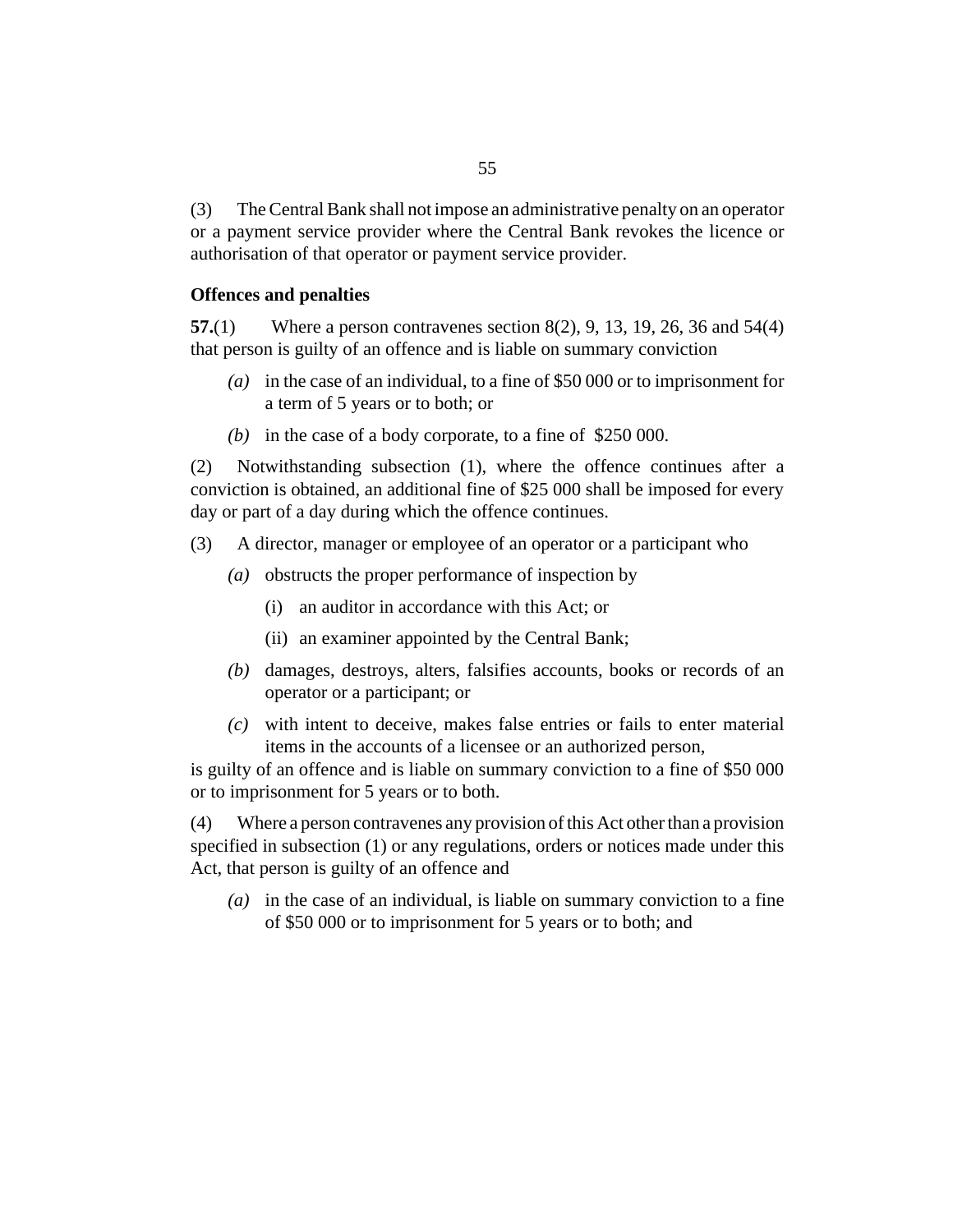<span id="page-55-0"></span>(b) in the case of a body corporate, is liable on conviction on indictment to a fine of \$250 000.

Where an offence under this Act, committed by a body corporate, is proved to have been committed with the consent or connivance of, or to be attributable to any neglect on the part of, any officer, director, manager or employee of the body corporate or any person who was purporting to act in any such capacity, he, as well as the body corporate, is guilty of that offence and is liable on summary conviction to the fine specified in subsection (1). (5)

## PART XIII

#### MISCELLANEOUS PROVISIONS

#### **Determination of disputes**

Any dispute arising under this Act shall be determined by the Tribunal. **58.**

## **Immunity**

The Minister, the Governor of the Central Bank, a director, officer or employee of the Central Bank, auditor or any examiner appointed by the Central Bank, shall not be liable to any person for anything done or omitted in the discharge or purported discharge of their functions under this Act, unless it is shown that the act or omission was done in bad faith. **59.**

#### **Transitional provisions**

An operator, a payment service provider, a participant or any of its officers who conducts business relating to the provision of a payment service or operation of a system on the commencement of this Act shall take all necessary measures to have its **60.**(1)

- (*a*) organization;
- administration; and *(b)*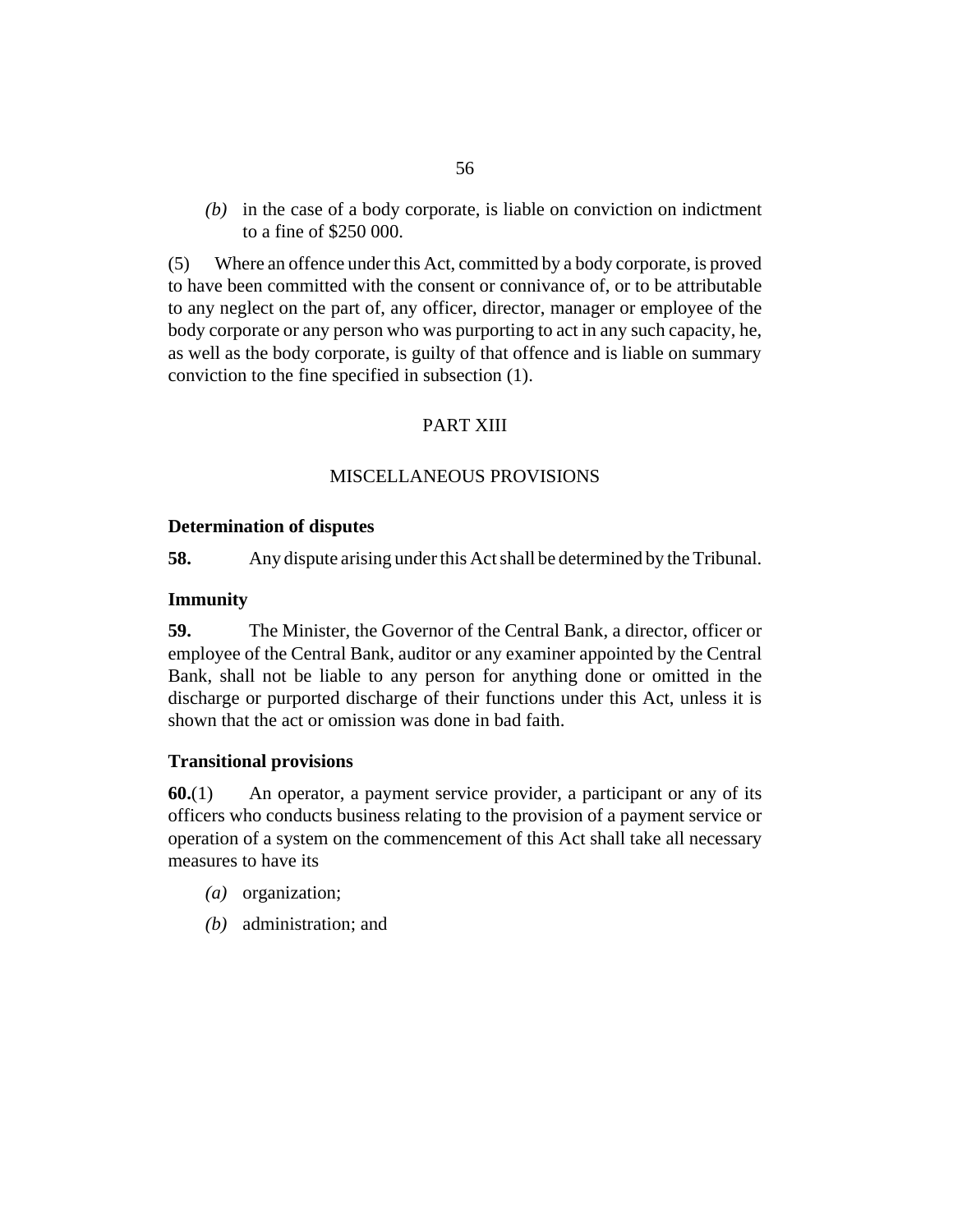(c) operation,

<span id="page-56-0"></span>comply with the requirements of this Act within 6 months from the commencement of this Act, and shall, within 3 months from the commencement of this Act, submit to the Central Bank, a programme for becoming fully compliant by the end of the six-month period.

- A person, entity or its officers whose (2)
	- (*a*) organization;
	- administration; and *(b)*
	- (c) operation,

does not comply in one or more material respects with the requirements of any directive issued by the Central Bank pursuant to this Act, shall comply with the requirements of the directive within the time period that is specified by the directive.

#### **Amendment of Schedule**

The Minister may by Order amend the *Schedule*. **61.**

#### **Regulations, orders, directives, etc.**

The Central Bank may, after consultation with the Minister, for the purposes of this Act, make such regulations as it thinks fit. **62.**(1)

- Any regulations made under subsection (1) may provide for (2)
	- (a) the authorisation, licensing, regulation, supervision and oversight of payment service providers and operators of payment systems;
	- $(b)$  the form and manner in relation to applying for an authorisation to operate a payment system and for a licence to act as a payment service provider;
	- $\alpha$  the manner in which an authorisation or a licence may be suspended or revoked;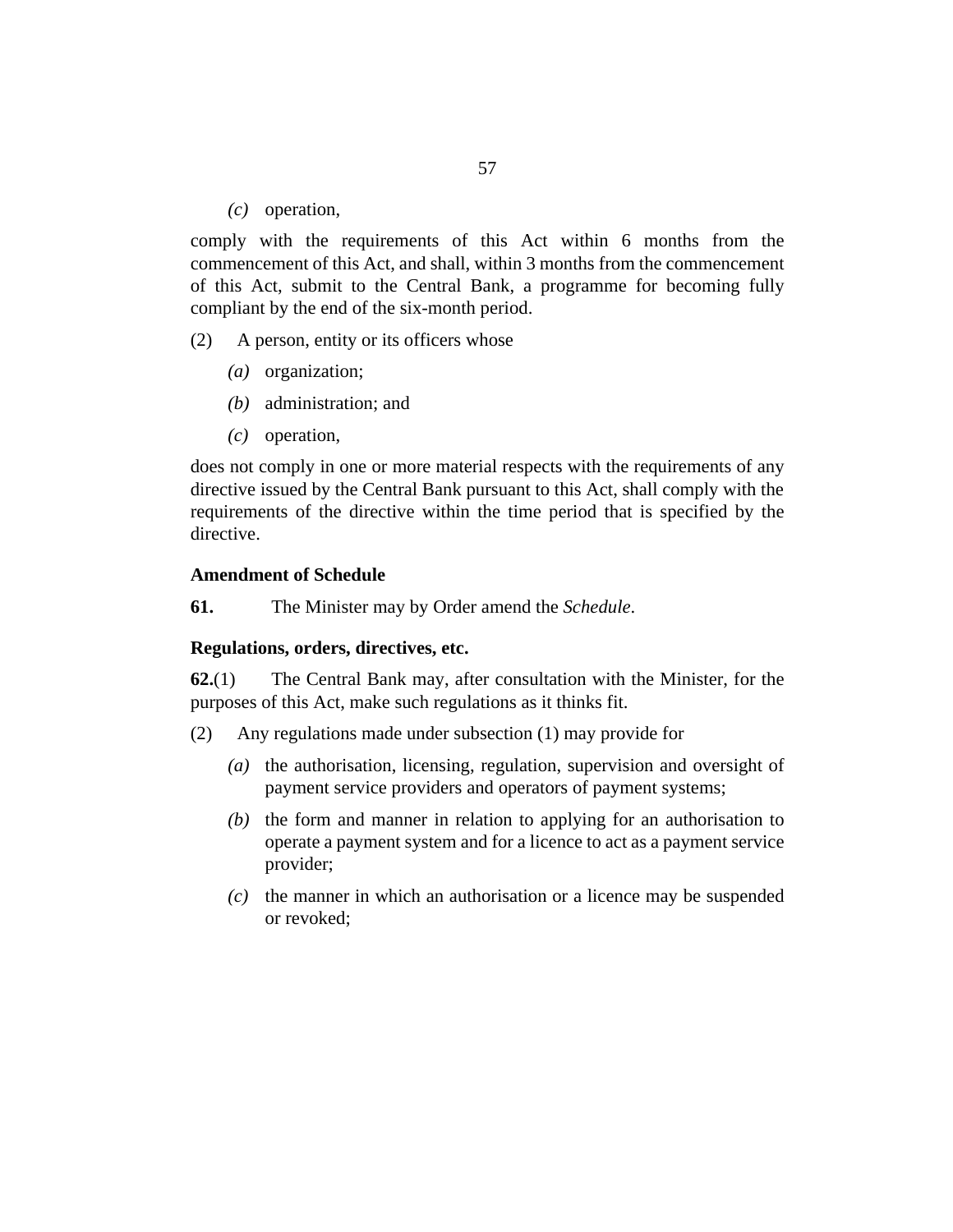- <span id="page-57-0"></span>(d) the application process for the review, testing and monitoring of innovative payment systems or technologies including terms and fees;
- any matter relating to payment orders and remittance services executed *(e)* by electronic messages;
- $(f)$  the protection of users of payment instruments;
- the imposition of fees; and *(g)*
- $(h)$  any matter which may be prescribed under this Act.

The Central Bank may make orders and issue any directives, guidelines or notices as may be required from time to time for carrying into effect the provisions of this Act. (3)

#### **Commencement**

This Act comes into operation on a day to be fixed by Proclamation. **63.**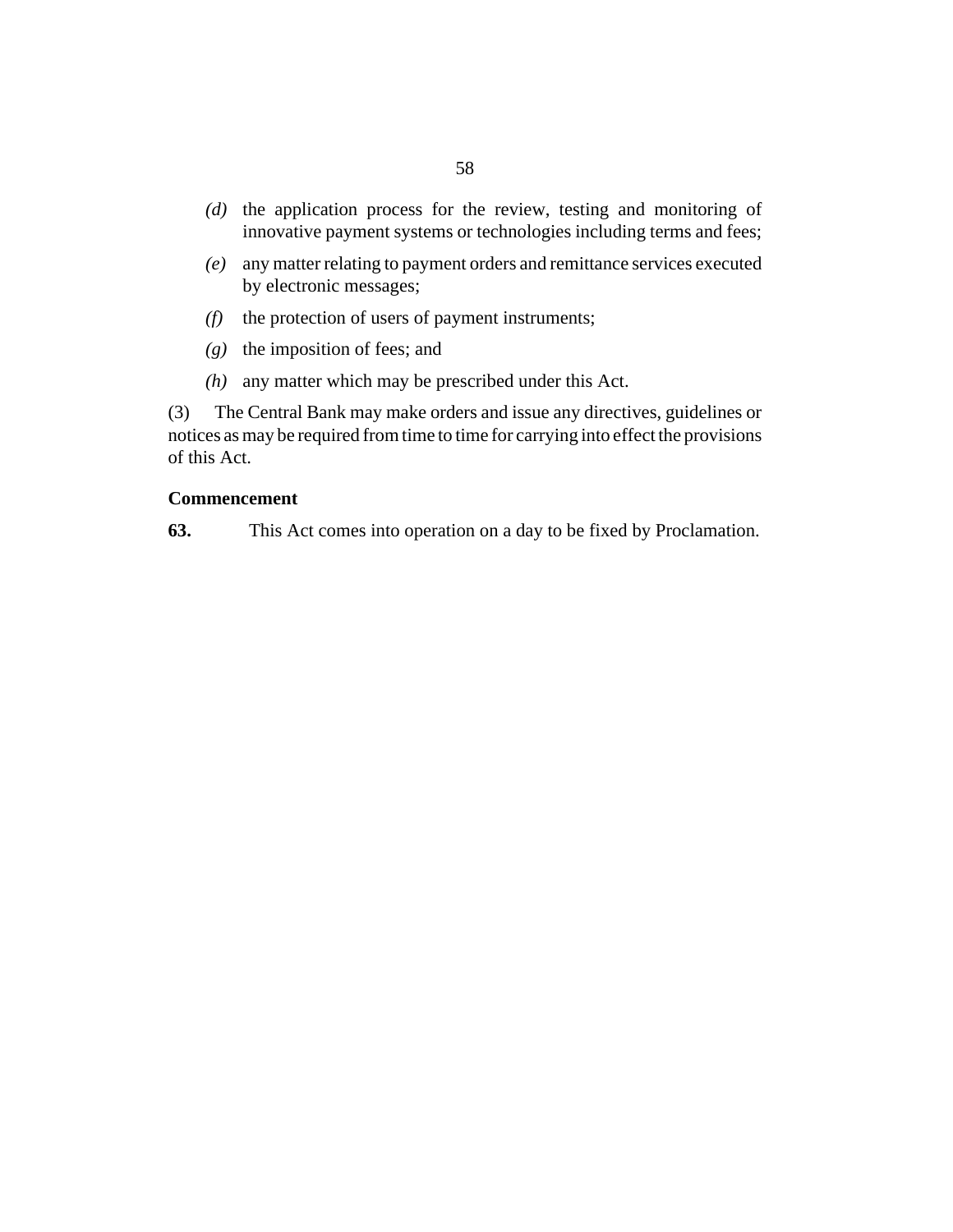#### **SCHEDULE**

*(Section 7)*

#### *NATIONAL PAYMENT SYSTEM COUNCIL*

#### <span id="page-58-0"></span>**Appointment of members**

The Council shall comprise 10 members as follows: **1.**(1)

- (a) three persons appointed by the Minister by instrument in writing in accordance with sub-paragraph (2);
- (b) two members on the recommendation of the Central Bank;
- $(c)$  one member on the recommendation of the Financial Services Commission;
- (d) one member on the recommendation of the Barbados Co-operative Credit Unions Limited;
- one member on the recommendation of the Barbados Bankers *(e)* Association;
- one member who shall have recognised experience in business, *(f)* finance, economics or law; and
- one member who shall represent the interests of consumers. *(g)*

The Minister shall appoint as members 3 persons who appear to the Minister to be qualified, experienced and broadly represent the diversity of the National Payment System including consumers and payment service providers. (2)

- A member shall, subject to the provisions of this *Schedule,* (3)
	- hold office for a term not exceeding 3 years; and *(a)*
	- $(b)$  be eligible for reappointment.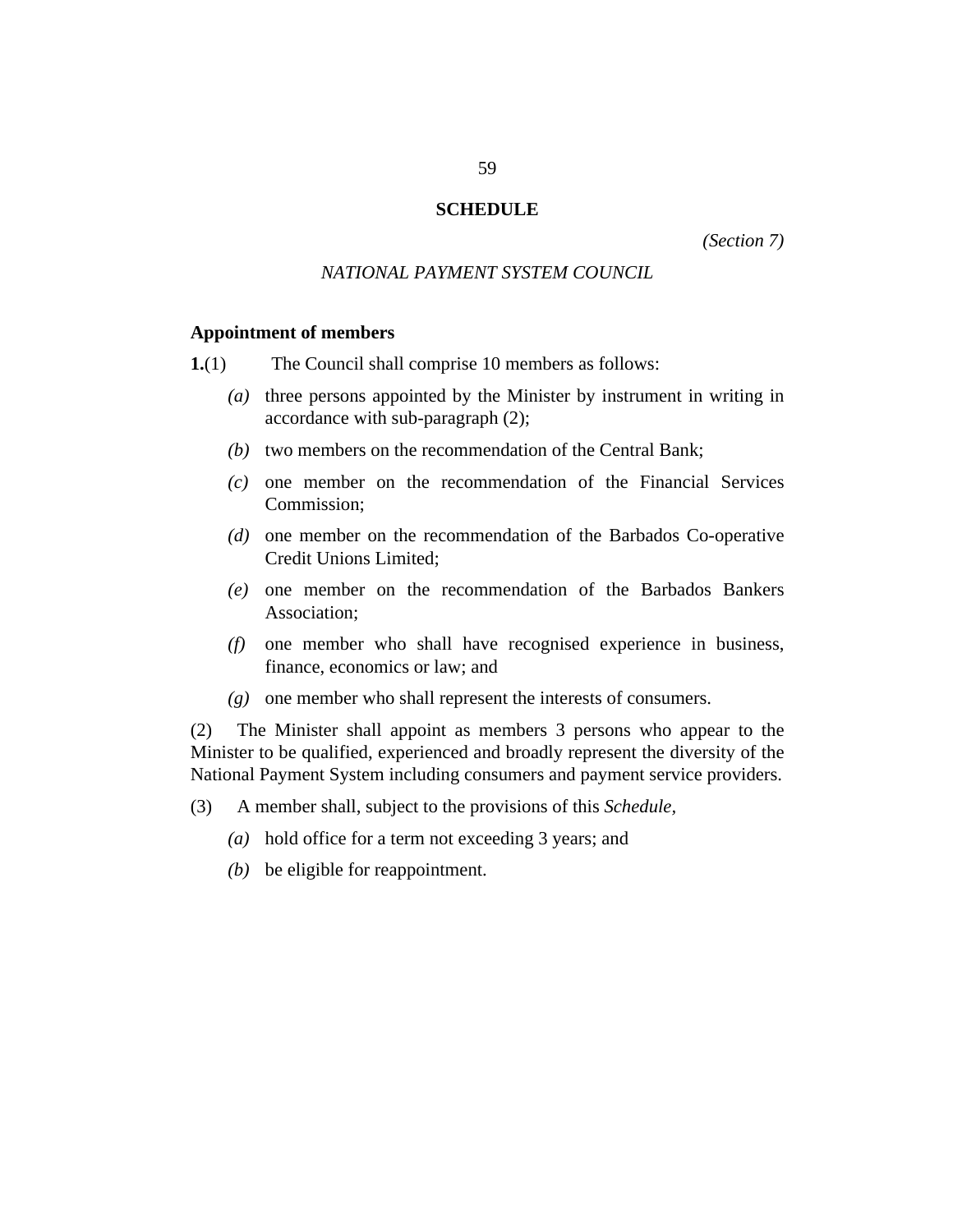## **Chairman and Deputy Chairman**

The Governor of the Central Bank shall appoint a member to be Chairman, and another to be Deputy Chairman of the Council. **2.**

#### **Resignation**

The Chairman may resign his office by instrument in writing addressed to the Minister. **3.**(1)

A member, other than the Chairman, may resign his office by instrument in writing addressed to the Chairman, who shall forthwith forward the instrument to the Minister. (2)

A resignation takes effect from the date on which the Minister receives the instrument. (3)

#### **Temporary leave of absence and appointments**

The Minister may, in writing, grant leave of absence to a member. **4.**(1)

Where the Minister has granted leave of absence to a member, the Minister may appoint a person to temporarily act in the place of that member. (2)

A person who is appointed to temporarily act pursuant to sub-paragraph (2), shall hold office only for the unexpired portion of the term of the former member. (3)

## **Revocation of appointment**

The Minister shall revoke the appointment of a member who **5.**

- (a) fails to carry out any of his functions under this Act;
- becomes of unsound mind or becomes permanently unable to perform *(b)* his functions by reason of ill health;
- is convicted of an offence involving fraud or dishonesty or, in the case *(c)* of any other offence, is sentenced to a term of imprisonment;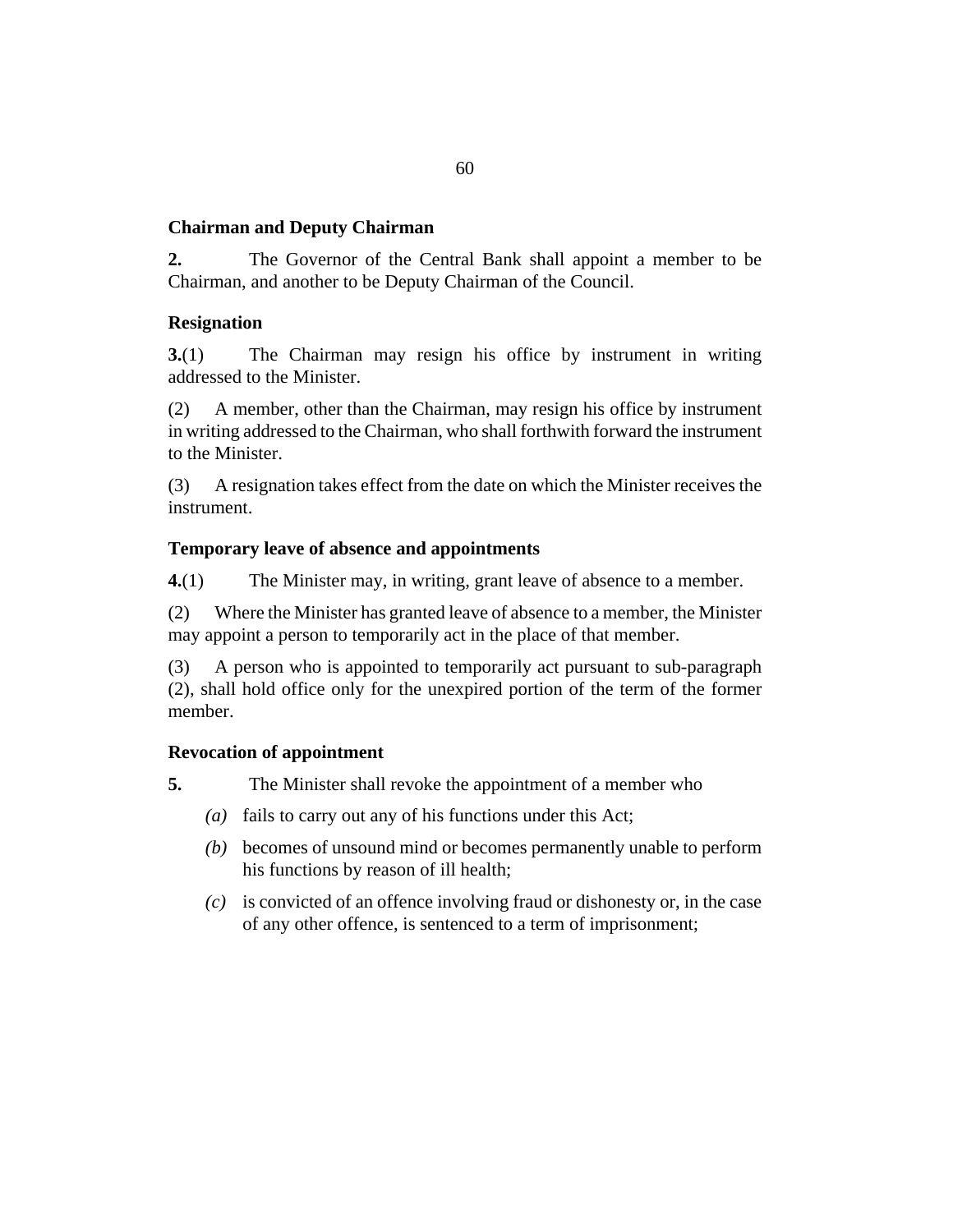- (d) is guilty of serious misconduct in relation to his functions;
- is bankrupt; or *(e)*
- $(f)$  fails to declare his interest in a matter before the Council.

#### **Members to declare interest**

A member who is in any way, whether directly or indirectly, interested in a matter before the Council shall declare his interest to the Council. **6.**(1)

The Council, excluding the director whose interest was declared, shall determine whether the interest is sufficiently material as to constitute a conflict of interest. (2)

Where the Council determines that the interest is such as to constitute a conflict of interest, the member shall not (3)

- participate in deliberations on the matter concerned; and *(a)*
- be present during the deliberations. *(b)*

#### **Vacancies**

A vacancy in the membership of the Council arises on **7.**(1)

- ( $a$ ) the death or resignation of a member;
- $(b)$  the revocation of the appointment of a member; or
- $(c)$  the absence of a member from 4 consecutive meetings of the Council without the approval of the Minister.

A person who is appointed to fill a vacancy referred to in sub-paragraph (1) shall hold office only for the unexpired portion of the term of the former member concerned. (2)

#### **Publication**

The appointment, resignation, death or removal from office of a member shall be published in the *Official Gazette*. **8.**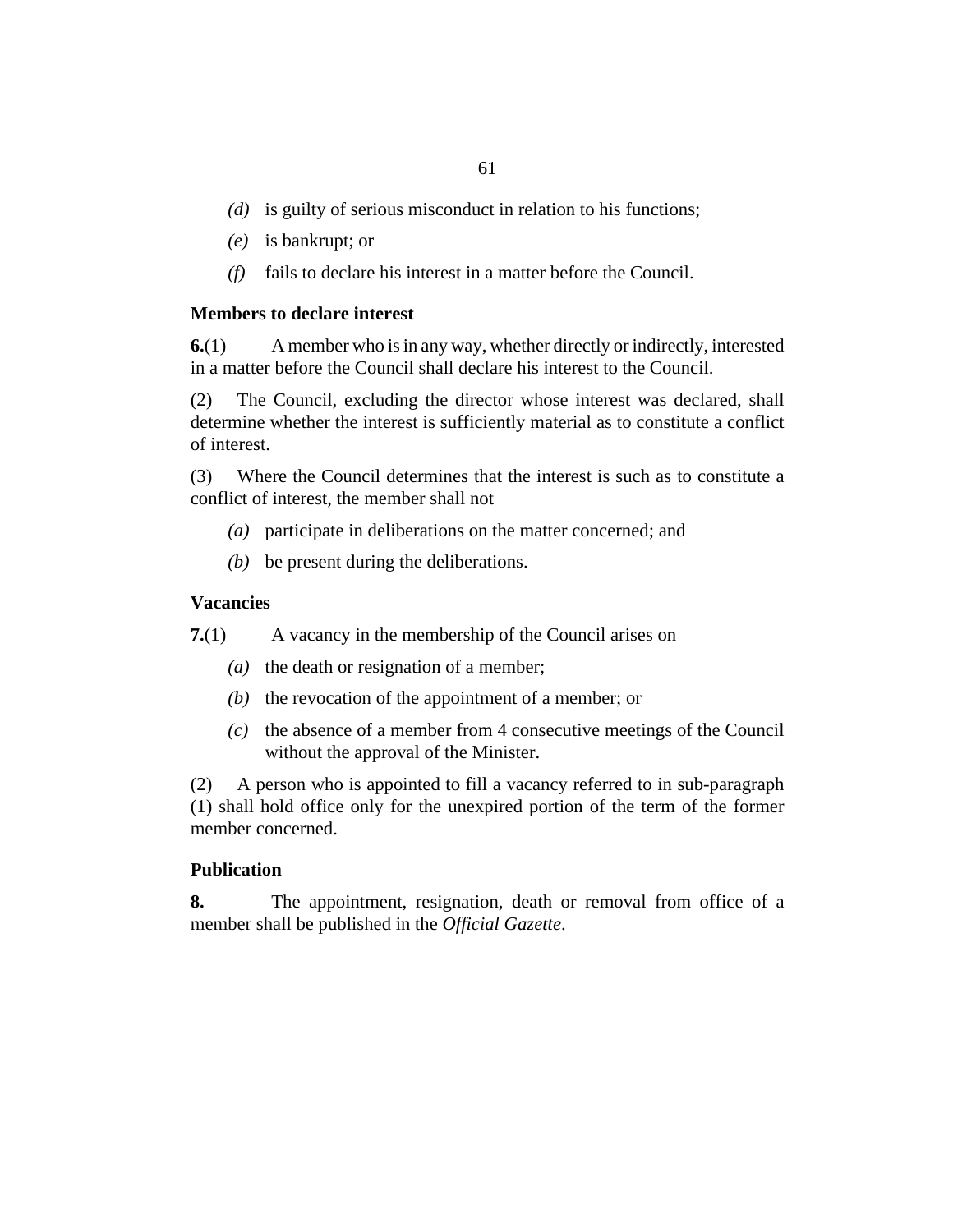## **Meetings**

The Council shall meet as often as may be necessary or expedient for the transaction of its business; and such meetings shall be held at such places and times and on such days as the Council may determine. **9.**(1)

The Chairman, or in the event of his absence from Barbados or inability to act as such, the Deputy Chairman, may at any time call a special meeting of the Council and shall call such a meeting within 7 days of the receipt by him of a request for the purpose addressed to him in writing and signed by not less than 2 members. (2)

The Chairman, or in his absence, the Deputy Chairman, shall preside at all meetings of the Council. (3)

Where the Chairman and the Deputy Chairman are absent from a meeting, the members present shall elect a member from among their number to preside at the meeting. (4)

A majority of the membership shall constitute a quorum. (5)

The decisions of the Council shall be by a majority of votes and in a case where the voting is equal, the Chairman or other person presiding at the meeting shall, in addition to an original vote, have a casting vote. (6)

Minutes of each meeting shall be kept by the person performing the functions of secretary to the Council or by such other officer as the Council appoints for the purpose and shall be confirmed by the Council and signed by the Chairman or Deputy Chairman at the next meeting of the Council. (7)

## **Attendance of non-members at meetings**

The Council may invite any person to attend any of its meetings to assist or advise it with respect to any matter under its consideration, but a person so invited does not have a right to vote. **10.**